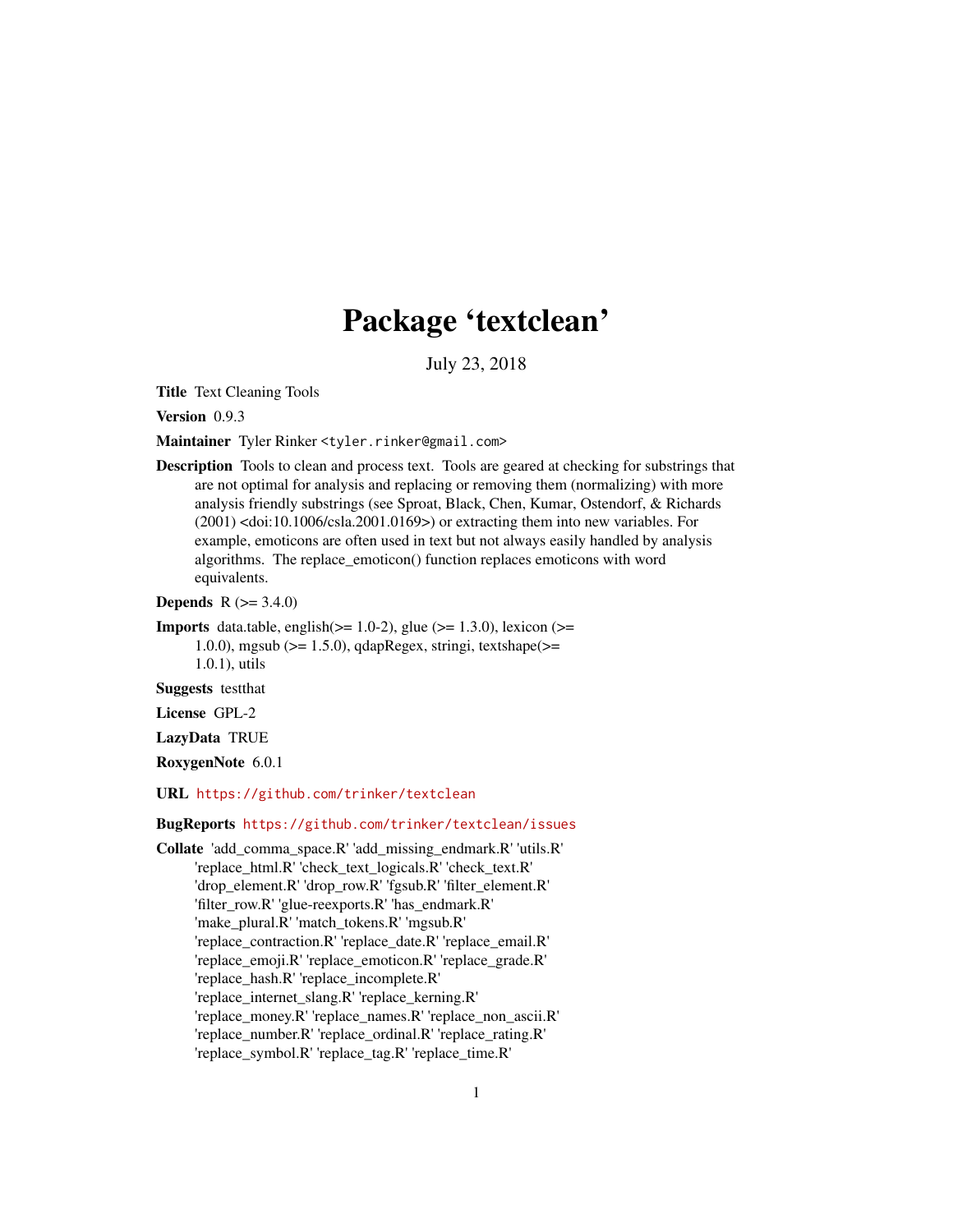'replace\_to.R' 'replace\_tokens.R' 'replace\_url.R' 'replace\_white.R' 'replace\_word\_elongation.R' 'strip.R' 'sub\_holder.R' 'swap.R' 'textclean-package.R'

# NeedsCompilation no

Author Tyler Rinker [aut, cre], ctwheels StackOverflow [ctb]

# Repository CRAN

Date/Publication 2018-07-23 16:40:03 UTC

# R topics documented:

| $\overline{3}$ |
|----------------|
| $\overline{4}$ |
| $\overline{4}$ |
| 6              |
| $\overline{7}$ |
| 8              |
| 9              |
| 10             |
| 11             |
| 12             |
| 13             |
| 13             |
| 14             |
| 16             |
| 16             |
| 17             |
| -17            |
| 18             |
| <sup>19</sup>  |
| 20             |
| 21             |
| 22             |
|                |
| 23             |
| 25             |
| 25             |
| 26             |
| 27             |
| 28             |
| 29             |
|                |
|                |
| 32             |
|                |
| 34             |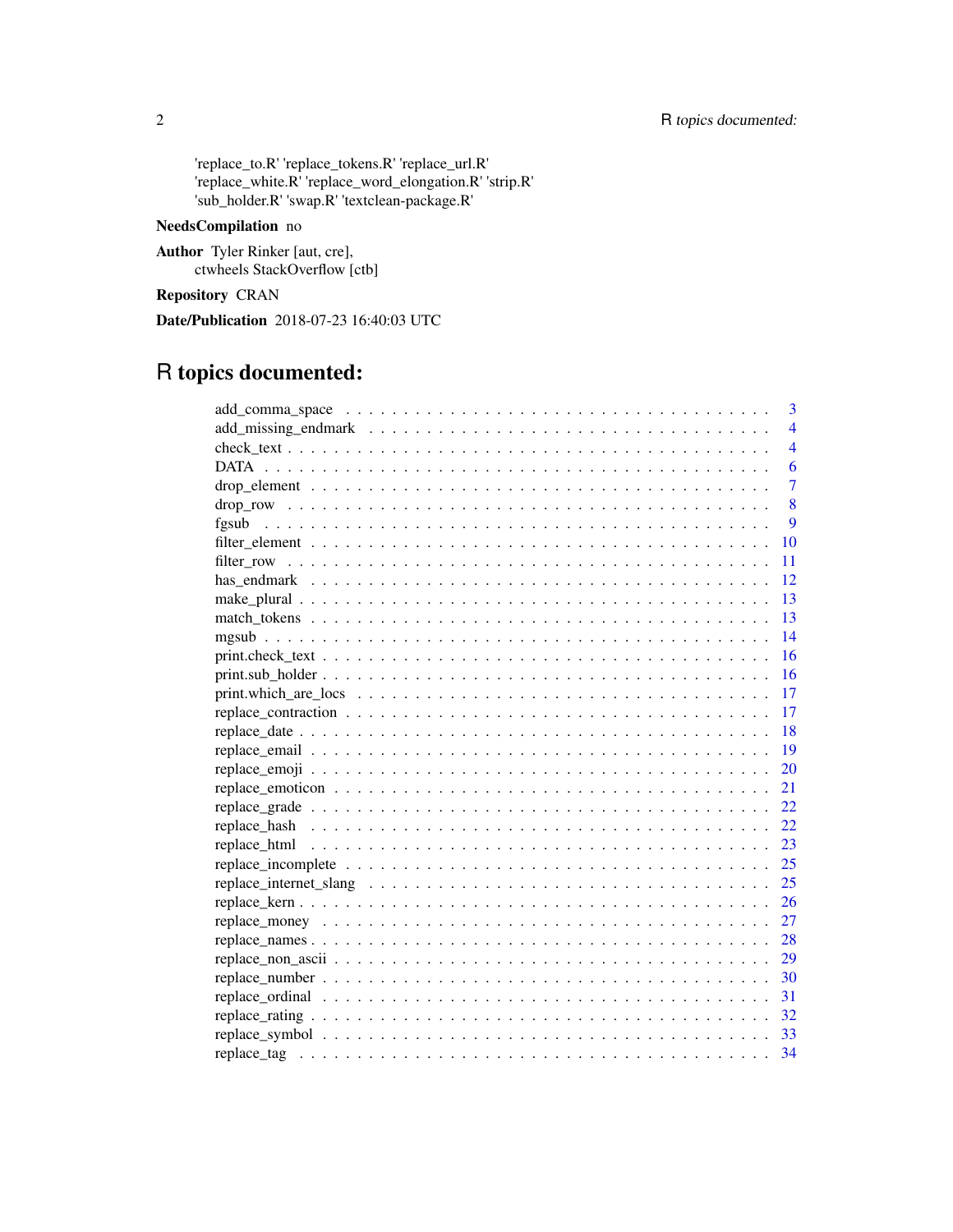<span id="page-2-0"></span>

| Index |  |
|-------|--|

add\_comma\_space *Ensure Space After Comma*

# Description

Adds a space after a comma as strip and many other functions may consider a comma separated string as one word (i.e., "one, two, three" becomes "onetwothree" rather than "one two three").

# Usage

```
add_comma_space(x)
```
# Arguments

x The text variable.

#### Value

Returns a vector of strings with commas that have a space after them.

# Examples

```
## Not run:
x <- c("the, dog,went", "I,like,it", "where are you", NA, "why", ",", ",f")
add_comma_space(x)
```
## End(Not run)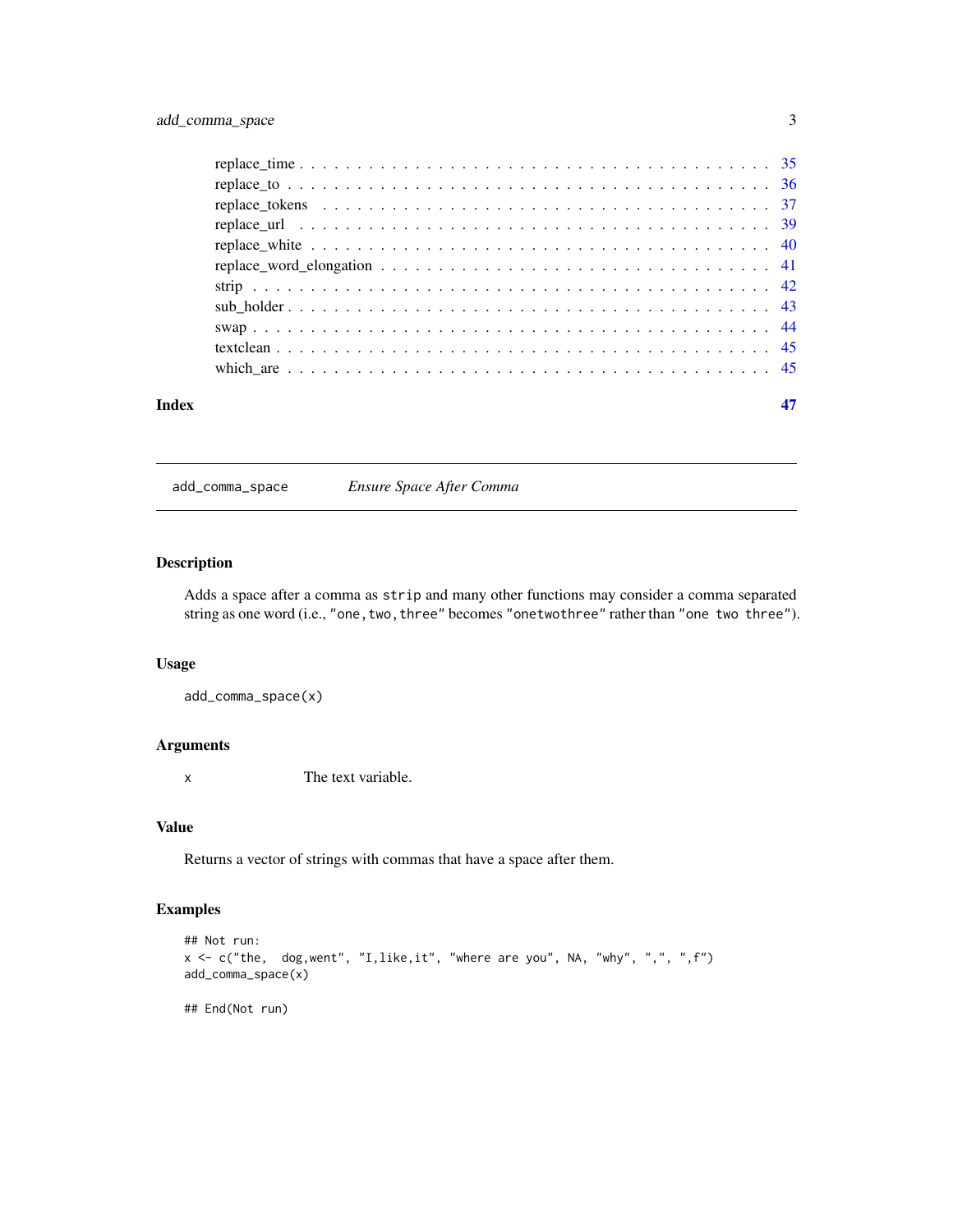<span id="page-3-0"></span>add\_missing\_endmark *Add Missing Endmarks*

#### Description

Detect missing endmarks and replace with the desired symbol.

# Usage

```
add_missing_endmark(x, replacement = "|", endmarks = c("?" " " " " " " " " "
```
# Arguments

| X           | The text variable.                                                                                             |
|-------------|----------------------------------------------------------------------------------------------------------------|
| replacement | Character string equal in length to pattern or of length one which are a replace-<br>ment for matched pattern. |
| endmarks    | The potential ending punctuation marks.                                                                        |
| .           | Additional arguments passed to has endmark.                                                                    |

# Value

Returns a vector with missing endmarks added.

# Examples

```
x \leftarrow c"This in a",
     "I am funny!",
     "An ending of sorts%",
     "What do you want?"
\mathcal{L}
```
add\_missing\_endmark(x)

check\_text *Check Text For Potential Problems*

## Description

check\_text - Uncleaned text may result in errors, warnings, and incorrect results in subsequent analysis. check\_text checks text for potential problems and suggests possible fixes. Potential text anomalies that are detected include: factors, missing ending punctuation, empty cells, double punctuation, non-space after comma, no alphabetic characters, non-ASCII, missing value, and potentially misspelled words.

available\_check - Provide a data.frame view of all the available checks in the check\_text function.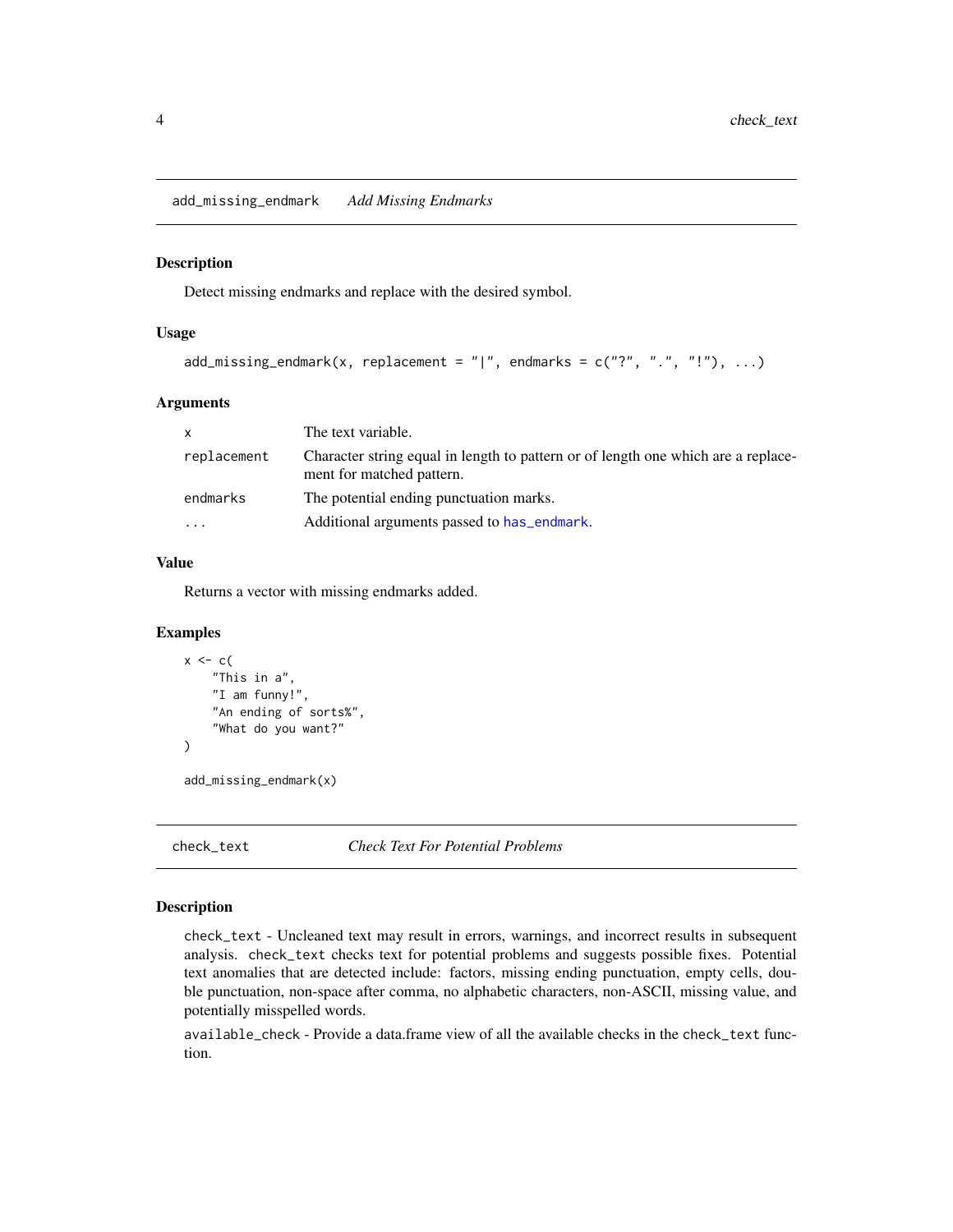# check\_text 5

#### Usage

 $check\_text(x, file = NULL, checks = NULL, n = 10, ...)$ 

available\_checks()

# Arguments

| $\mathsf{x}$ | The text variable.                                                                                                                                                                                     |
|--------------|--------------------------------------------------------------------------------------------------------------------------------------------------------------------------------------------------------|
| file         | A connection, or a character string naming the file to print to. If NULL prints to<br>the console. Note that this is assigned as an attribute and passed to print.                                     |
| checks       | A vector of checks to include from which_are. If checks = NULL, all checks<br>from which are which be used. Note that all meta checks will be conducted<br>(see which are for details on meta checks). |
| n            | The number of affected elements to print out (the rest are truncated).                                                                                                                                 |
|              | ignored.                                                                                                                                                                                               |
|              |                                                                                                                                                                                                        |

#### Value

Returns a list with the following potential text faults report:

- contraction- Text elements that contain contractions
- date- Text elements that contain dates
- digit- Text elements that contain digits/numbers
- email- Text elements that contain email addresses
- emoticon- Text elements that contain emoticons
- empty- Text elements that contain empty text cells (all white space)
- escaped- Text elements that contain escaped back spaced characters
- hash-Text elements that contain Twitter style hash tags (e.g., #rstats)
- html- Text elements that contain HTML markup
- incomplete- Text elements that contain incomplete sentences (e.g., uses ending punctuation like ...)
- kern- Text elements that contain kerning (e.g., 'The B O M B!')
- list column- Text variable that is a list column
- missing\_value- Text elements that contain missing values
- misspelled- Text elements that contain potentially misspelled words
- no\_alpha- Text elements that contain elements with no alphabetic (a-z) letters
- no\_endmark- Text elements that contain elements with missing ending punctuation
- no\_space\_after\_comma- Text elements that contain commas with no space afterwards
- non\_ascii- Text elements that contain non-ASCII text
- non\_character- Text variable that is not a character column (likely factor)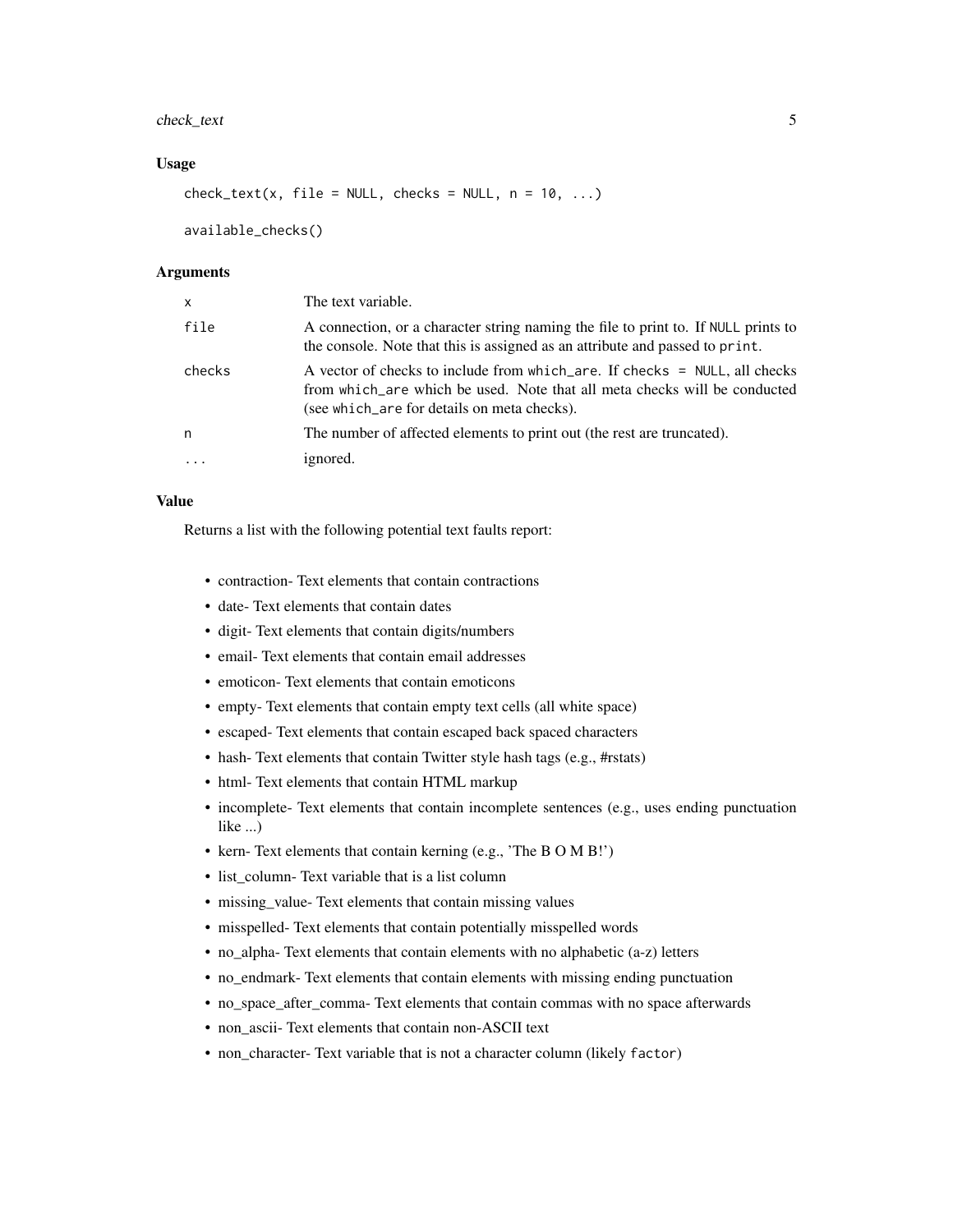- non\_split\_sentence- Text elements that contain unsplit sentences (more than one sentence per element)
- tag- Text elements that contain Twitter style handle tags (e.g., @trinker)
- time- Text elements that contain timestamps
- url- Text elements that contain URLs

# Note

The output is a list containing meta checks and elemental checks but prints as a pretty formatted output with potential problem elements, the accompanying text, and possible suggestions to fix the text.

# DATA *Fictitious Classroom Dialogue*

# Description

A fictitious dataset useful for small demonstrations.

# Usage

data(DATA)

# Format

A data frame with 11 rows and 5 variables

# Details

- person. Speaker
- sex. Gender
- adult. Dummy coded adult (0-no; 1-yes)
- state. Statement (dialogue)
- code. Dialogue coding scheme

<span id="page-5-0"></span>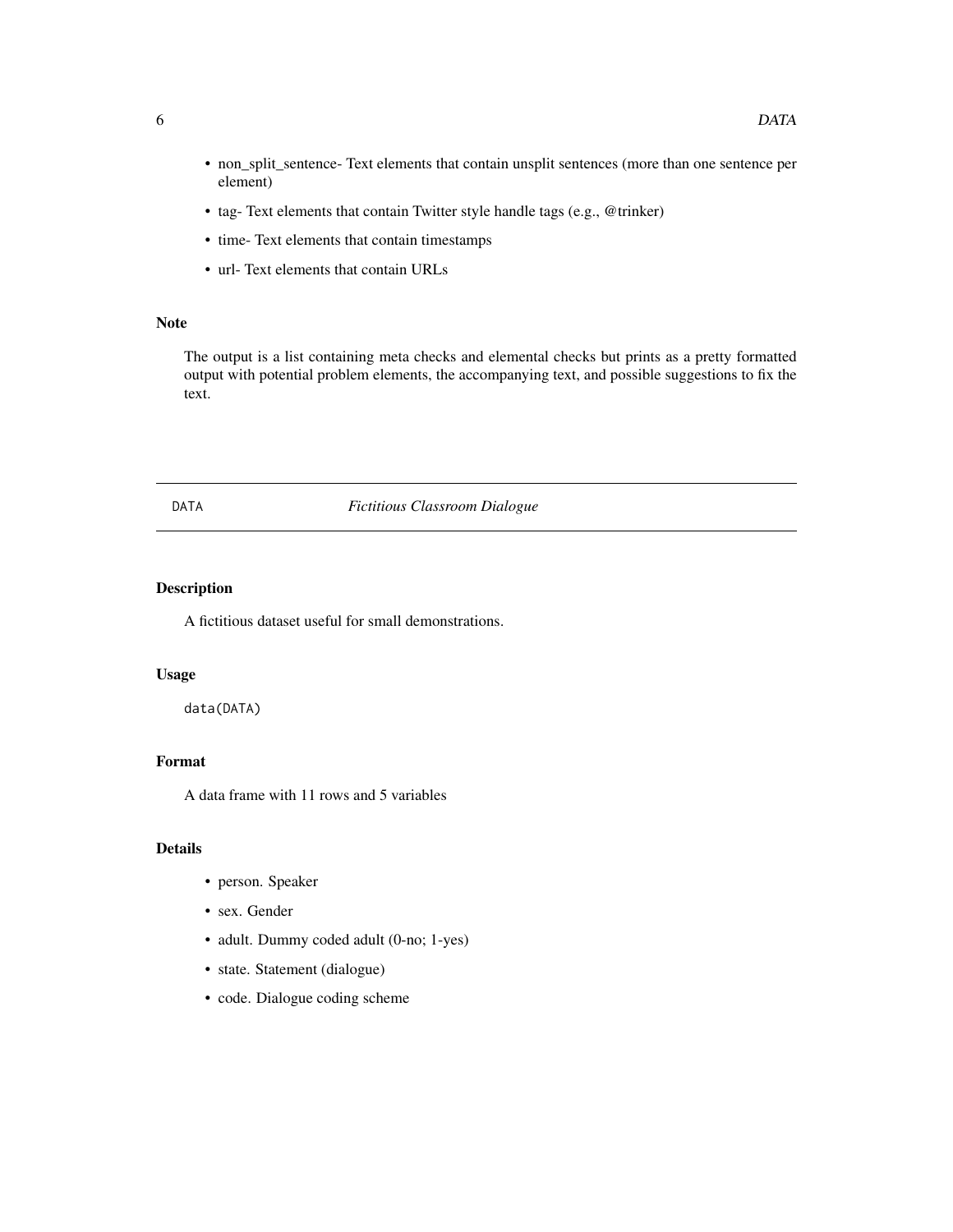<span id="page-6-0"></span>

drop\_element - Filter to drop the matching elements of a vector. keep\_element - Filter to keep the matching elements of a vector.

# Usage

```
drop\_element(x, pattern, regex = TRUE, ...)drop_element_regex(x, pattern, ...)
drop_element_fixed(x, ...)
keep\_element(x, pattern, regex = TRUE, ...)keep_element_fixed(x, ...)
keep_element_regex(x, pattern, ...)
```
# Arguments

| x         | A character vector.                                                                                                                                    |
|-----------|--------------------------------------------------------------------------------------------------------------------------------------------------------|
| pattern   | A regex pattern to match for exclusion.                                                                                                                |
| regex     | logical. If setting this to TRUE please use drop_element_regex or keep_element_regex<br>directly as this will provide better control and optimization. |
| $\ddotsc$ | Other arguments passed to grep if regex. If fixed, then elements to drop/keep.                                                                         |
|           |                                                                                                                                                        |

# Value

Returns a vector with matching elements removed.

```
x <- c('dog', 'cat', 'bat', 'dingo', 'dragon', 'dino')
drop_element(x, '^d.+?g')
keep_element(x, '^d.+?g')
drop_element(x, 'at$')
drop_element(x, '^d')
drop_element(x, '\\b(dog|cat)\\b')
drop_element_fixed(x, 'bat', 'cat')
drops <- c('bat', 'cat')
drop_element_fixed(x, drops)
```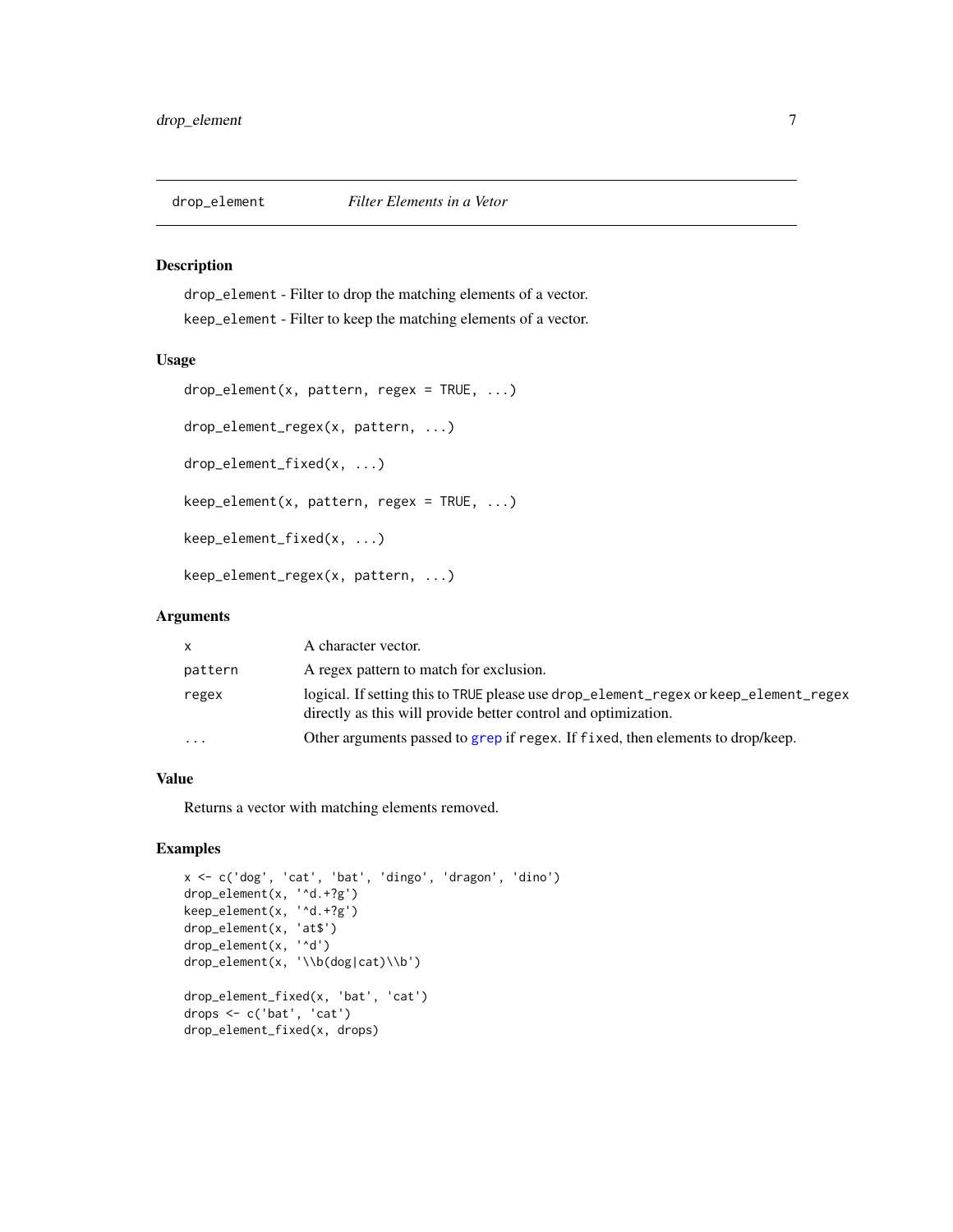drop\_row - Remove rows from a data set that contain a given marker/term. keep\_row - Keep rows from a data set that contain a given marker/term. drop\_empty\_row - Removes the empty rows of a data set that are common in reading in data. drop\_NA - Removes the NA rows of a data set.

# Usage

```
drop_row(dataframe, column, terms, ...)
keep_row(dataframe, column, terms, ...)
drop_empty_row(dataframe)
drop_NA(dataframe, column = TRUE, ...)
```
# Arguments

| dataframe | A dataframe object.                                                            |
|-----------|--------------------------------------------------------------------------------|
| column    | Column name to search for markers/terms.                                       |
| terms     | The regex terms/markers of the rows that are to be removed from the dataframe. |
| $\ddotsc$ | Other arguments passed to grepl.                                               |

# Value

drop\_row - returns a dataframe with the termed/markered rows removed.

drop\_empty\_row - returns a dataframe with empty rows removed.

drop\_NA - returns a dataframe with NA rows removed.

```
## Not run:
## drop_row EXAMPLE:
drop_row(DATA, "person", c("sam", "greg"))
keep_row(DATA, "person", c("sam", "greg"))
drop_row(DATA, 1, c("sam", "greg"))
drop_row(DATA, "state", c("Comp"))
drop_row(DATA, "state", c("I "))
drop_row(DATA, "state", c("you"), ignore.case=TRUE)
## drop_empty_row EXAMPLE:
(dat \le rbind.data.frame(DATA[, c(1, 4)], matrix(rep(" ", 4),
```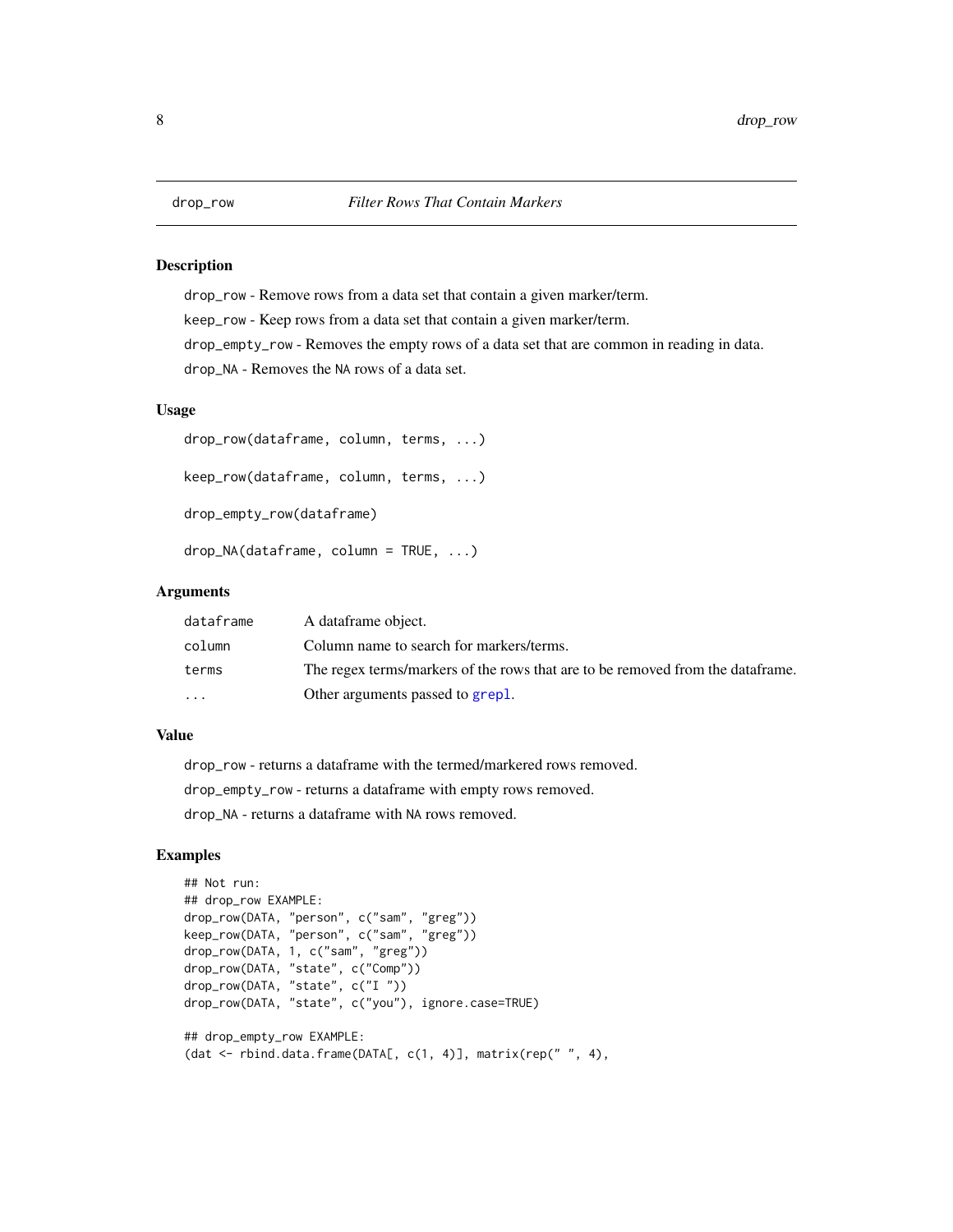#### <span id="page-8-0"></span>fgsub 99 and 1992 and 1993 and 1993 and 1993 and 1993 and 1993 and 1993 and 1993 and 1993 and 1993 and 1993 and 1993 and 1993 and 1993 and 1993 and 1993 and 1993 and 1993 and 1993 and 1993 and 1993 and 1993 and 1993 and 19

```
ncol =2, dimnames=list(12:13, colnames(DATA)[c(1, 4)]))))
drop_empty_row(dat)
## drop_NA EXAMPLE:
DATA[1:3, "state"] <- NA
drop_NA(DATA)
## End(Not run)
```
fgsub *Replace a Regex with an Functional Operation on the Regex Match*

#### Description

This is a stripped down version of gsubfn from the **gsubfn** package. It finds a regex match, and then uses a function to operate on these matches and uses them to replace the original matches. Note that the stringi packages is used for matching and extracting the regex matches. For more powerful or flexible needs please see the gsubfn package.

#### Usage

fgsub(x, pattern, fun, ...)

#### Arguments

| X       | A character vector.                                           |
|---------|---------------------------------------------------------------|
| pattern | Character string to be matched in the given character vector. |
| fun     | A function to operate on the extracted matches.               |
|         | ignored.                                                      |

# Value

Returns a vector with the pattern replaced.

#### See Also

#### [gsubfn](#page-0-0)

```
## In this example the regex looks for words that contain a lower case letter
## followed by the same letter at least 2 more times. It then extracts these
## words, splits them appart into letters, reverses the string, pastes them
## back together, wraps them with double angle braces, and then puts them back
## at the original locations.
fgsub(
   x = c(NA, 'df dft sdf', 'sd fdggg sd dfhhh d', 'ddd'),
   pattern = "\\b\\w*([a-z])(\\1{2,})\\w*\\b",
```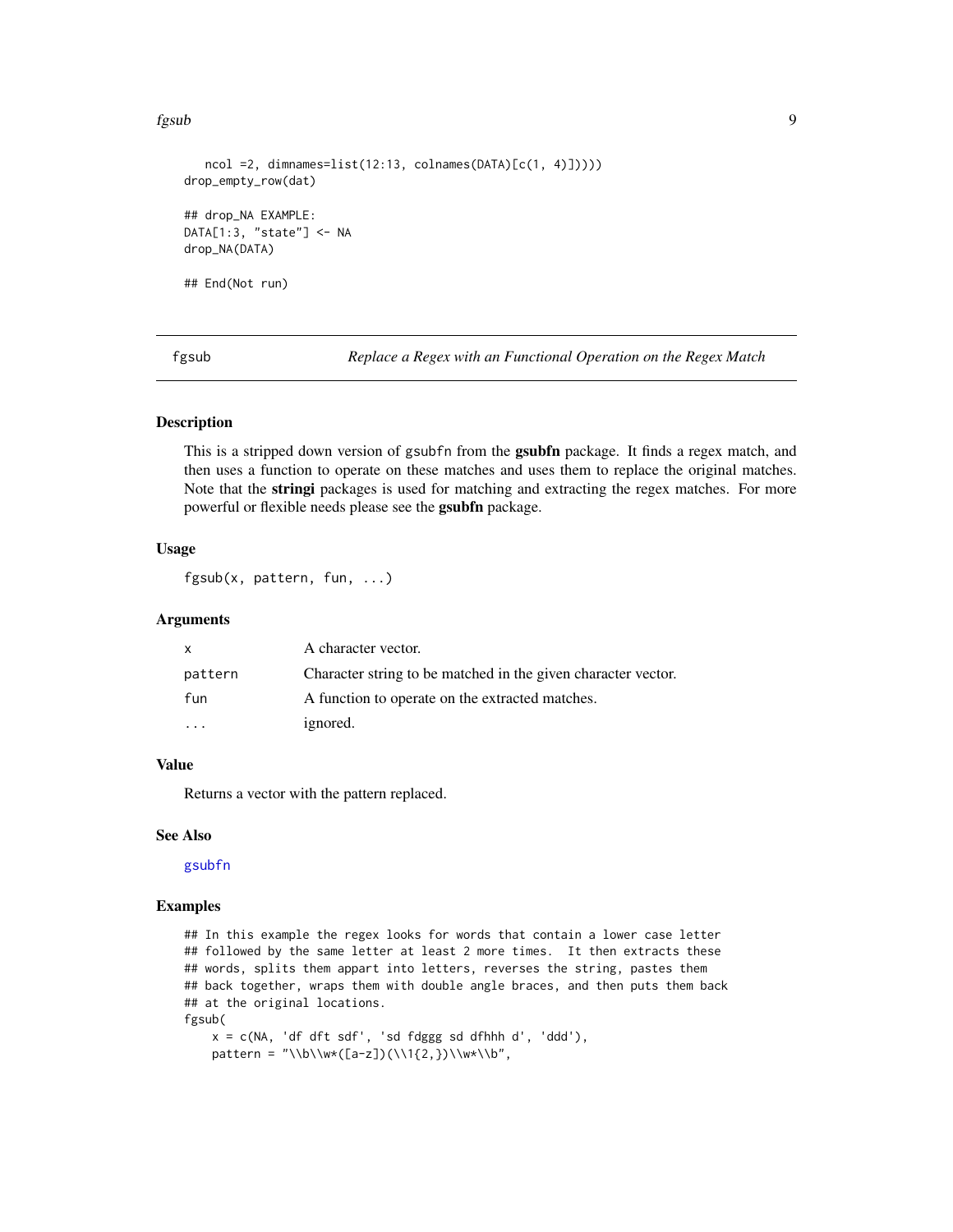```
fun = function(x) {
        paste0('<<', paste(rev(strsplit(x, '')[[1]]), collapse =''), '>>')
    }
)
## In this example we extract numbers, strip out non-digits, coerce them to
## numeric, cut them in half, round up to the closest integer, add the commas
## back, and replace back into the original locations.
fgsub(
    x = c(NA, 'I want 32 grapes', 'he wants 4 ice creams','they want 1,234,567 dollars'
    ),
    pattern = "[\lambda\ d, ]+",fun = function(x) {
        prettyNum(
            ceiling(as.numeric(gsub('[^0-9]', '', x))/2),
            big.mark = ',)
    }
\mathcal{L}## In this example we extract leading zeros, convert to an equal number of
## spaces.
fgsub(
    x = c(NA, '00:04", '00:08", '00:01", '06:14", '00:02", '00:04"),pattern = '^0 +',
    fun = function(x) {gsub('0', ' ', x)}
\mathcal{L}
```
filter\_element *Remove Elements in a Vetor*

# Description

Removes the matching elements of a vector.

# Usage

```
filter_element(x, pattern, ...)
```
# Arguments

| X       | A character vector.                     |
|---------|-----------------------------------------|
| pattern | A regex pattern to match for exclusion. |
| $\cdot$ | Other arguments passed to grep.         |

# Value

Returns a vector with matching elements removed.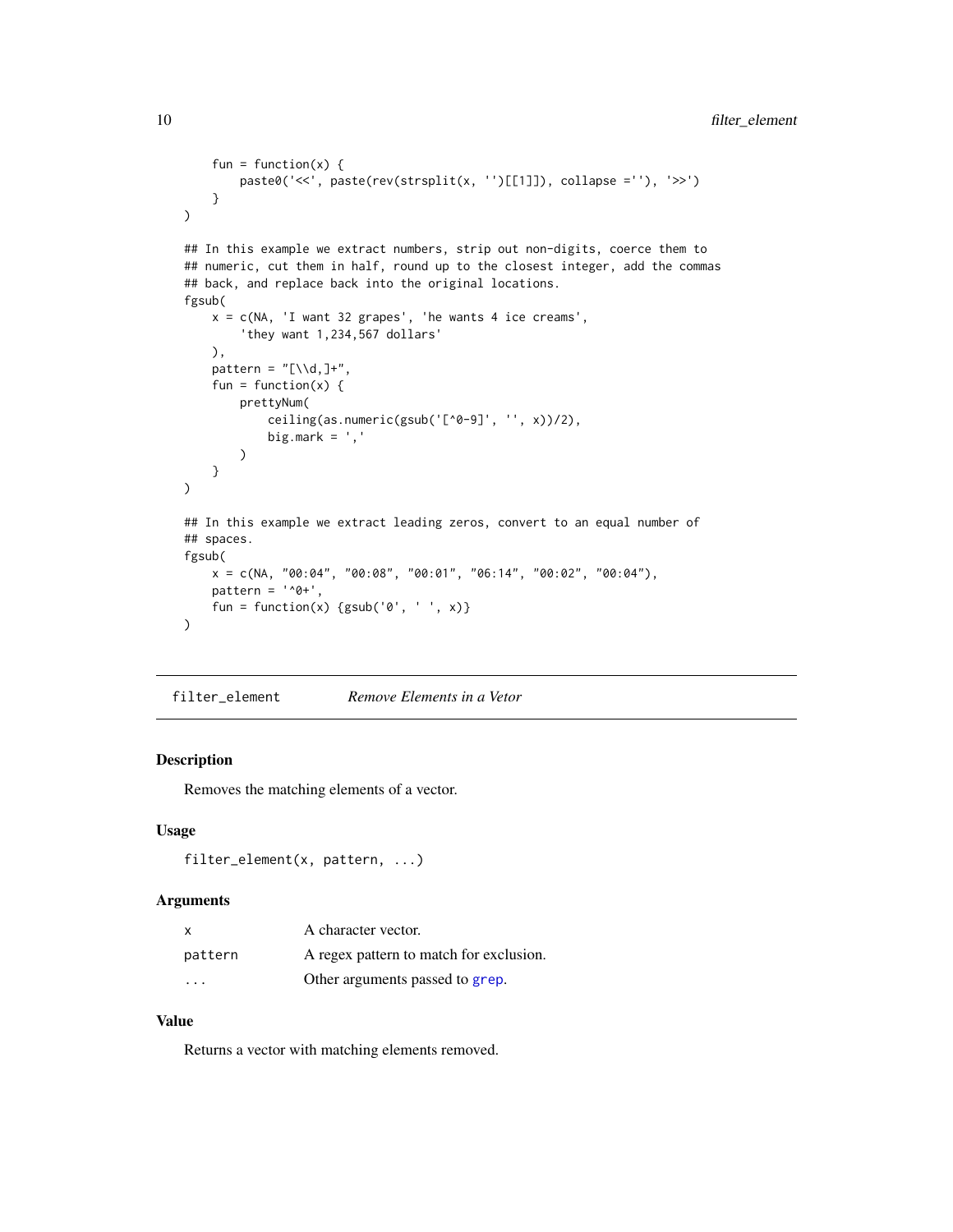#### <span id="page-10-0"></span>filter\_row 11

#### Examples

```
x <- c('dog', 'cat', 'bat', 'dingo', 'dragon', 'dino')
filter_element(x, '^d.+?g')
filter_element(x, 'at$')
filter_element(x, '^d')
filter_element(x, '\\b(dog|cat)\\b')
```
filter\_row *Remove Rows That Contain Markers*

# Description

filter\_row - Remove rows from a data set that contain a given marker/term.

filter\_empty\_row - Removes the empty rows of a data set that are common in reading in data.

filter\_NA - Removes the NA rows of a data set.

# Usage

```
filter_row(dataframe, column, terms, ...)
```

```
filter_empty_row(dataframe)
```

```
filter_NA(dataframe, column = TRUE, ...)
```
# Arguments

| dataframe | A dataframe object.                                                            |
|-----------|--------------------------------------------------------------------------------|
| column    | Column name to search for markers/terms.                                       |
| terms     | The regex terms/markers of the rows that are to be removed from the dataframe. |
| .         | Other arguments passed to grepl.                                               |

# Value

filter\_row - returns a dataframe with the termed/markered rows removed.

filter\_empty\_row - returns a dataframe with empty rows removed.

filter\_NA - returns a dataframe with NA rows removed.

```
## Not run:
## filter_row EXAMPLE:
filter_row(DATA, "person", c("sam", "greg"))
filter_row(DATA, 1, c("sam", "greg"))
filter_row(DATA, "state", c("Comp"))
filter_row(DATA, "state", c("I "))
filter_row(DATA, "state", c("you"), ignore.case=TRUE)
```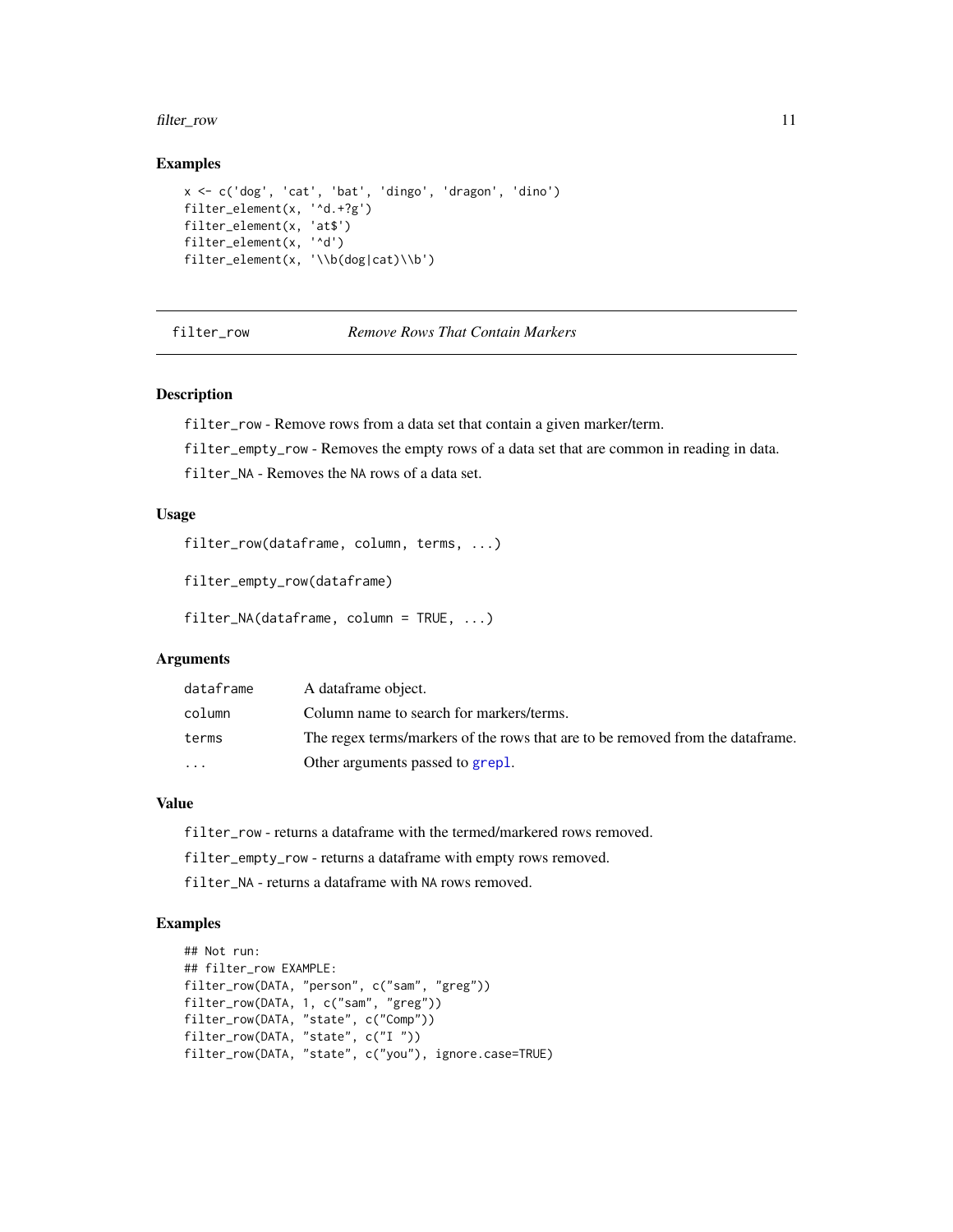# <span id="page-11-0"></span>12 has\_endmark

```
## filter_empty_row EXAMPLE:
(dat <- rbind.data.frame(DATA[, c(1, 4)], matrix(rep(" ", 4),
  ncol =2, dimnames=list(12:13, colnames(DATA)[c(1, 4)]))))
filter_empty_row(dat)
## filter_NA EXAMPLE:
DATA[1:3, "state"] <- NA
filter_NA(DATA)
## End(Not run)
```
<span id="page-11-1"></span>has\_endmark *Test for Incomplete Sentences*

# Description

A logical test of missing sentence ending punctuation.

#### Usage

has\_endmark(x, endmarks =  $c("?"$ , ".", "!"), ...)

# Arguments

| X.       | A character vector.                     |
|----------|-----------------------------------------|
| endmarks | The potential ending punctuation marks, |
| .        | ignored.                                |

#### Value

Returns a logical vector.

```
x \leftarrow c (
    "I like it.",
    "Et tu?",
    "Not so much",
    "Oh, I understand.",
    "At 3 p.m., we go",
    NA
)
has_endmark(x)
```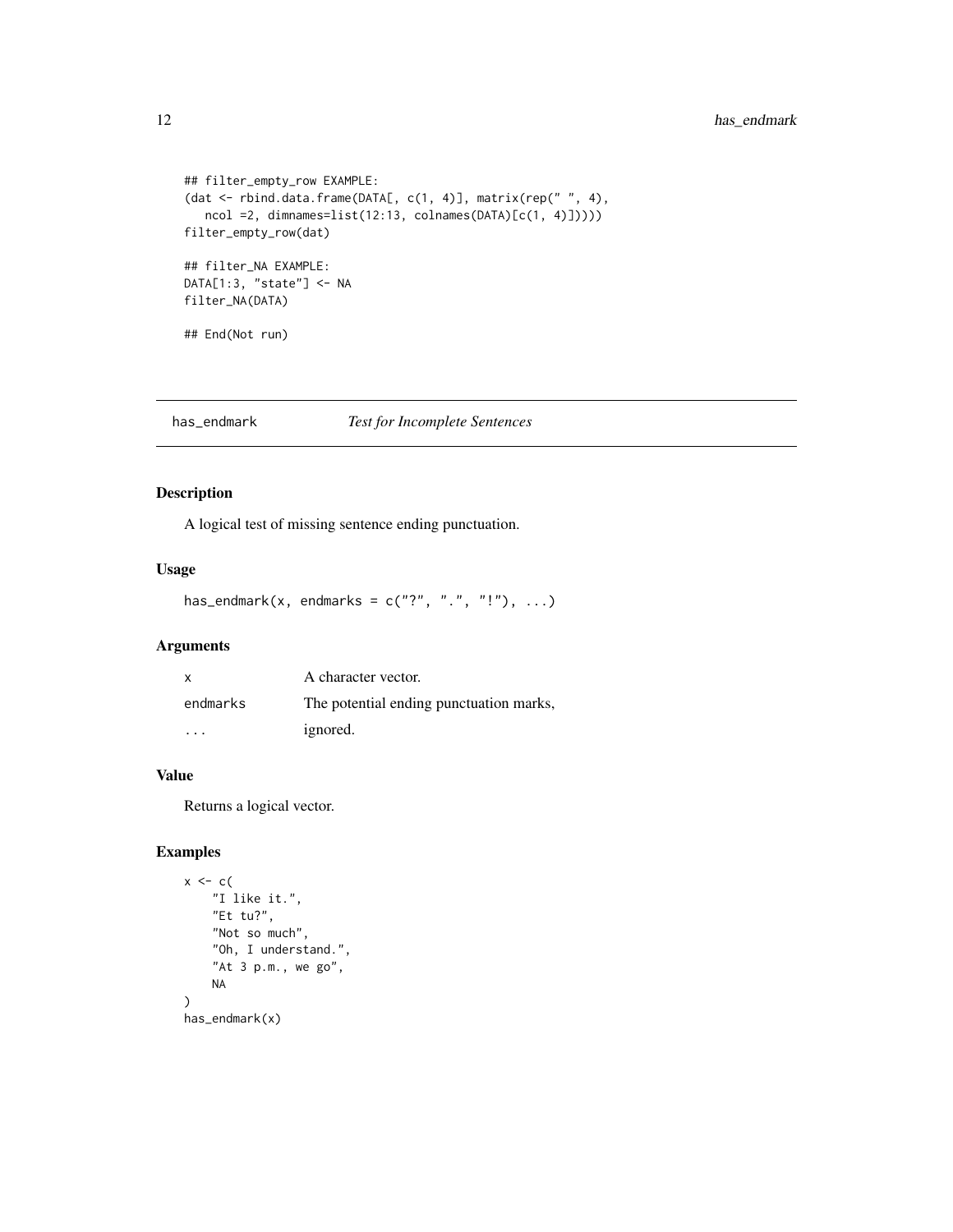<span id="page-12-0"></span>

Add -s, -es, or -ies to words.

#### Usage

```
make\_plural(x, keep.original = FALSE,irregular = lexicon::pos_df_irregular_nouns)
```
# Arguments

| $\mathsf{x}$  | A vector of words to make plural.                                               |
|---------------|---------------------------------------------------------------------------------|
| keep.original | logical. If TRUE the original words are kept in the return vector.              |
| irregular     | A data, frame of singular and plural conversions for irregular nouns. The first |
|               | column should be singular and the second plural form of the irregular noun.     |

#### Value

Returns a vector of plural words.

# Examples

```
x <- c('fox', 'sky', 'dog', 'church', 'fish', 'miss', 'match', 'deer', 'block')
make_plural(x)
```
<span id="page-12-1"></span>match\_tokens *Find Tokens that Match a Regex*

#### Description

Given a text, find all the tokens that match a regex(es). This function is particularly useful with [replace\\_tokens](#page-36-1).

#### Usage

```
match\_tokens(x, pattern, ignore case = TRUE, ...)
```
# Arguments

| X           | A character vector.                                               |
|-------------|-------------------------------------------------------------------|
| pattern     | Character string(s) to be matched in the given character vector.  |
| ignore.case | logical. If TRUE the case of the tokens/patterns will be ignored. |
| $\cdot$     | ignored.                                                          |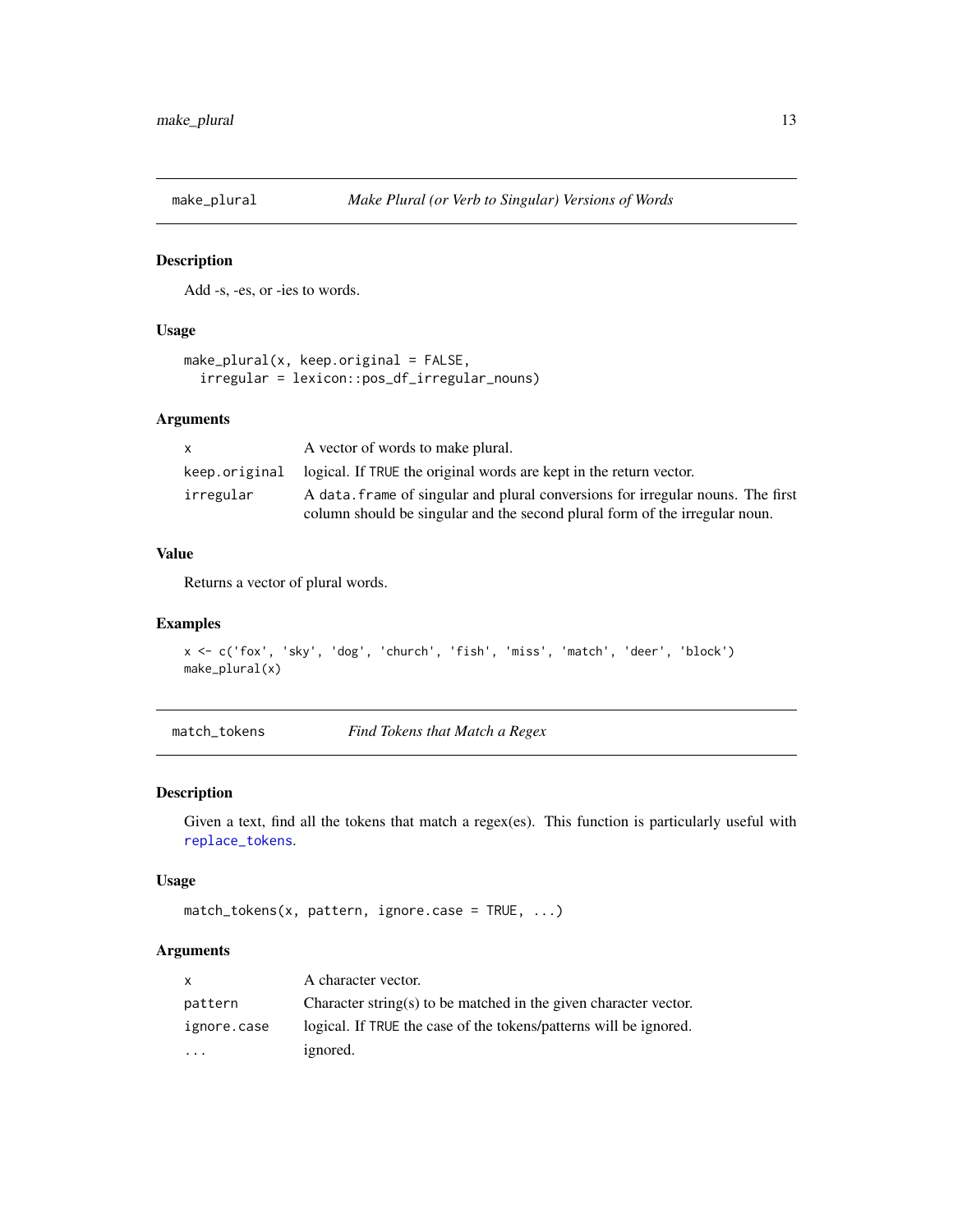# <span id="page-13-0"></span>Value

Returns a vector of tokens from a text matching a specific regex pattern.

#### See Also

[replace\\_tokens](#page-36-1)

# Examples

```
with(DATA, match_tokens(state, c('^li', 'ou')))
with(DATA, match_tokens(state, c('^Th', '^I'), ignore.case = TRUE))
with(DATA, match_tokens(state, c('^Th', '^I'), ignore.case = FALSE))
```
<span id="page-13-1"></span>mgsub *Multiple* [gsub](#page-0-0)

#### Description

mgsub - A wrapper for [gsub](#page-0-0) that takes a vector of search terms and a vector or single value of replacements.

mgsub\_fixed - An alias for mgsub.

mgsub\_regex - An wrapper for mgsub with fixed = FALSE.

mgsub\_regex\_safe - An wrapper for [mgsub](#page-13-1).

#### Usage

```
mgsub(x, pattern, replacement, leadspace = FALSE, trailspace = FALSE,fixed = TRUE, trim = FALSE, order.pattern = fixed, safe = FALSE, ...)
mgsub_fixed(x, pattern, replacement, leadspace = FALSE, trailspace = FALSE,
 fixed = TRUE, trim = FALSE, order.pattern = fixed, safe = FALSE, \ldots)
mgsub_regex(x, pattern, replacement, leadspace = FALSE, trailspace = FALSE,
 fixed = FALSE, trim = FALSE, order.pattern = fixed, ...)
```
mgsub\_regex\_safe(x, pattern, replacement, ...)

#### Arguments

| <b>X</b>    | A character vector.                                                                                            |
|-------------|----------------------------------------------------------------------------------------------------------------|
| pattern     | Character string to be matched in the given character vector.                                                  |
| replacement | Character string equal in length to pattern or of length one which are a replace-<br>ment for matched pattern. |
| leadspace   | logical. If TRUE inserts a leading space in the replacements.                                                  |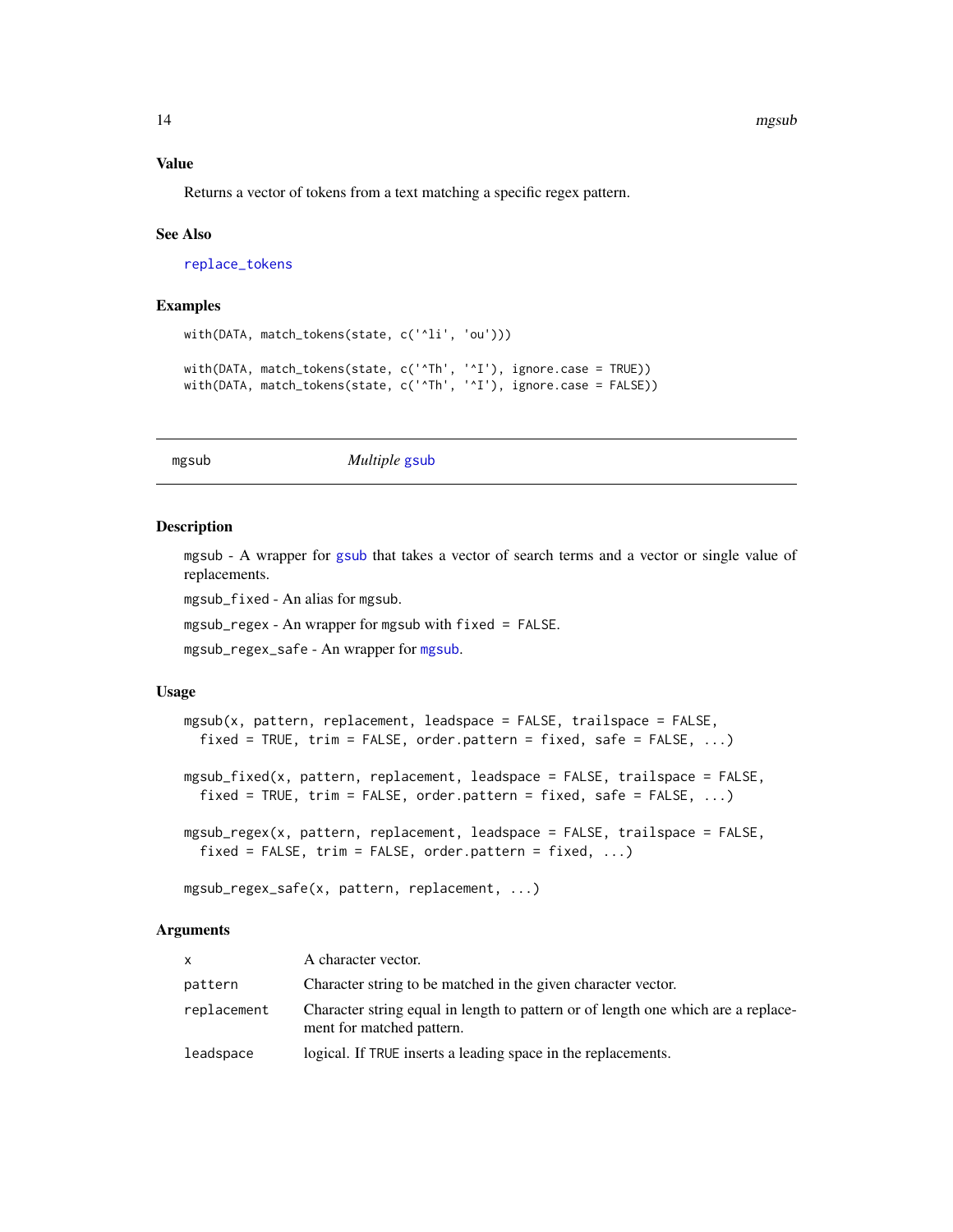#### <span id="page-14-0"></span>mgsub 15

| trailspace        | logical. If TRUE inserts a trailing space in the replacements.                                                                                                                                                          |
|-------------------|-------------------------------------------------------------------------------------------------------------------------------------------------------------------------------------------------------------------------|
| fixed             | logical. If TRUE, pattern is a string to be matched as is. Overrides all conflicting<br>arguments.                                                                                                                      |
| trim              | logical. If TRUE leading and trailing white spaces are removed and multiple<br>white spaces are reduced to a single white space.                                                                                        |
| order.pattern     | logical. If TRUE and $fixed = TRUE$ , the pattern string is sorted by number of<br>characters to prevent substrings replacing meta strings (e.g., pattern = $c$ ("the", "then")<br>resorts to search for "then" first). |
| safe              | logical. If TRUE then the <b>mgsub</b> package is used as the backend and performs<br>safe substitutions. The trade-off is that this mode will slow the replacements<br>down considerably.                              |
| $\cdot\cdot\cdot$ | Additional arguments passed to gsub. In mgsub_regex_safe this is other argu-<br>ments passed to mgsub.                                                                                                                  |

#### Value

mgsub - Returns a vector with the pattern replaced.

# See Also

[replace\\_tokens](#page-36-1) [gsub](#page-0-0)

```
mgsub(DATA$state, c("it's", "I'm"), c("it is", "I am"))
mgsub(DATA$state, "[[:punct:]]", "PUNC", fixed = FALSE)
## Not run:
library(textclean)
hunthou <- replace_number(seq_len(1e5))
textclean::mgsub(
    "'twenty thousand three hundred five' into 20305",
   hunthou,
   seq_len(1e5)
\lambda## "'20305' into 20305"
## Larger example from: https://stackoverflow.com/q/18332463/1000343
## A slower approach
fivehunthou <- replace_number(seq_len(5e5))
testvect <- c("fifty seven", "four hundred fifty seven",
    "six thousand four hundred fifty seven",
    "forty six thousand four hundred fifty seven",
    "forty six thousand four hundred fifty seven",
    "three hundred forty six thousand four hundred fifty seven"
\mathcal{L}textclean::mgsub(testvect, fivehunthou, seq_len(5e5))
```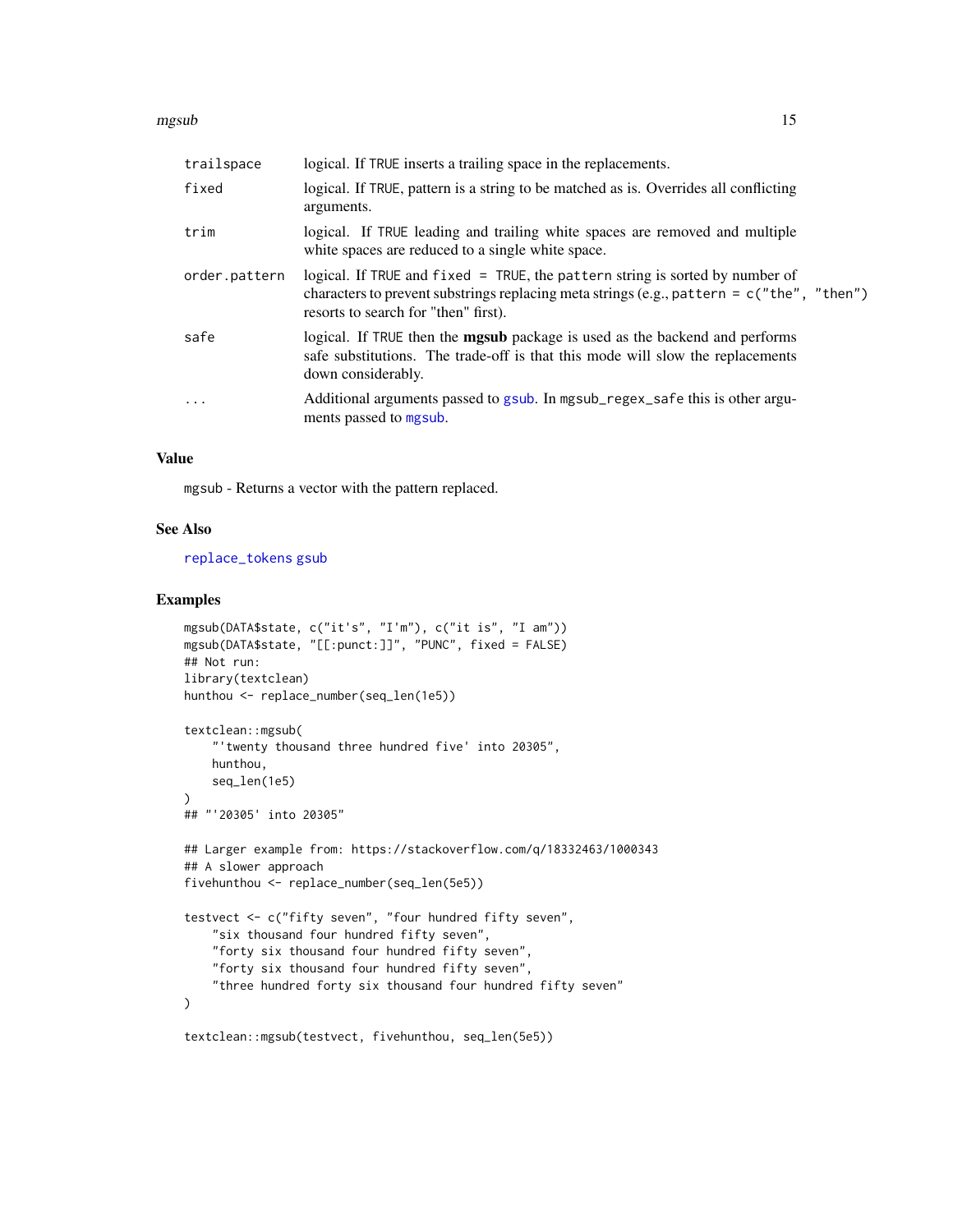```
## Safe substitution: Uses the mgsub package as the backend
dubious_string <- "Dopazamine is a fake chemical"
pattern <- c("dopazamin","do.*ne")
replacement <- c("freakout","metazamine")
mgsub(dubious_string, pattern, replacement, ignore.case = TRUE, fixed = FALSE)
mgsub(dubious_string, pattern, replacement, safe = TRUE, fixed = FALSE)
## End(Not run)
```
print.check\_text *Prints a check\_text Object*

# Description

Prints a check\_text object.

#### Usage

## S3 method for class 'check\_text'  $print(x, include.text = TRUE, file = NULL, n = NULL,$ ...)

#### Arguments

|                         | The check_text object.                                                                             |
|-------------------------|----------------------------------------------------------------------------------------------------|
| include.text            | logical. If TRUE the offending text is printed as well.                                            |
| file                    | A connection, or a character string naming the file to print to. If NULL prints to<br>the console. |
| n                       | The number of affected elements to print out (the rest are truncated)                              |
| $\cdot$ $\cdot$ $\cdot$ | ignored                                                                                            |
|                         |                                                                                                    |

print.sub\_holder *Prints a sub\_holder object*

#### Description

Prints a sub\_holder object

#### Usage

## S3 method for class 'sub\_holder'  $print(x, \ldots)$ 

#### Arguments

|          | The sub_holder object |
|----------|-----------------------|
| $\cdots$ | ignored               |

<span id="page-15-0"></span>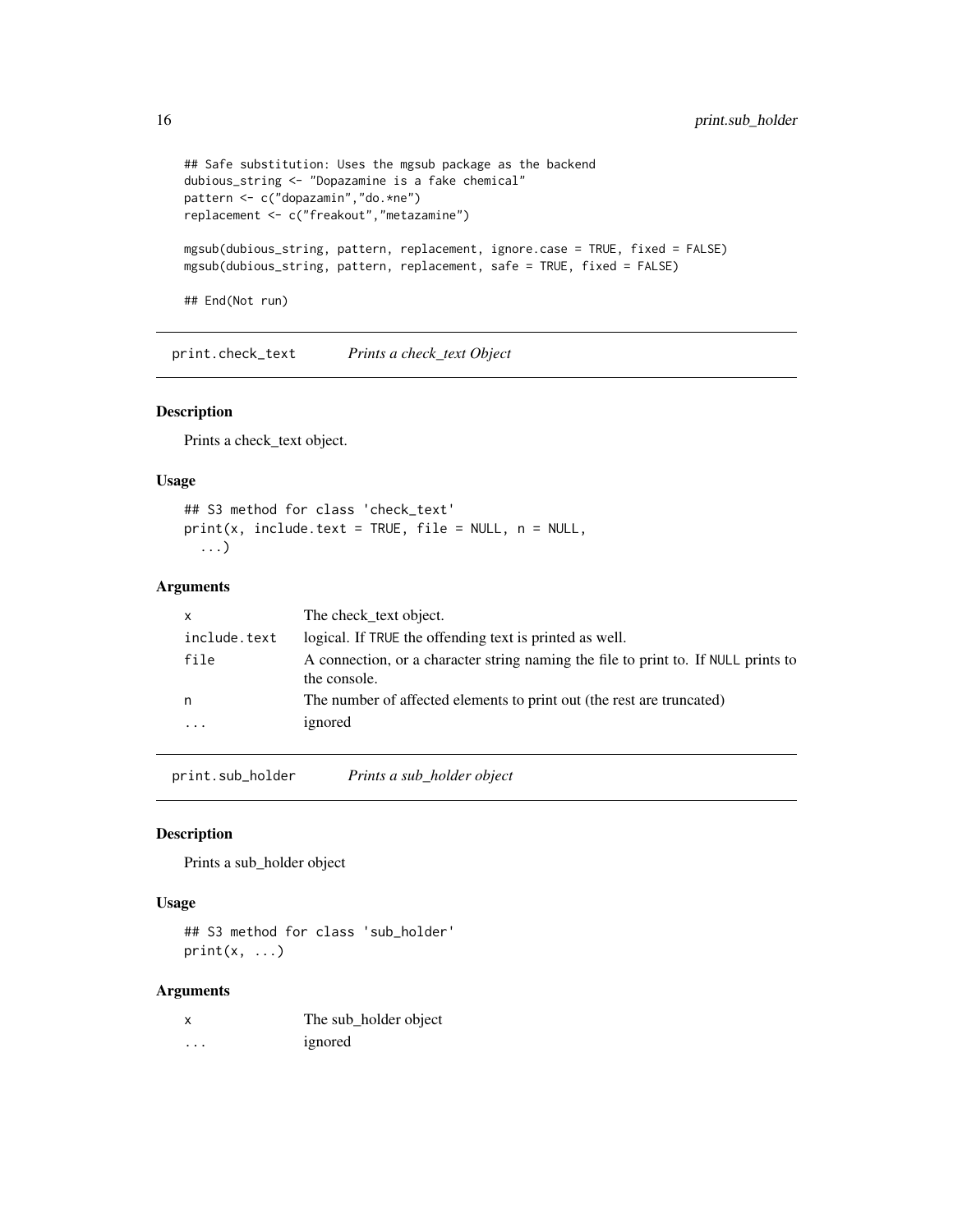<span id="page-16-0"></span>print.which\_are\_locs *Prints a which\_are\_locs Object*

# Description

Prints a which\_are\_locs object

# Usage

## S3 method for class 'which\_are\_locs'  $print(x, n = 100, file = NULL, ...)$ 

# Arguments

| x                       | A which are locs object                                               |
|-------------------------|-----------------------------------------------------------------------|
| n                       | The number of affected elements to print out (the rest are truncated) |
| file                    | Path to an external file to print to                                  |
| $\cdot$ $\cdot$ $\cdot$ | ignored.                                                              |

replace\_contraction *Replace Contractions*

# Description

This function replaces contractions with long form.

# Usage

```
replace_contraction(x, contraction.key = lexicon::key_contractions,
 ignore-case = TRUE, ...)
```
# Arguments

| $\mathsf{x}$    | The text variable.                                                                                                                      |
|-----------------|-----------------------------------------------------------------------------------------------------------------------------------------|
| contraction.key |                                                                                                                                         |
|                 | A two column hash of contractions (column 1) and expanded form replacements<br>(column 2). Default is to use key_contractions data set. |
| ignore.case     | logical. Should case be ignored?                                                                                                        |
| $\ddotsc$       | ignored.                                                                                                                                |

# Value

Returns a vector with contractions replaced.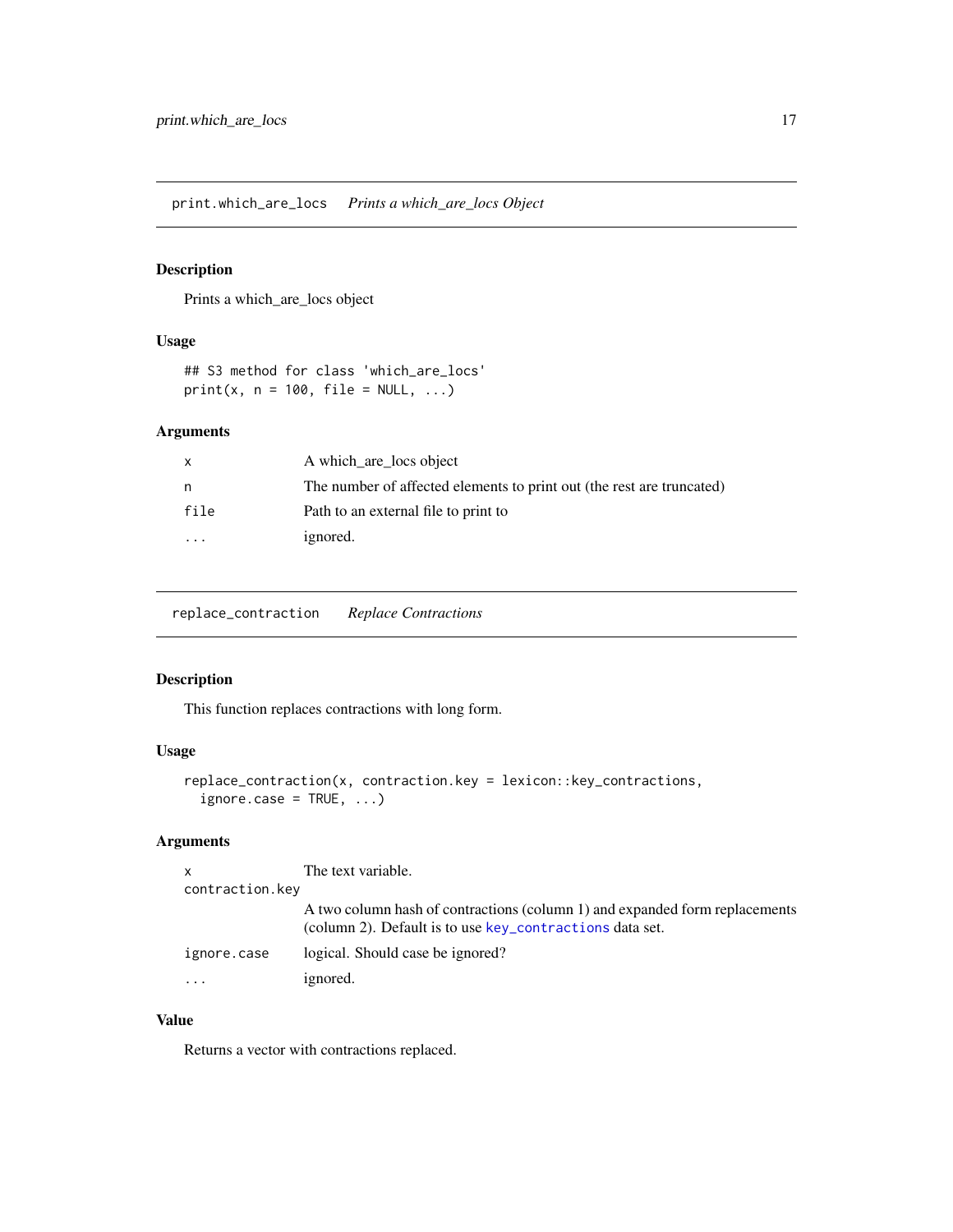# Examples

```
## Not run:
x <- c("Mr. Jones isn't going.",
    "Check it out what's going on.",
   "He's here but didn't go.",
    "the robot at t.s. wasn't nice",
    "he'd like it if i'd go away")
replace_contraction(x)
## End(Not run)
```
replace\_date *Replace Dates With Words*

# Description

Replaces dates with word equivalents.

#### Usage

```
replace_data(x, pattern = NULL, replacement = NULL, ...)
```
# Arguments

| $\mathsf{X}$            | The text variable.                                                                                                      |
|-------------------------|-------------------------------------------------------------------------------------------------------------------------|
| pattern                 | Character date regex string to be matched in the given character vector.                                                |
| replacement             | A function to operate on the extracted matches or a character string which is a<br>replacement for the matched pattern. |
| $\cdot$ $\cdot$ $\cdot$ | ignored.                                                                                                                |

# Value

Returns a vector with the pattern replaced.

```
x \leq -c(
    NA, '11-16-1980 and 11/16/1980',
    "and 2017-02-08 but then there's 2/8/2017 too"
\mathcal{L}replace_date(x)
replace_date(x, replacement = '<<DATE>>')
```
<span id="page-17-0"></span>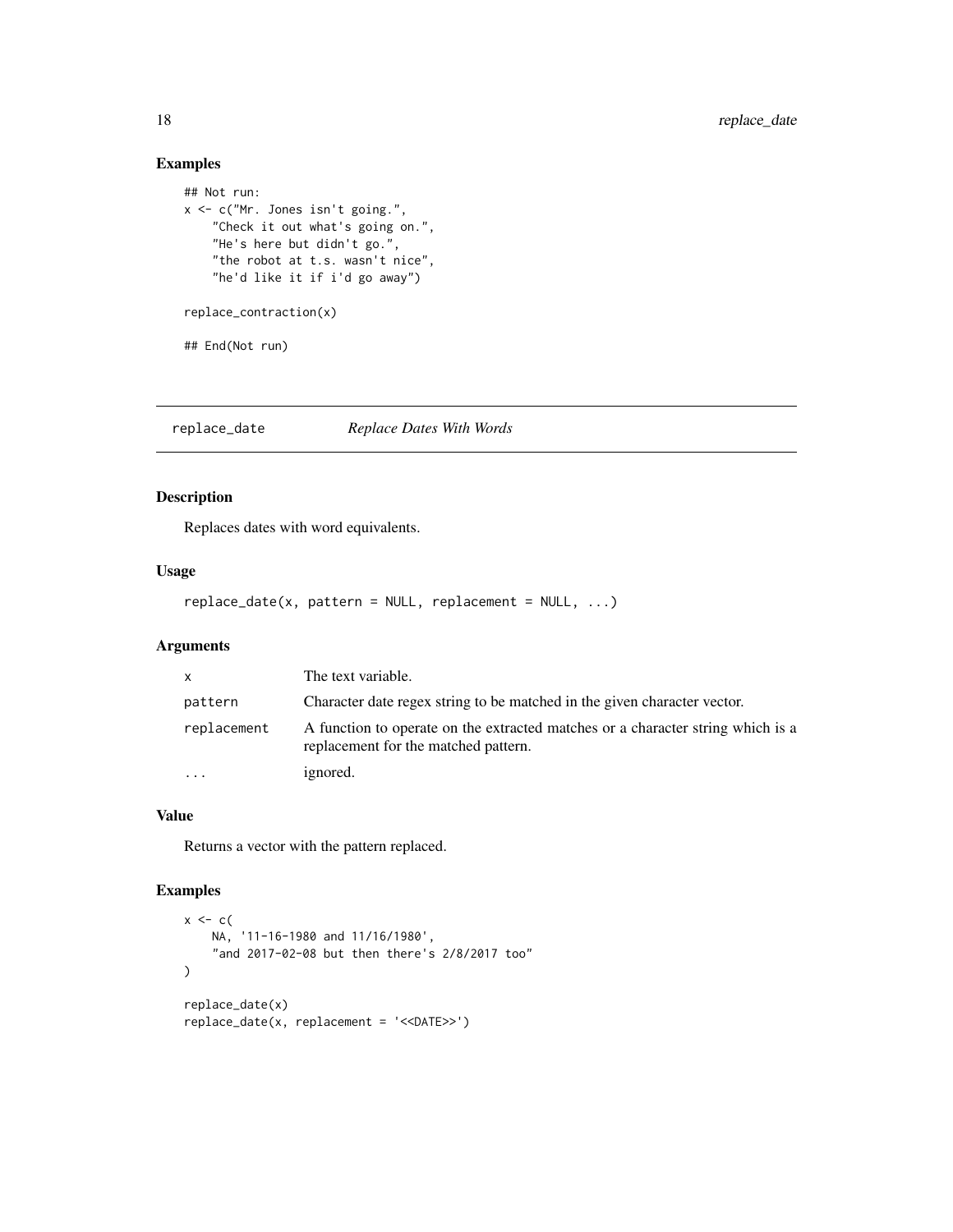<span id="page-18-0"></span>replace\_email *Replace Email Addresses*

#### Description

Replaces email addresses.

## Usage

```
replace_email(x, pattern = qdapRegex::grab("rm_email"), replacement = "",
  ...)
```
#### Arguments

| $\mathsf{X}$            | The text variable.                                                                                                      |
|-------------------------|-------------------------------------------------------------------------------------------------------------------------|
| pattern                 | Character time regex string to be matched in the given character vector.                                                |
| replacement             | A function to operate on the extracted matches or a character string which is a<br>replacement for the matched pattern. |
| $\cdot$ $\cdot$ $\cdot$ | ignored.                                                                                                                |

#### Value

Returns a vector with email addresses replaced.

```
x \leq -c(
    "fred is fred@foo.com and joe is joe@example.com - but @this is a",
    "twitter handle for twit@here.com or foo+bar@google.com/fred@foo.fnord",
    "hello world",
   NA
\lambdareplace_email(x)
replace_email(x, replacement = '<<EMAIL>>')
replace_email(x, replacement = '<a href="mailto:$1" target="_blank">$1</a>')
## Replacement with a function
replace_email(x,
   replacent = function(x)sprintf('<a href="mailto:%s" target="_blank">%s</a>', x, x)
    }
)
replace_email(x,
   replacent = function(x)gsub('@.+$', ' {{at domain}}', x)
```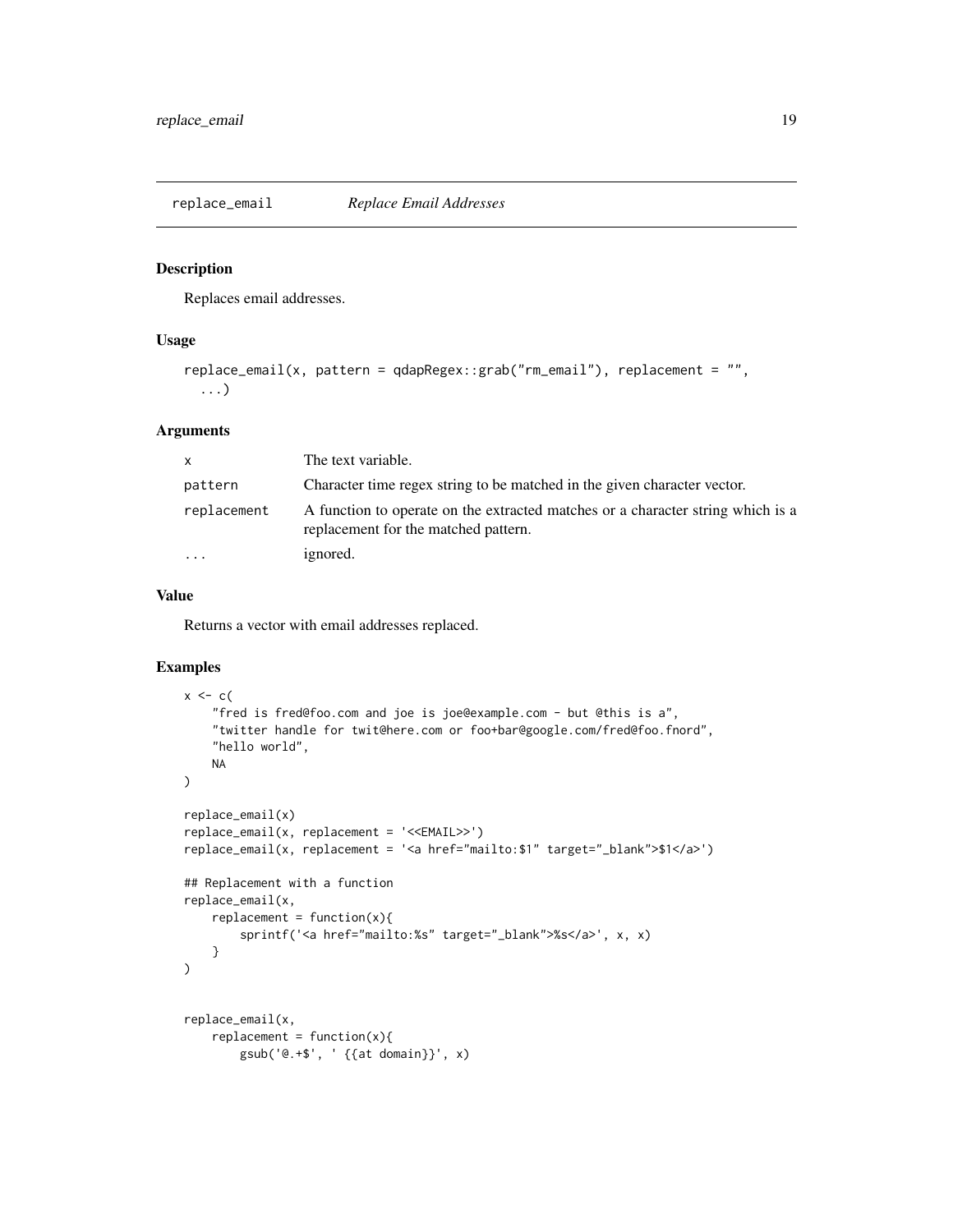<span id="page-19-0"></span>} )

#### replace\_emoji *Replace Emojis With Words/Identifier*

# Description

Replaces emojis with word equivalents or a token identifier for use in the sentimentr package. Not that this function will coerce the text to ASCII using  $Encoding(x) \le -$  "latin1"; iconv(x, "latin1", "ASCII", "byte" The function replace\_emoji replaces emojis with text representations while replace\_emoji\_identifier replaces with a unique identifier that corresponds to lexicon::hash\_sentiment\_emoji for use in the sentimentr package.

# Usage

```
replace_emoji(x, emoji_dt = lexicon::hash_emojis, ...)
```

```
replace_emoji_identifier(x, emoji_dt = lexicon::hash_emojis_identifier, ...)
```
# Arguments

| $\mathsf{x}$ | The text variable.                                                                                        |
|--------------|-----------------------------------------------------------------------------------------------------------|
| emoji_dt     | A <b>data.table</b> of emojis (ASCII byte representations) and corresponding word/identifier<br>meanings. |
| $\cdots$     | Other arguments passed to . mgsub (see textclean:::. mgsub for details).                                  |

#### Value

Returns a vector of strings with emojis replaced with word equivalents.

```
fls <- system.file("docs/emoji_sample.txt", package = "textclean")
x <- readLines(fls)[1]
replace_emoji(x)
replace_emoji_identifier(x)
```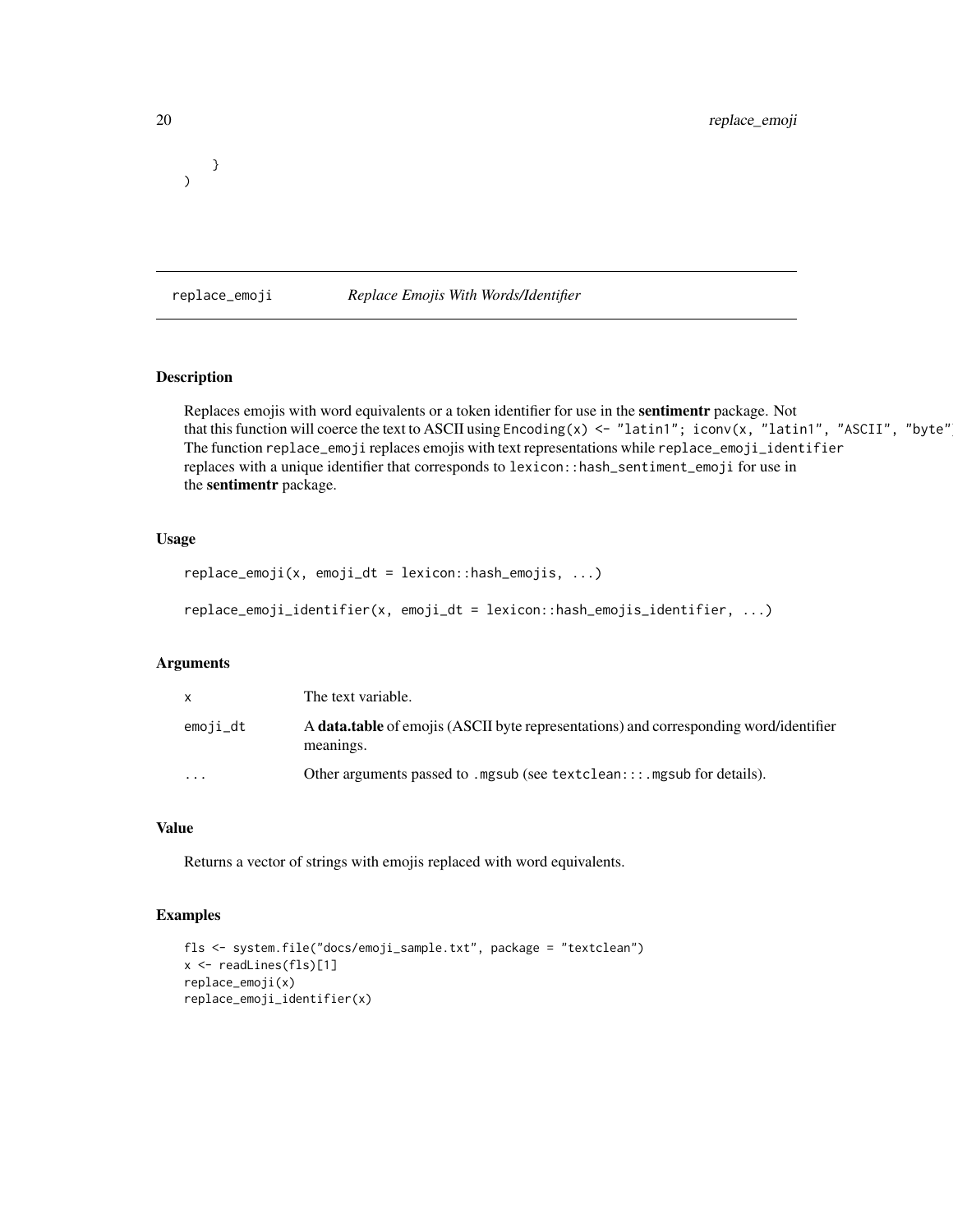<span id="page-20-0"></span>replace\_emoticon *Replace Emoticons With Words*

#### Description

Replaces emoticons with word equivalents.

#### Usage

```
replace_emoticon(x, emoticon_dt = lexicon::hash_emoticons, ...)
```
# Arguments

| X           | The text variable.                                                                               |
|-------------|--------------------------------------------------------------------------------------------------|
| emoticon_dt | A <b>data.table</b> of emoticons (graphical representations) and corresponding word<br>meanings. |
| $\cdots$    | Other arguments passed to . mgsub (see textclean:::. mgsub for details).                         |

#### Value

Returns a vector of strings with emoticons replaced with word equivalents.

# Examples

```
x \leftarrow cpaste(
        "text from:",
        "http://www.webopedia.com/quick_ref/textmessageabbreviations_02.asp"
   ),
    "... understanding what different characters used in smiley faces mean:",
   "The close bracket represents a sideways smile )",
    "Add in the colon and you have sideways eyes : ",
    "Put them together to make a smiley face : )",
    "Use the dash - to add a nose :-)",
   paste(
       "Change the colon to a semi-colon ;",
       "and you have a winking face ;) with a nose ;-)^n),
   paste(
       "Put a zero 0 (halo) on top and now you have a winking,",
       "smiling angel 0;) with a nose 0;-)"
    ),
    "Use the letter 8 in place of the colon for sunglasses 8-)",
    "Use the open bracket ( to turn the smile into a frown :- ("
)
```
replace\_emoticon(x)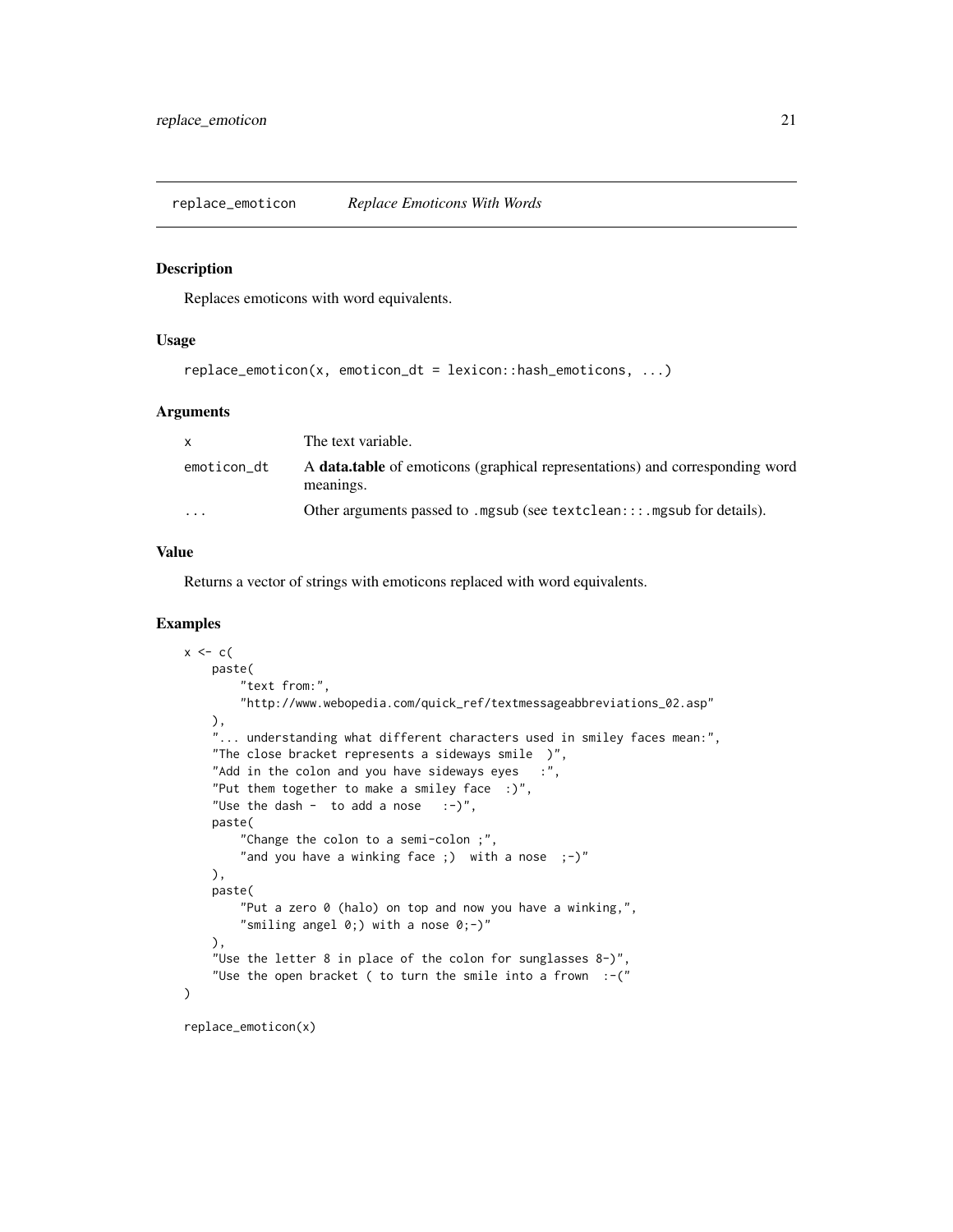<span id="page-21-0"></span>

Replaces grades with word equivalents.

# Usage

```
replace_grade(x, grade_dt = lexicon::key_grade, ...)
```
# Arguments

| X        | The text variable.                                             |
|----------|----------------------------------------------------------------|
| grade_dt | A <b>data.table</b> of grades and corresponding word meanings. |
| $\cdots$ | ignored.                                                       |

# Value

Returns a vector of strings with grades replaced with word equivalents.

# Examples

```
(text <- replace_grade(c(
    "I give an A+",
   "He deserves an F",
   "It's C+ work",
    "A poor example deserves a C!"
)))
```
replace\_hash *Replace Hashes*

# Description

Replaces Twitter style hash tags (e.g., '#rstats').

# Usage

```
replace_hash(x, pattern = qdapRegex::grab("rm_hash"), replacement = "", ...)
```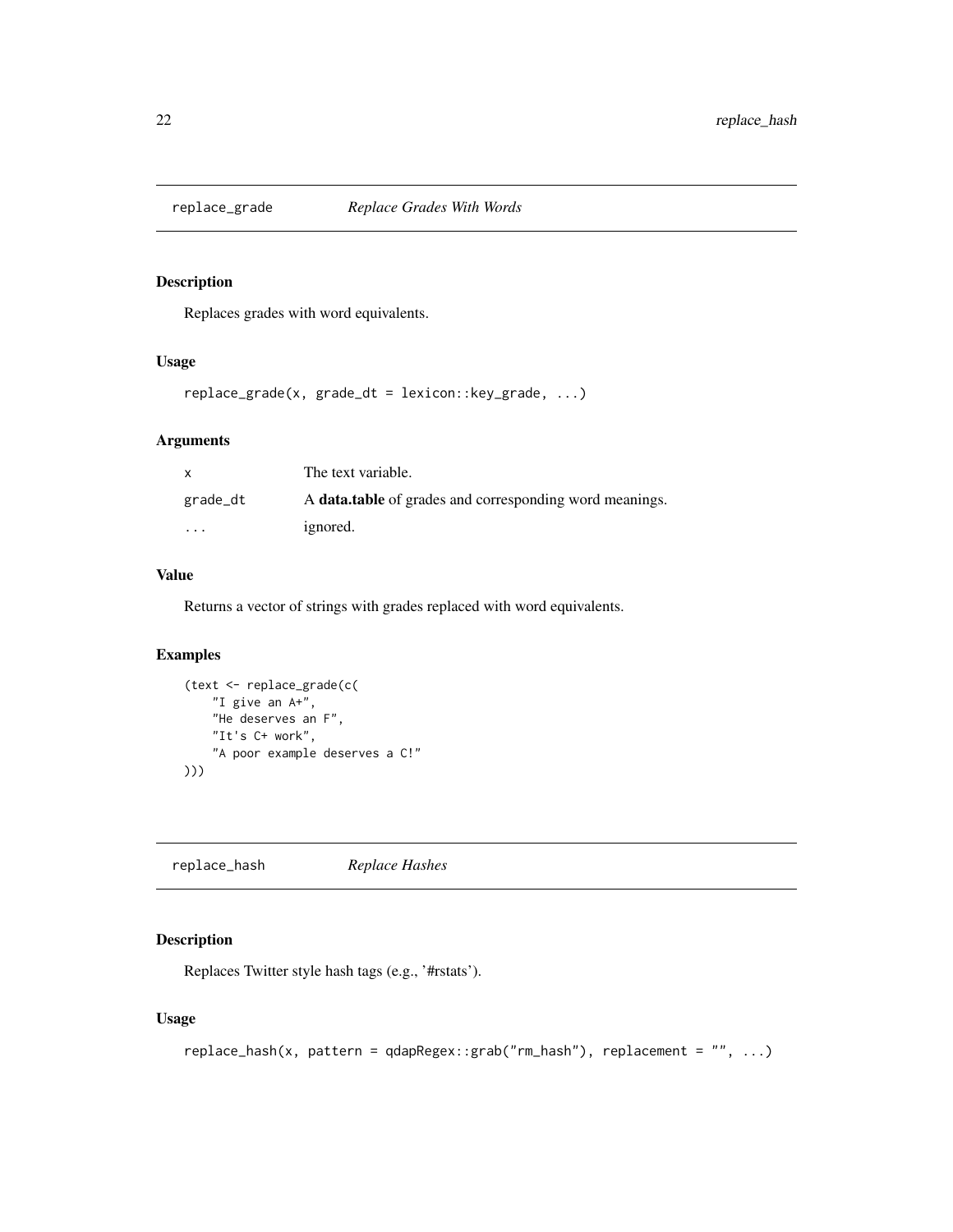# <span id="page-22-0"></span>replace\_html 23

#### **Arguments**

| $\mathsf{x}$            | The text variable.                                                                                                      |
|-------------------------|-------------------------------------------------------------------------------------------------------------------------|
| pattern                 | Character time regex string to be matched in the given character vector.                                                |
| replacement             | A function to operate on the extracted matches or a character string which is a<br>replacement for the matched pattern. |
| $\cdot$ $\cdot$ $\cdot$ | ignored.                                                                                                                |

# Value

Returns a vector with hashes replaced.

# Examples

```
x <- c("@hadley I like #rstats for #ggplot2 work.",
   "Difference between #magrittr and #pipeR, both implement pipeline operators for #rstats:
      http://renkun.me/r/2014/07/26/difference-between-magrittr-and-pipeR.html @timelyportfolio",
   "Slides from great talk: @ramnath_vaidya: Interactive slides from Interactive Visualization
       presentation #user2014. http://ramnathv.github.io/user2014-rcharts/#1"
)
replace_hash(x)
replace_hash(x, replacement = '<<HASH>>')
replace_hash(x, replacement = '$3')
## Replacement with a function
replace_hash(x,
    replacent = function(x)paste0('{{', gsub('^#', 'TOPIC: ', x), '}}')
    }
)
```
replace\_html *Replace HTML Markup*

#### Description

Replaces HTML markup. The angle braces are removed and the HTML symbol markup is replaced with equivalent symbols.

### Usage

 $replace_lttml(x, symbol = TRUE, ...)$ 

# Arguments

|                         | The text variable.                                                                                         |
|-------------------------|------------------------------------------------------------------------------------------------------------|
| symbol                  | logical. If codeTRUE the symbols are retained with appropriate replacements.<br>If FALSE they are removed. |
| $\cdot$ $\cdot$ $\cdot$ | Ignored.                                                                                                   |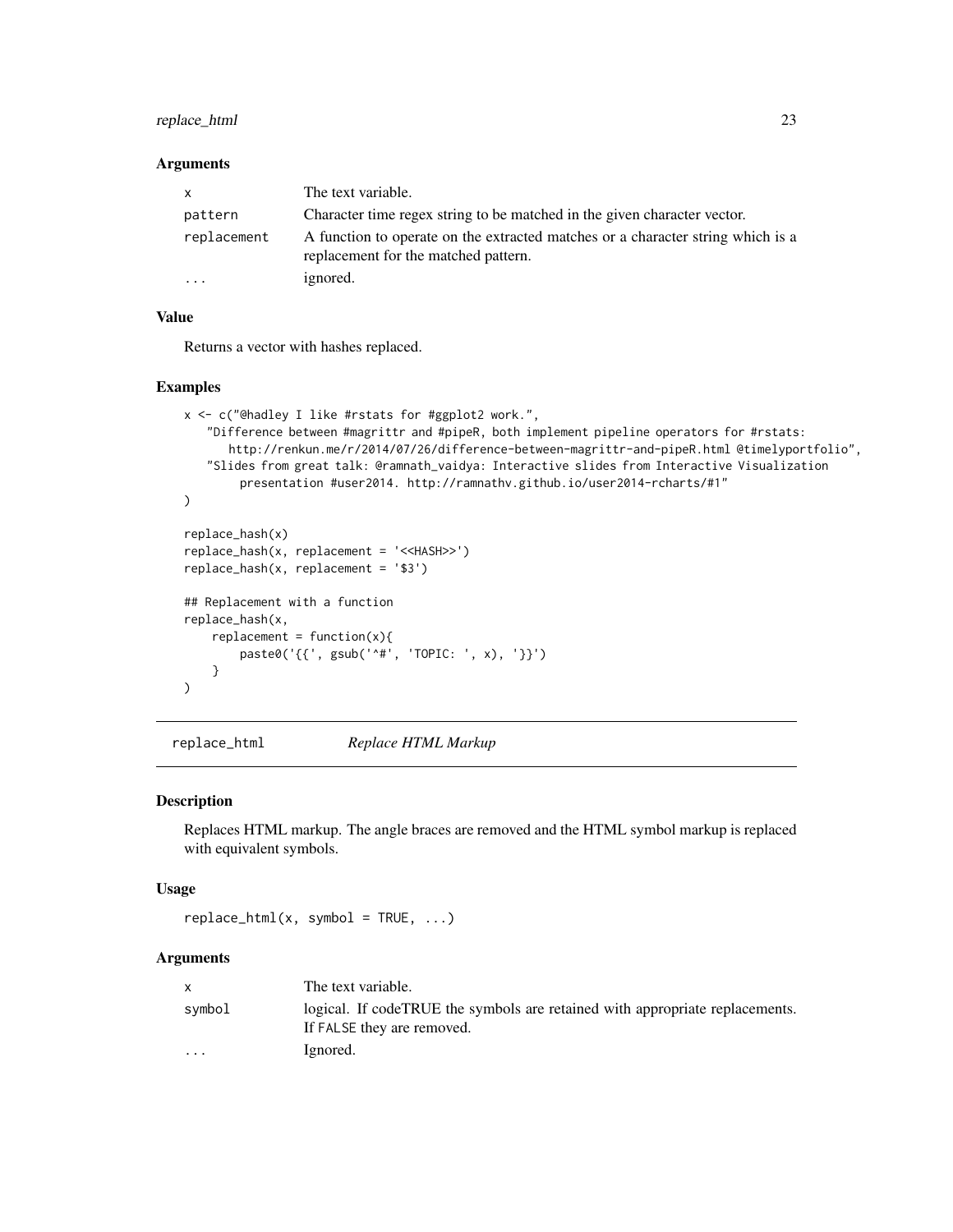# Details

Replacements for symbols are as follows:

| html | symbol        |
|------|---------------|
| ©    | (c)           |
| ®    | (r)           |
| ™    | tm            |
| "    | Ħ             |
| "    | Ħ             |
| '    | ,             |
| '    | ,             |
| •    |               |
| ·    |               |
| ⋅    | Ō             |
| –    |               |
| —    |               |
| ¢    | cents         |
| £    | pounds        |
| €    | euro          |
| ≠    | !=            |
| ½    | half          |
| ¼    | quarter       |
| ¾    | three fourths |
| °    | degrees       |
| ←    | <-            |
| →    | ->            |
| …    |               |
|      |               |
| <    | <             |
| >    | $\mathbf{I}$  |
| &    | &             |
| "    | Ħ             |
| '    | ,             |
| ¥    | yen           |

# Value

Returns a vector with HTML markup replaced.

```
x \leq -c(
    "<bold>Random</bold> text with symbols: &nbsp; &lt; &gt; &amp; &quot; &apos;",
    "<p>More text</p> &cent; &pound; &yen; &euro; &copy; &reg;"
\mathcal{L}replace_html(x)
replace_html(x, FALSE)
```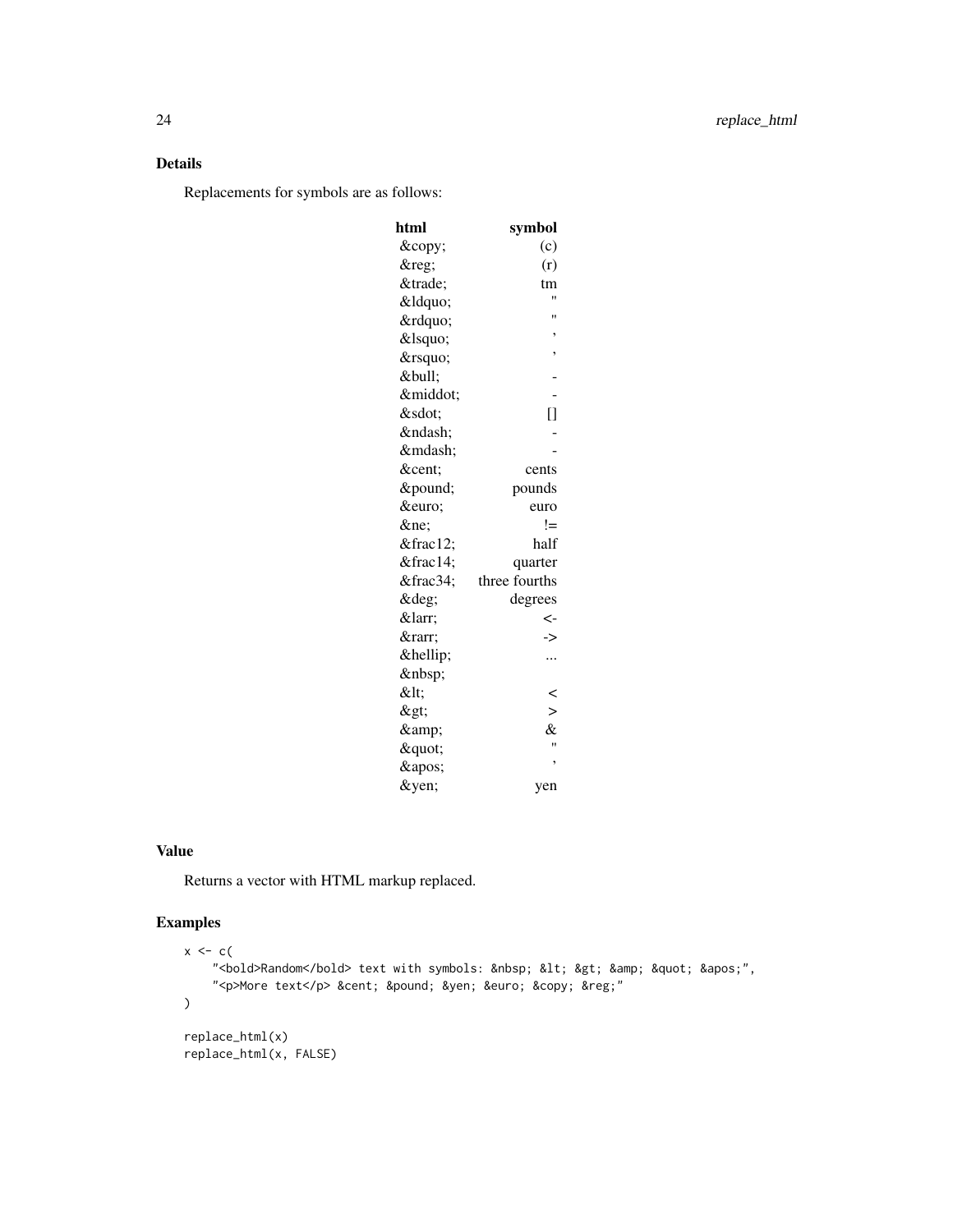<span id="page-24-0"></span>replace\_incomplete 25

```
replace_white(replace_html(x, FALSE))
```
replace\_incomplete *Denote Incomplete End Marks With "|"*

# Description

Replaces incomplete sentence end marks  $(., ..., .?, .?, e)$   $\&$  em dash etc.) with "|".

#### Usage

```
replace\_income = \text{update}(x, replacement = "|", ...)
```
# Arguments

| $\mathsf{x}$            | The text variable.                                     |
|-------------------------|--------------------------------------------------------|
| replacement             | A string to replace incomplete punctuation marks with. |
| $\cdot$ $\cdot$ $\cdot$ | ignored.                                               |

# Value

Returns a text variable (character sting) with incomplete sentence marks (.., ..., .?, ..?, en & em dash etc.) replaced with "|".

#### Examples

```
x <- c("the...", "I.?", "you.", "threw..", "we?")
replace_incomplete(x)
replace_incomplete(x, '...')
```
replace\_internet\_slang

*Replace Internet Slang*

# Description

Replaces Internet slang.

# Usage

```
replace_internet_slang(x, slang = paste0("\\b",
  lexicon::hash_internet_slang[[1]], "\\b"),
  replacement = lexicon::hash_internet_slang[[2]], ignore.case = TRUE, ...)
```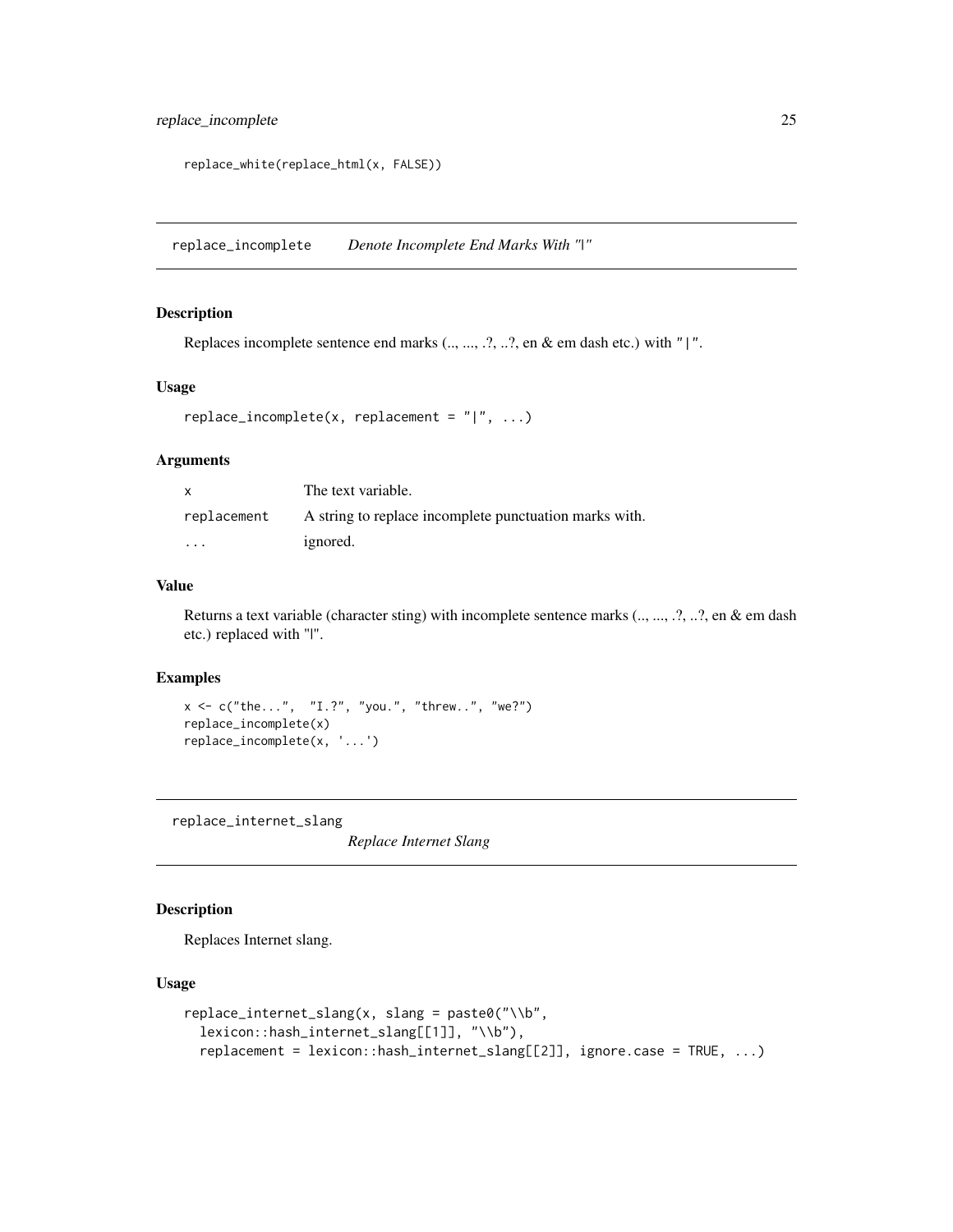#### **Arguments**

| X           | The text variable.                                                                      |
|-------------|-----------------------------------------------------------------------------------------|
| slang       | A vector of slang strings to replace.                                                   |
| replacement | A vector of string to replace slang with.                                               |
| ignore.case | logical. If TRUE the case of slang will be ignored (replacement regardless of<br>case). |
| $\cdots$    | Other arguments passed to replace_tokens.                                               |

# Value

Returns a vector with names replaced.

#### Examples

```
x \leftarrow c (
    "Marc the n00b needs to RTFM otherwise ymmv.",
    "TGIF and a big w00t! The weekend is GR8!",
    "Will will do it",
    'w8...this PITA needs me to say LMGTFY...lmao.',
    NA
)
replace_internet_slang(x)
replace_internet_slang(x, ignore.case = FALSE)
replace_internet_slang(x, replacement = '<<SLANG>>')
replace_internet_slang(
    x,
    replacement = paste0('{{ ', lexicon::hash_internet_slang[[2]], ' }}')
\mathcal{L}
```
replace\_kern *Replace Kerned (Spaced) with No Space Version*

#### Description

In typography kerning is the adjustment of spacing. Often, in informal writing, adding manual spaces (a form of kerning) coupled with all capital letters is used for emphasis. This tool looks for 3 or more consecutive capital letters with spaces in between and removes the spaces. Essentially, the capitalized, kerned version is replaced with the word equivalent.

# Usage

replace\_kern(x, ...)

#### Arguments

| $\boldsymbol{\mathsf{x}}$ | The text variable. |
|---------------------------|--------------------|
| .                         | ignored.           |

<span id="page-25-0"></span>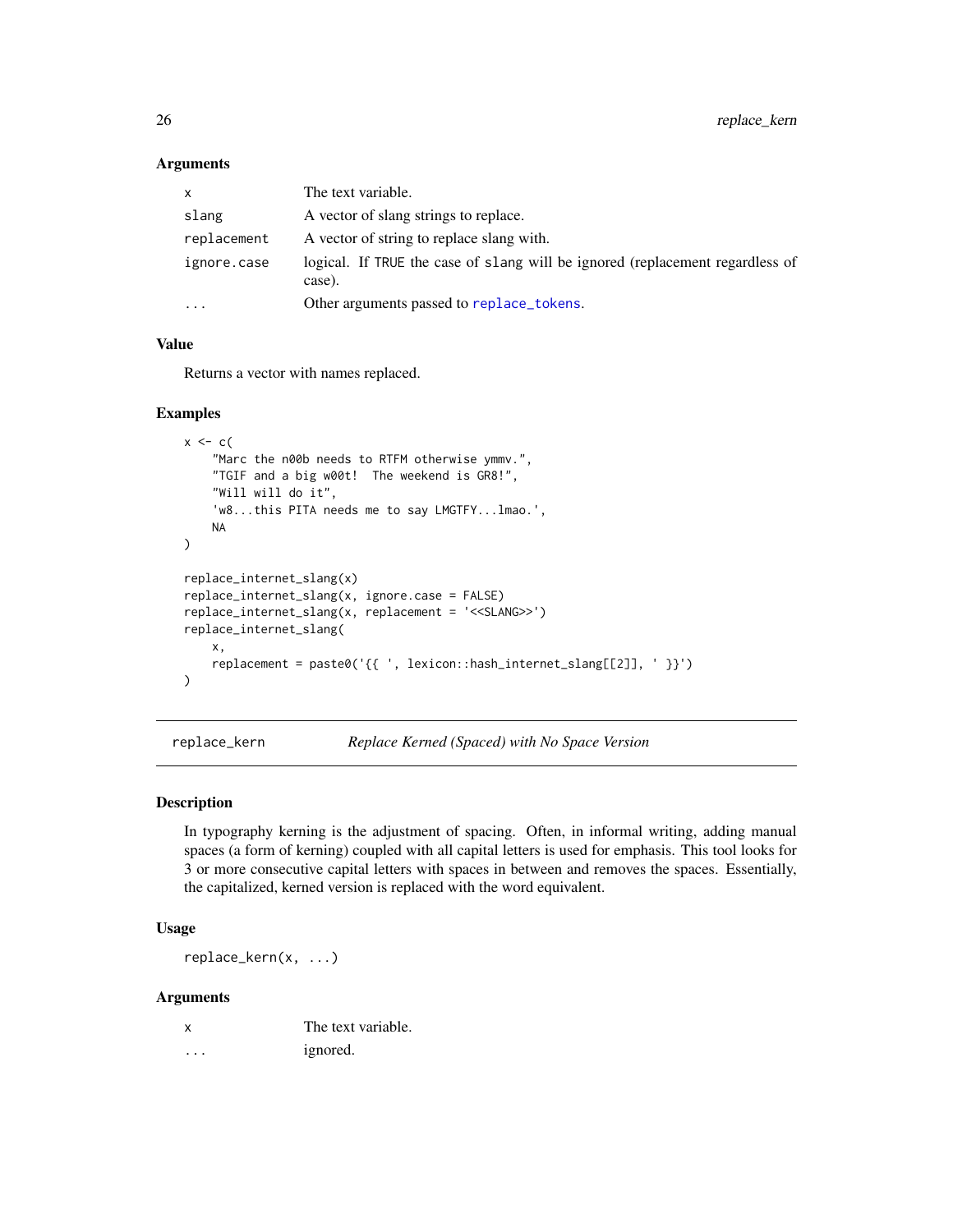<span id="page-26-0"></span>replace\_money 27

# Value

Returns a vector with kern spaces removed.

#### Author(s)

StackOverflow user @ctwheels

# References

<https://stackoverflow.com/a/47438305/1000343>

# Examples

```
x \leftarrow c"Welcome to A I: the best W O R L D!",
    "Hi I R is the B O M B for sure: we A G R E E indeed.",
    "A sort C A T indeed!",
    NA
)
replace_kern(x)
```
replace\_money *Replace Money With Words*

# Description

Replaces money with word equivalents.

# Usage

```
replace_money(x, pattern = "(-?)([$])([0-9,]+)(\\.\\\d{2})?"repla cement = NULL, ...)
```
### Arguments

| X           | The text variable.                                                                                                      |
|-------------|-------------------------------------------------------------------------------------------------------------------------|
| pattern     | Character money regex string to be matched in the given character vector.                                               |
| replacement | A function to operate on the extracted matches or a character string which is a<br>replacement for the matched pattern. |
| $\cdot$     | ignored.                                                                                                                |

# Value

Returns a vector with the pattern replaced.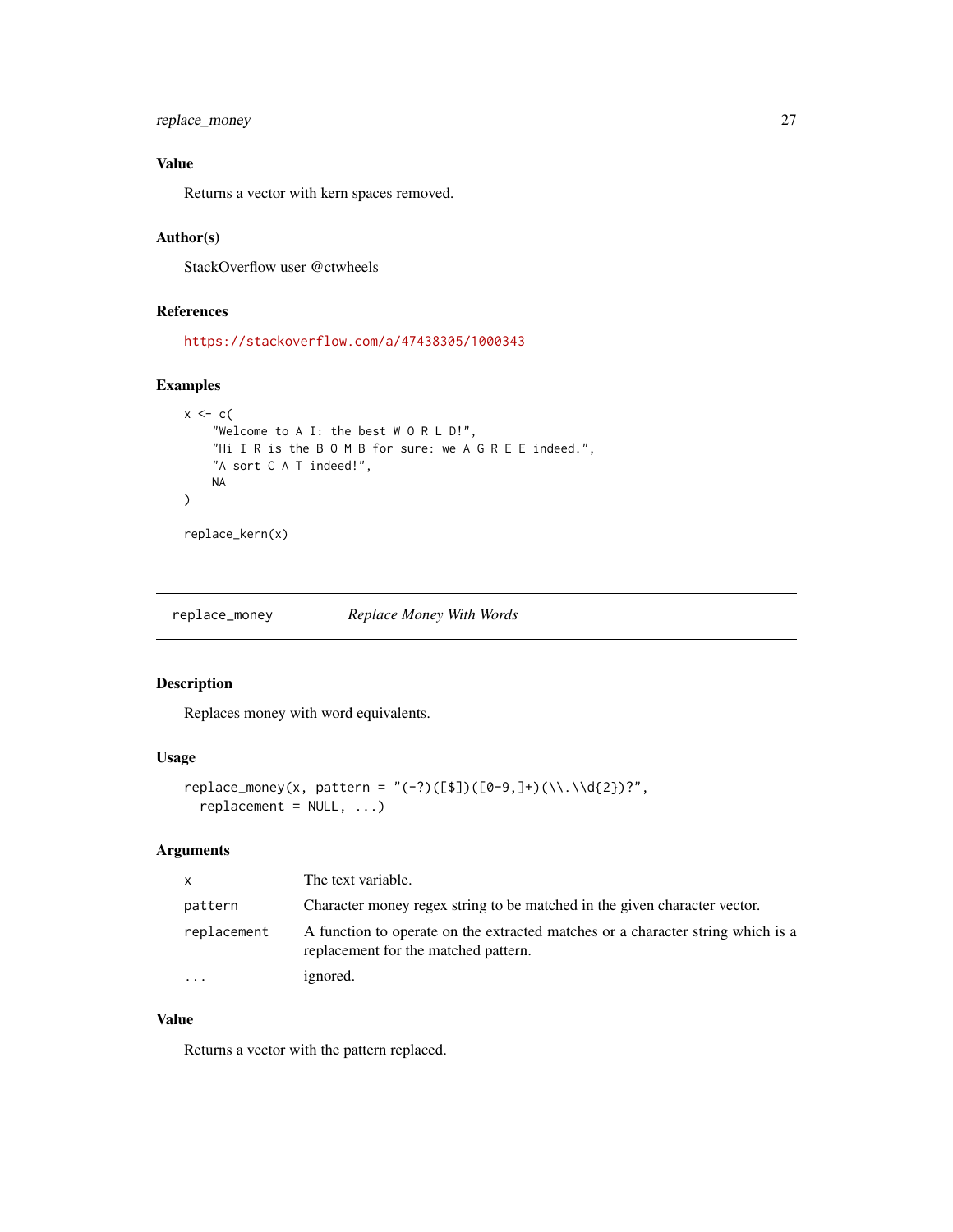# Examples

```
x \leftarrow cNA,
    '$3.16 into "three dollars, sixteen cents"',
    "-$20,333.18 too", 'fff'
\lambdareplace_money(x)
replace_money(x, replacement = '<<MONEY>>')
```
replace\_names *Replace First/Last Names*

# Description

Replaces first/last names.

# Usage

```
replace_names(x, names = textclean::drop_element(gsub("(^.)(.*)",
  "\\U\\1\\L\\2", c(lexicon::freq_last_names[[1]],
 lexicon::common_names), perl = TRUE), "^([AIU]n|[TSD]o|H[ea]Pa|Oh)$"),
  replacement = ", ...)
```
# Arguments

| $\mathsf{x}$ | The text variable.                                                                                                     |
|--------------|------------------------------------------------------------------------------------------------------------------------|
| names        | A vector of names to replace. This may be made more custom through a vector<br>provided from a named entity extractor. |
| replacement  | A string to replace names with.                                                                                        |
| $\cdot$      | Other arguments passed to replace_tokens.                                                                              |

# Value

Returns a vector with names replaced.

```
x \leftarrow c"Mary Smith is not here",
    "Karen is not a nice person",
    "Will will do it",
    NA
\mathcal{L}replace_names(x)
replace_names(x, replacement = '<<NAME>>')
```
<span id="page-27-0"></span>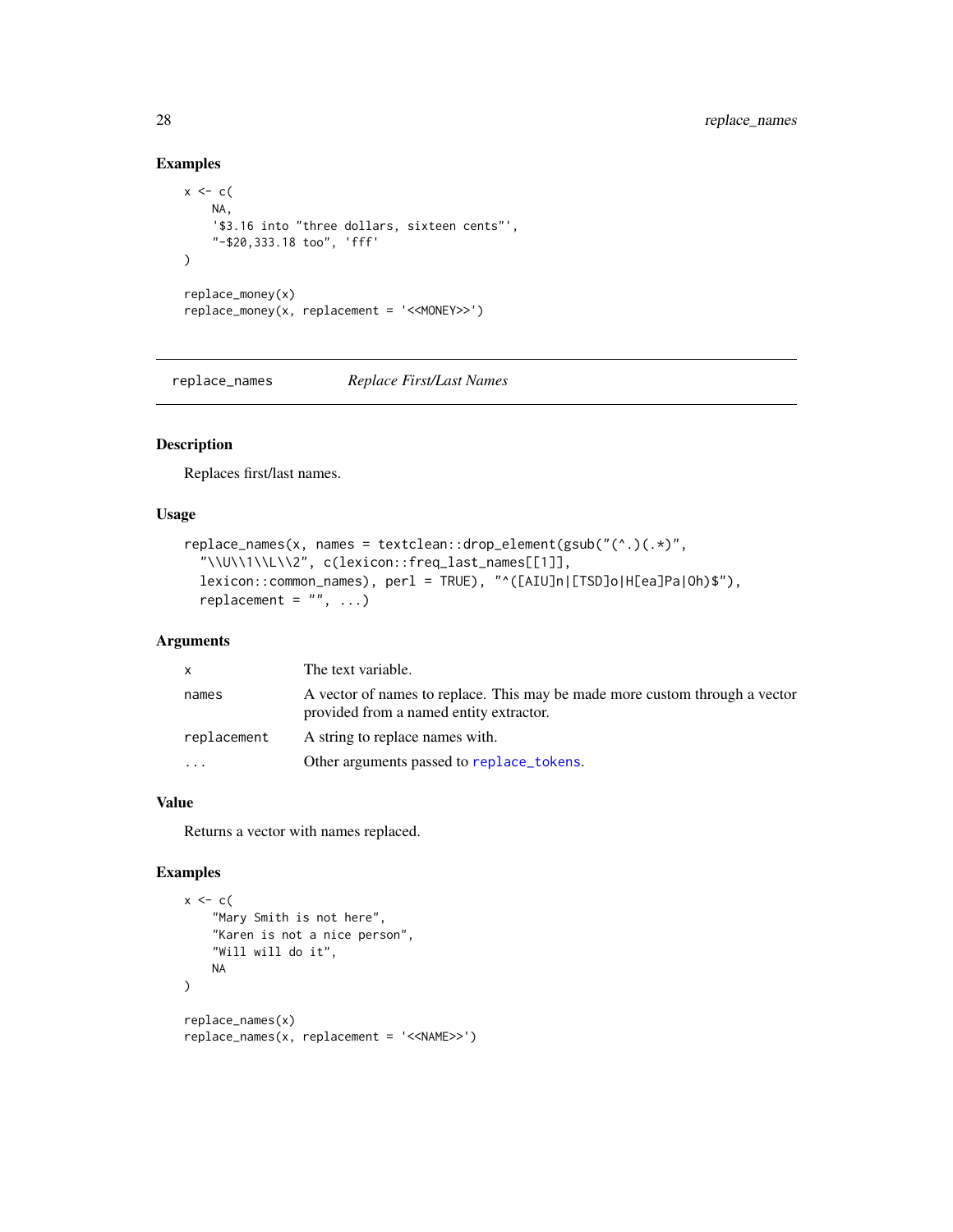<span id="page-28-0"></span>replace\_non\_ascii *Replace Common Non-ASCII Characters*

#### Description

replace\_non\_ascii - Replaces common non-ASCII characters.

replace\_curly\_quote - Replaces curly single and double quotes. This provides a subset of functionality found in replace\_non\_ascii specific to quotes.

#### Usage

```
replace\_non\_ascii(x, replacement = "", remove.nonconverted = TRUE, ...)
```
replace\_curly\_quote(x, ...)

# Arguments

| x                   | The text variable.                                                                                             |  |
|---------------------|----------------------------------------------------------------------------------------------------------------|--|
| replacement         | Character string equal in length to pattern or of length one which are a replace-<br>ment for matched pattern. |  |
| remove.nonconverted |                                                                                                                |  |
|                     | logical. If TRUE unmapped encodings are deleted from the string.                                               |  |
| $\cdots$            | ignored.                                                                                                       |  |

#### Value

Returns a text variable (character sting) with non-ASCII characters replaced.

```
x \leftarrow c"Hello World", "6 Ekstr\xf8m", "J\xf6reskog", "bi\xdfchen Z\xfcrcher",
    'This is a \xA9 but not a \xAE', '6 \xF7 2 = 3',
    'fractions \xBC, \xBD, \xBE', 'cows go \xB5', '30\xA2'
)
Encoding(x) < - "latin1"
x
replace_non_ascii(x)
replace\_non\_ascii(x, remove.nonconverted = FALSE)z <- '\x95He said, \x93Gross, I am going to!\x94'
Encoding(z) \leq "latin1"
z
replace_curly_quote(z)
replace_non_ascii(z)
```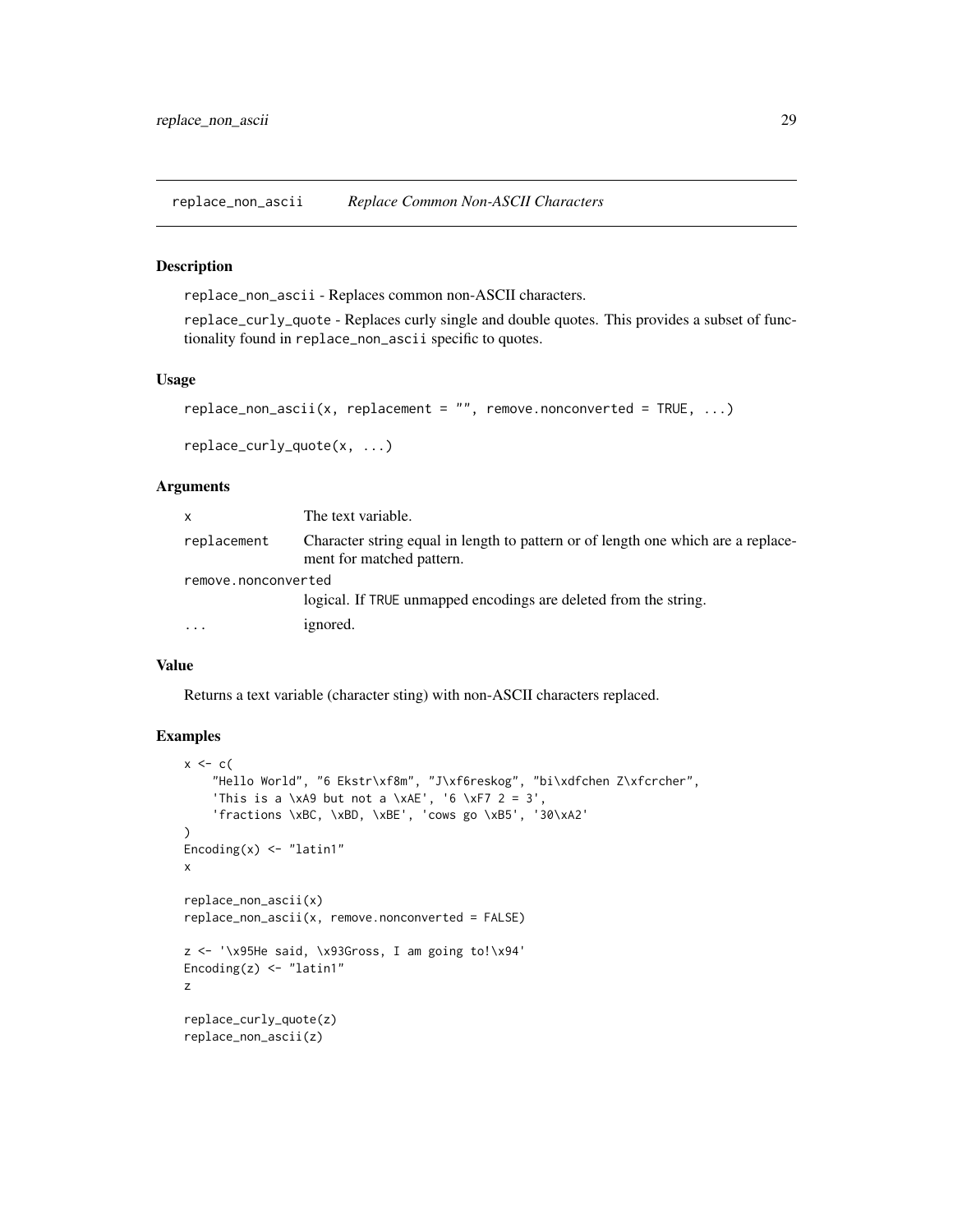<span id="page-29-1"></span><span id="page-29-0"></span>

Replaces numeric represented numbers with words (e.g., 1001 becomes one thousand one).

#### Usage

 $replace_number(x, num.parse = FALSE, remove = FALSE, ...)$ 

# Arguments

| X         | The text variable.                                                                                                                 |
|-----------|------------------------------------------------------------------------------------------------------------------------------------|
| num.paste | logical. If FALSE the elements of larger numbers are separated with spaces. If<br>TRUE the elements will be joined without spaces. |
| remove    | logical. If TRUE numbers are removed from the text.                                                                                |
| $\cdots$  | Other arguments passed to as, english                                                                                              |

# Value

Returns a vector with numbers replaced.

# Note

The user may want to use [replace\\_ordinal](#page-30-1) first to remove ordinal number notation. For example [replace\\_number](#page-29-1) would turn "21st" into "twenty onest", whereas [replace\\_ordinal](#page-30-1) would generate "twenty first".

#### References

Fox, J. (2005). Programmer's niche: How do you spell that number? R News. Vol. 5(1), pp. 51-55.

```
x \leftarrow cNA,
    'then .456 good',
    'none',
    "I like 346,457 ice cream cones.",
    "I like 123456789 cashes.",
    "They are 99 percent good and 45678.2345667"
)
replace_number(x)
replace_number(x, num.parse = TRUE)replace_number(x, remove=TRUE)
## Not run:
library(textclean)
```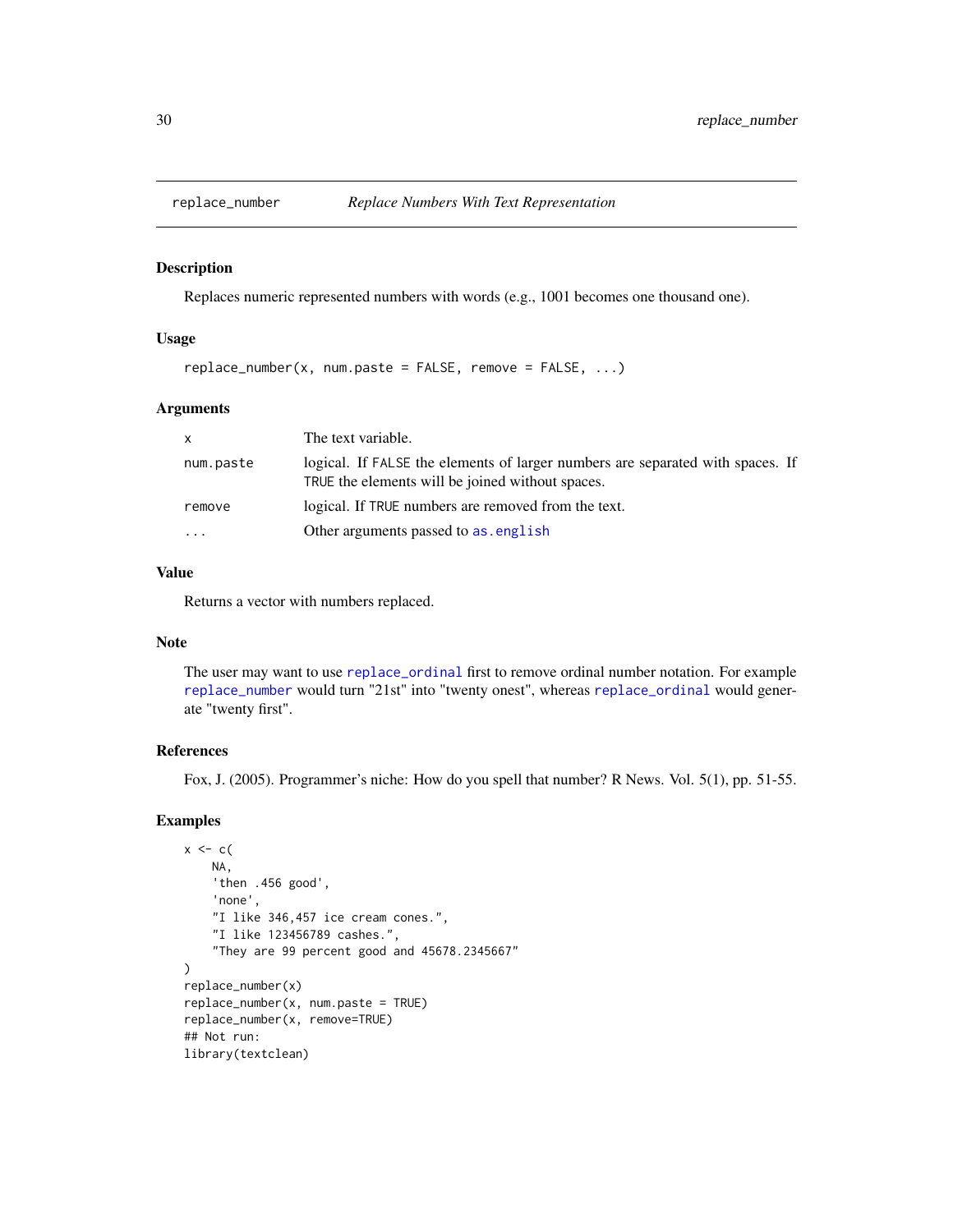```
hunthou <- replace_number(seq_len(1e5))
textclean::mgsub(
    "'twenty thousand three hundred five' into 20305",
   hunthou,
   seq_len(1e5)
)
## "'20305' into 20305"
## Larger example from: https://stackoverflow.com/q/18332463/1000343
## A slower approach
fivehunthou <- replace_number(seq_len(5e5))
testvect <- c("fifty seven", "four hundred fifty seven",
    "six thousand four hundred fifty seven",
    "forty six thousand four hundred fifty seven",
    "forty six thousand four hundred fifty seven",
    "three hundred forty six thousand four hundred fifty seven"
\mathcal{L}textclean::mgsub(testvect, fivehunthou, seq_len(5e5))
## End(Not run)
```
<span id="page-30-1"></span>replace\_ordinal *Replace Mixed Ordinal Numbers With Text Representation*

# Description

Replaces mixed text/numeric represented ordinal numbers with words (e.g., "1st" becomes "first").

#### Usage

 $replace\_ordinal(x, num.parse = FALSE, remove = FALSE, ...)$ 

# Arguments

| $\mathsf{x}$ | The text variable.                                                                                                                   |
|--------------|--------------------------------------------------------------------------------------------------------------------------------------|
| num.paste    | logical. If TRUE a the elements of larger numbers are separated with spaces. If<br>FALSE the elements will be joined without spaces. |
| remove       | logical. If TRUE ordinal numbers are removed from the text.                                                                          |
| $\ddotsc$    | ignored.                                                                                                                             |

# Note

Currently only implemented for ordinal values 1 through 100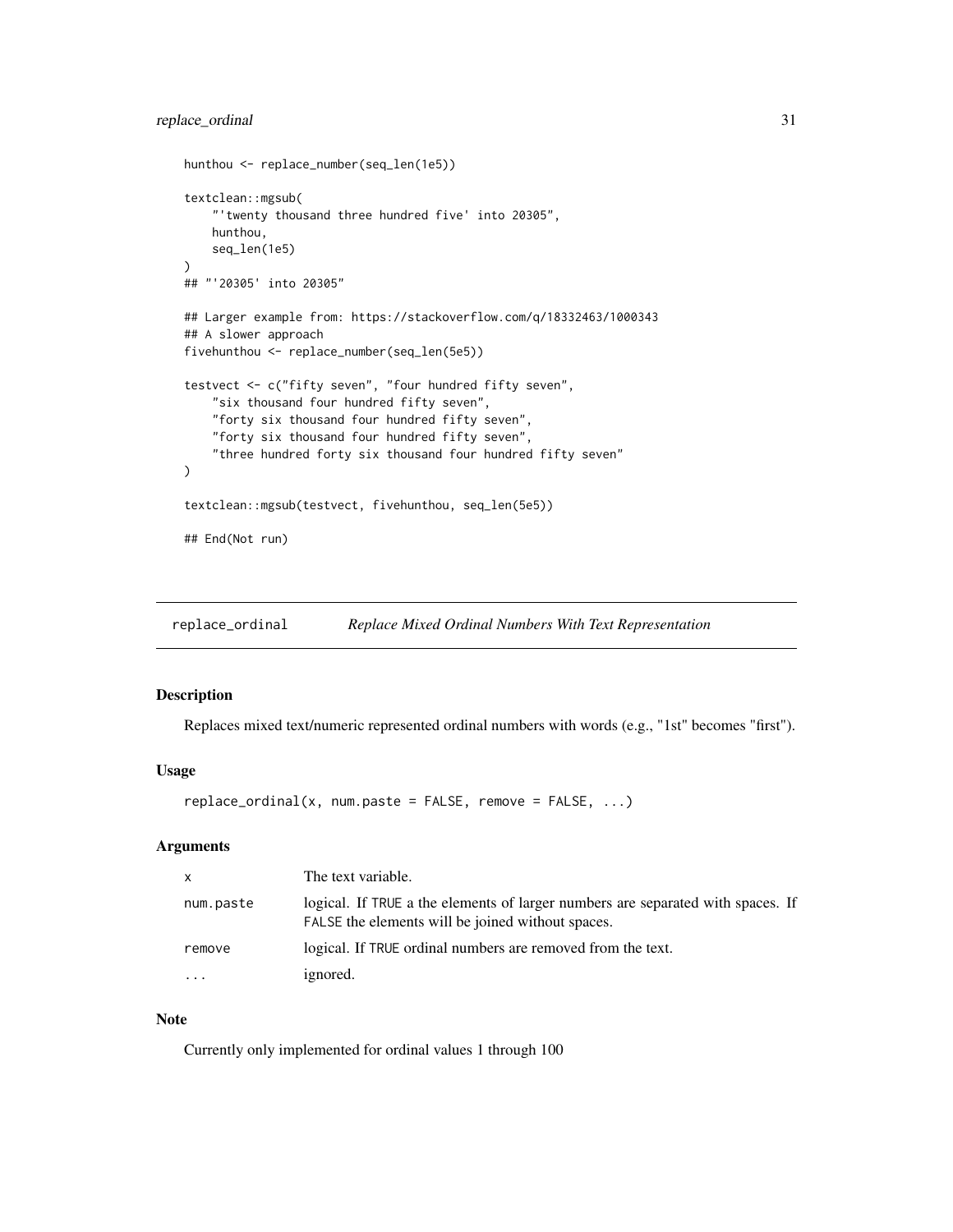#### Examples

```
x \leftarrow c"I like the 1st one not the 22nd one.",
    "For the 100th time stop!"
\lambdareplace_ordinal(x)
replace_ordinal(x, TRUE)
replace_ordinal(x, remove = TRUE)
replace_number(replace_ordinal("I like the 1st 1 not the 22nd 1."))
```
replace\_rating *Replace Ratings With Words*

#### Description

Replaces ratings with word equivalents.

# Usage

```
replace\_rating(x, rating\_dt = lexicon::key\_rating, ...)
```
# Arguments

|                         | The text variable.                                              |
|-------------------------|-----------------------------------------------------------------|
| rating_dt               | A <b>data.table</b> of ratings and corresponding word meanings. |
| $\cdot$ $\cdot$ $\cdot$ | ignored.                                                        |

#### Value

Returns a vector of strings with ratings replaced with word equivalents.

#### Examples

```
x <- c("This place receives 5 stars for their APPETIZERS!!!",
     "Four stars for the food & the guy in the blue shirt for his great vibe!",
     "10 out of 10 for both the movie and trilogy.",
     "* Both the Hot & Sour & the Egg Flower Soups were absolutely 5 Stars!",
     "For service, I give them no stars.", "This place deserves no stars.",
     "10 out of 10 stars.",
     "My rating: just 3 out of 10.",
     "If there were zero stars I would give it zero stars.",
     "Rating: 1 out of 10.",
     "I gave it 5 stars because of the sound quality.",
     "If it were possible to give them 0/10, they'd have it."
)
```
replace\_rating(x)

<span id="page-31-0"></span>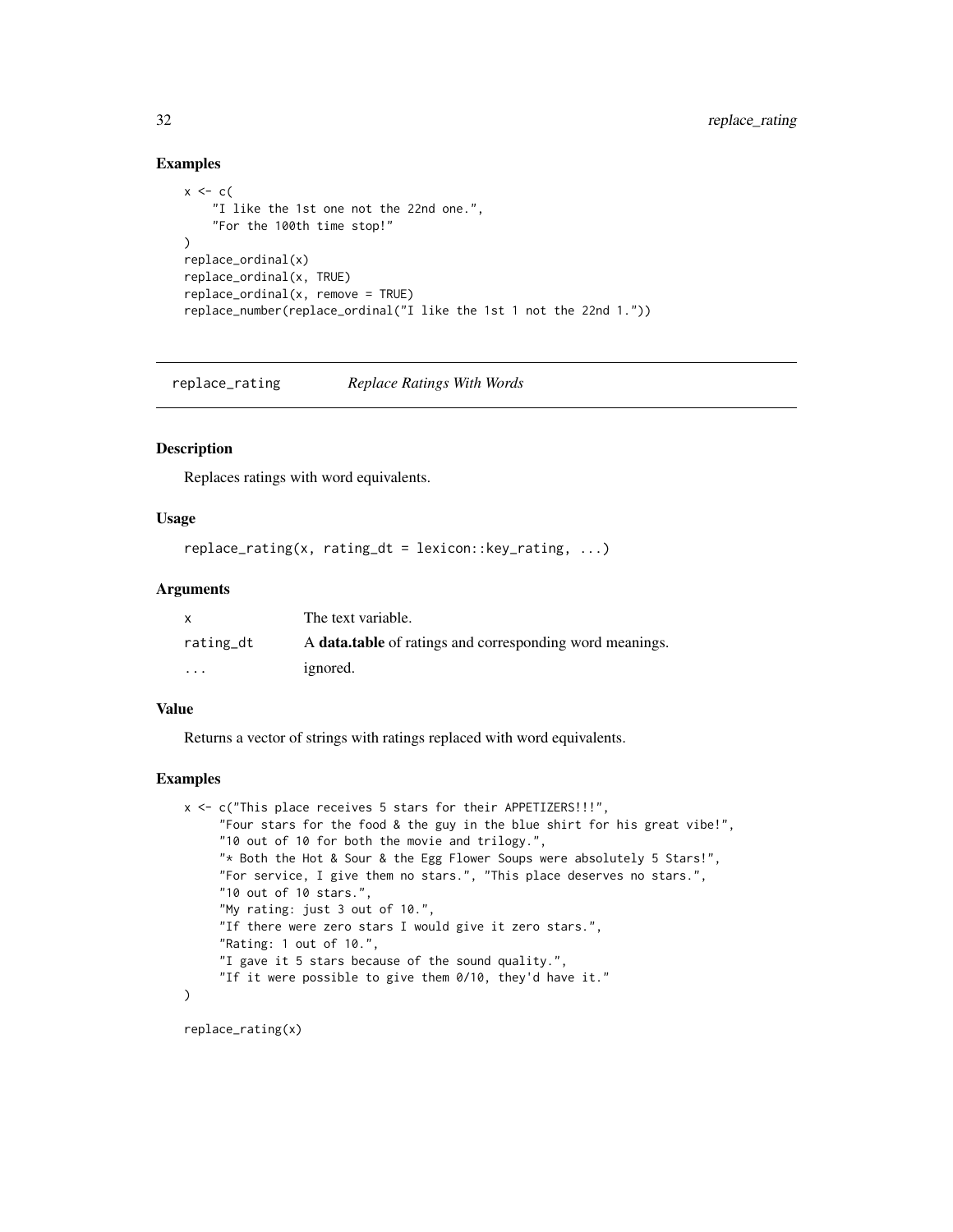<span id="page-32-0"></span>

This function replaces symbols with word equivalents (e.g., @ becomes "at".

# Usage

```
replace_symbol(x, dollar = TRUE, percent = TRUE, pound = TRUE,
  at = TRUE, and = TRUE, with = TRUE, \ldots)
```
# Arguments

| x       | A character vector.                                           |
|---------|---------------------------------------------------------------|
| dollar  | logical. If TRUE replaces dollar sign (\$) with "dollar".     |
| percent | logical. If TRUE replaces percent sign $(\%)$ with "percent". |
| pound   | logical. If TRUE replaces pound sign (#) with "number".       |
| at      | logical. If TRUE replaces at sign $(\omega)$ with "at".       |
| and     | logical. If TRUE replaces and sign $(\&)$ with "and".         |
| with    | logical. If TRUE replaces with sign (w/) with "with".         |
| .       | ignored.                                                      |

# Value

Returns a character vector with symbols replaced..

```
x <- c("I am @ Jon's & Jim's w/ Marry",
    "I owe $41 for food",
    "two is 10% of a #"
)
replace_symbol(x)
```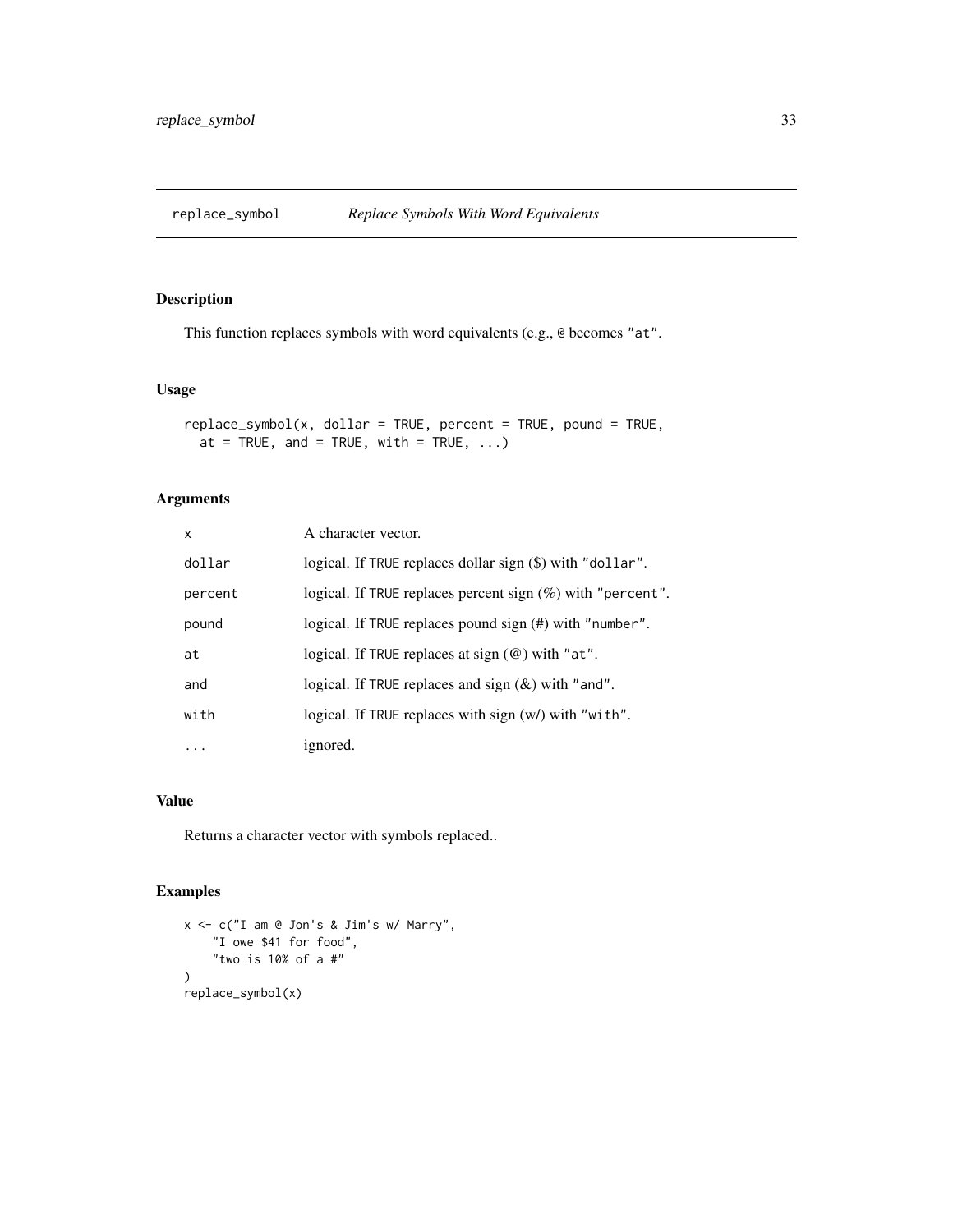<span id="page-33-0"></span>

Replaces Twitter style handle tags (e.g., '@trinker').

#### Usage

```
replace_tag(x, pattern = qdapRegex::grab("rm_tag"), replacement = "", ...)
```
# Arguments

| <b>X</b>                | The text variable.                                                                                                      |
|-------------------------|-------------------------------------------------------------------------------------------------------------------------|
| pattern                 | Character time regex string to be matched in the given character vector.                                                |
| replacement             | A function to operate on the extracted matches or a character string which is a<br>replacement for the matched pattern. |
| $\cdot$ $\cdot$ $\cdot$ | ignored.                                                                                                                |

# Value

Returns a vector with tags replaced.

```
x <- c("@hadley I like #rstats for #ggplot2 work.",
   "Difference between #magrittr and #pipeR, both implement pipeline operators for #rstats:
      http://renkun.me/r/2014/07/26/difference-between-magrittr-and-pipeR.html @timelyportfolio",
   "Slides from great talk: @ramnath_vaidya: Interactive slides from Interactive Visualization
       presentation #user2014. http://ramnathv.github.io/user2014-rcharts/#1"
)
replace_tag(x)
replace_tag(x, replacement = '<<TAG>>')
replace_tag(x, replacement = '$3')
## Replacement with a function
replace_tag(x,
   replacent = function(x)gsub('@', ' <<TO>> ', x)
   }
)
```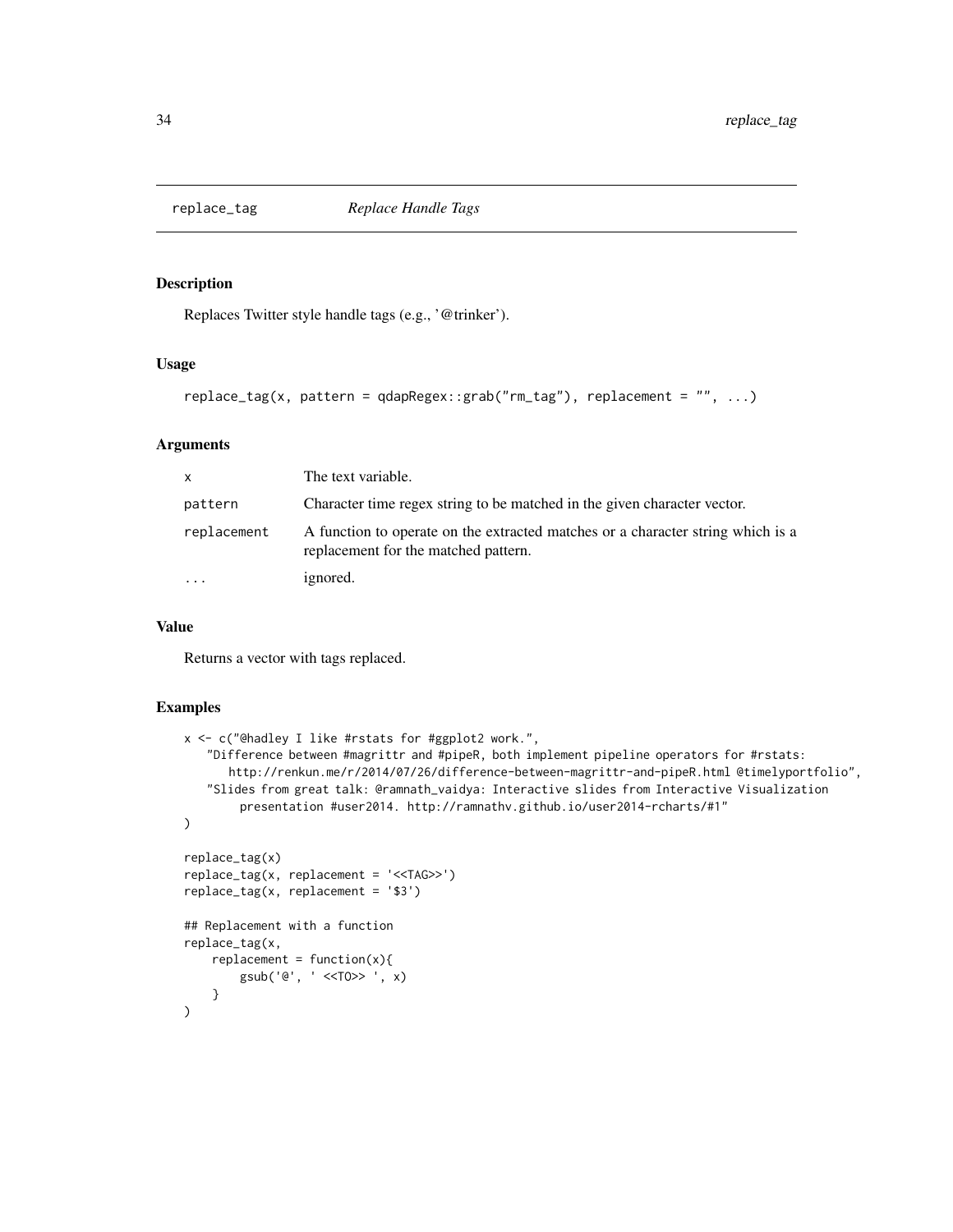<span id="page-34-0"></span>

Replaces time stamps with word equivalents.

#### Usage

```
replace_time(x,
 pattern = "(2[0-3]|[01]?[0-9]):([0-5][0-9])[.:]?([0-5]?[0-9])?",
  replacement = NULL, ...)
```
# Arguments

| x.          | The text variable.                                                                                                      |
|-------------|-------------------------------------------------------------------------------------------------------------------------|
| pattern     | Character time regex string to be matched in the given character vector.                                                |
| replacement | A function to operate on the extracted matches or a character string which is a<br>replacement for the matched pattern. |
| $\ddotsc$   | ignored.                                                                                                                |

# Value

Returns a vector with the pattern replaced.

```
x \leftarrow cNA, '12:47 to "twelve forty-seven" and also 8:35:02',
    'what about 14:24.5', 'And then 99:99:99?'
)
## Textual: Word version
replace_time(x)
## Normalization: <<TIME>>
replace_time(x, replacement = '<<TIME>>')
## Normalization: hh:mm:ss or hh:mm
replace_time(x, replacement = function(y))z <- unlist(strsplit(y, '[:.]'))
        z[1] <- 'hh'
        z[2] <- 'mm'if(!is.na(z[3])) z[3] < -'ss'
        glue_collapse(z, ':')
    }
\mathcal{L}
```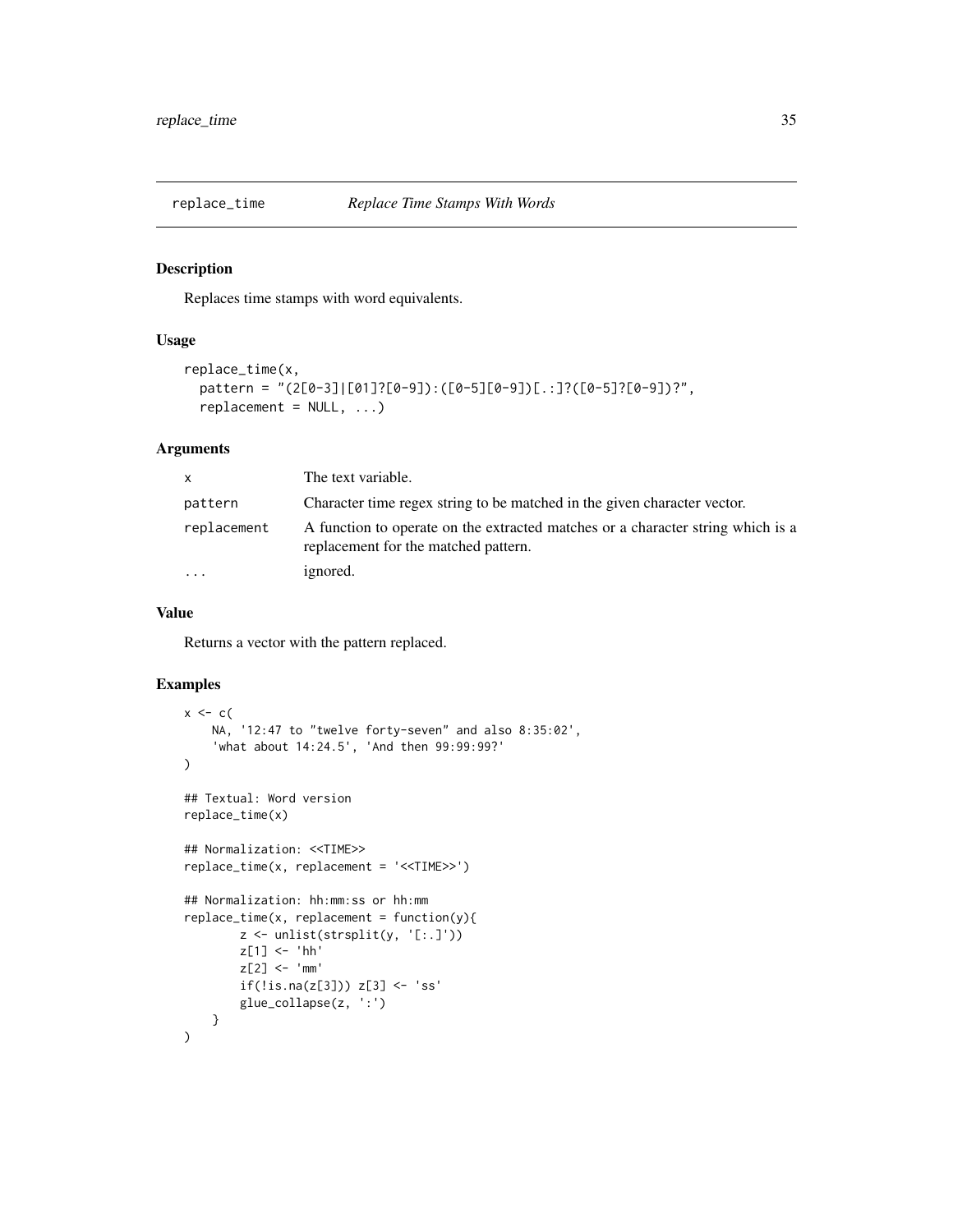```
## Textual: Word version (forced seconds)
replace_time(x, replacement = function(y))z <- replace_number(unlist(strsplit(y, '[:.]')))
       z[3] <- paste0('and ', ifelse(is.na(z[3]), '0', z[3]), ' seconds')
       paste(z, collapse = ' ' )}
)
## Normalization: hh:mm:ss
replace_time(x, replacement = function(y))z <- unlist(strsplit(y, '[:.]'))
       z[1] <- 'hh'
       z[2] <- 'mm'z[3] <- 'ss'
       glue_collapse(z, ':')
   }
)
```
replace\_to *Grab Begin/End of String to/from Character*

# Description

replace\_to - Grab from beginning of string to a character(s). replace\_from - Grab from character(s) to end of string.

#### Usage

```
replace_to(x, char = " ", n = 1, include = FALSE, ...)
```

```
replace_from(x, char = " ", n = 1, include = FALSE, ...)
```
#### Arguments

| X       | A character string                                     |
|---------|--------------------------------------------------------|
| char    | The character from which to grab until/from.           |
| n       | Number of times the character appears before the grab. |
| include | logical. If TRUE includes the character in the grab.   |
|         | ignored.                                               |

# Value

returns a vector of text with begin/end of string to/from character removed.

# Author(s)

Josh O'Brien and Tyler Rinker <tyler.rinker@gmail.com>.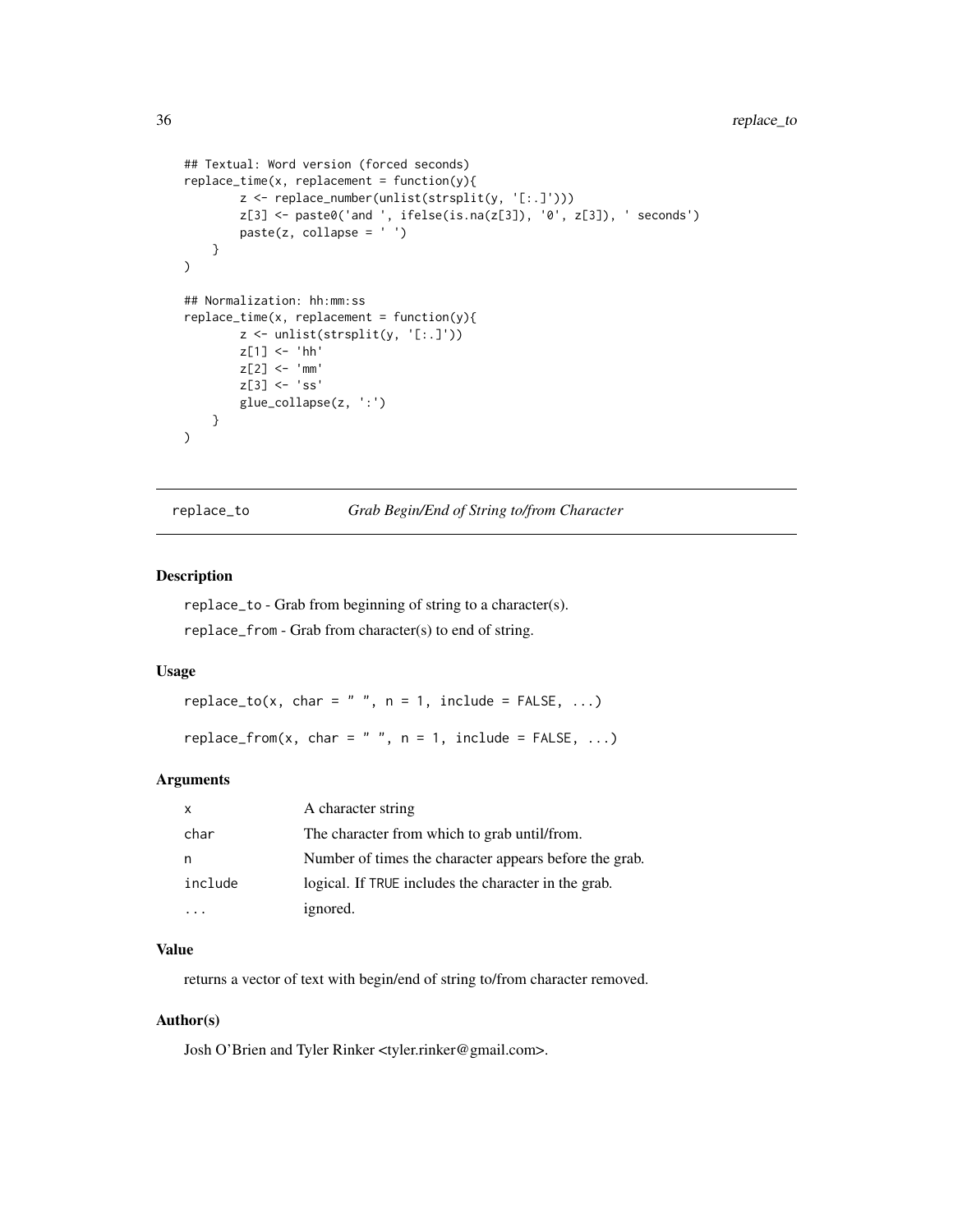# <span id="page-36-0"></span>replace\_tokens 37

#### References

<http://stackoverflow.com/q/15909626/1000343>

#### Examples

```
## Not run:
x \leq c("a_b_c_d", "1_2_3_4", "2_2_2...")replace_to(x, "_")
replace_to(x, "-'', 2)replace_to(x, "-'', 3)replace\_to(x, "-", 4)replace_to(x, "_", 3, include=TRUE)
replace_from(x, "_")
replace_from(x, "_", 2)
replace_from(x, "_", 3)
replace_from(x, \frac{n}{2}, 4)
replace_from(x, "_", 3, include=TRUE)
x2 <- gsub("_", " ", x)
replace_from(x2, " ", 2)
replace_to(x2, " ", 2)
x3 \leq - gsub("_", "\^", x)
replace_from(x3, "^", 2)
replace_to(x3, "^", 2)
x4 \leq c("a_b", "a_b")replace_from(x4, "_", 1)
replace_to(x4, "-'', 1)## End(Not run)
```
<span id="page-36-1"></span>replace\_tokens *Replace Tokens*

# Description

Replace tokens with a single substring. This is much faster than [mgsub](#page-13-1) if one wants to replace fixed tokens with a single value or remove them all together. This can be useful for quickly replacing tokens like names in string with a single value in order to reduce noise.

#### Usage

```
replace_tokens(x, tokens, replacement = NULL, ignore.case = FALSE, ...)
```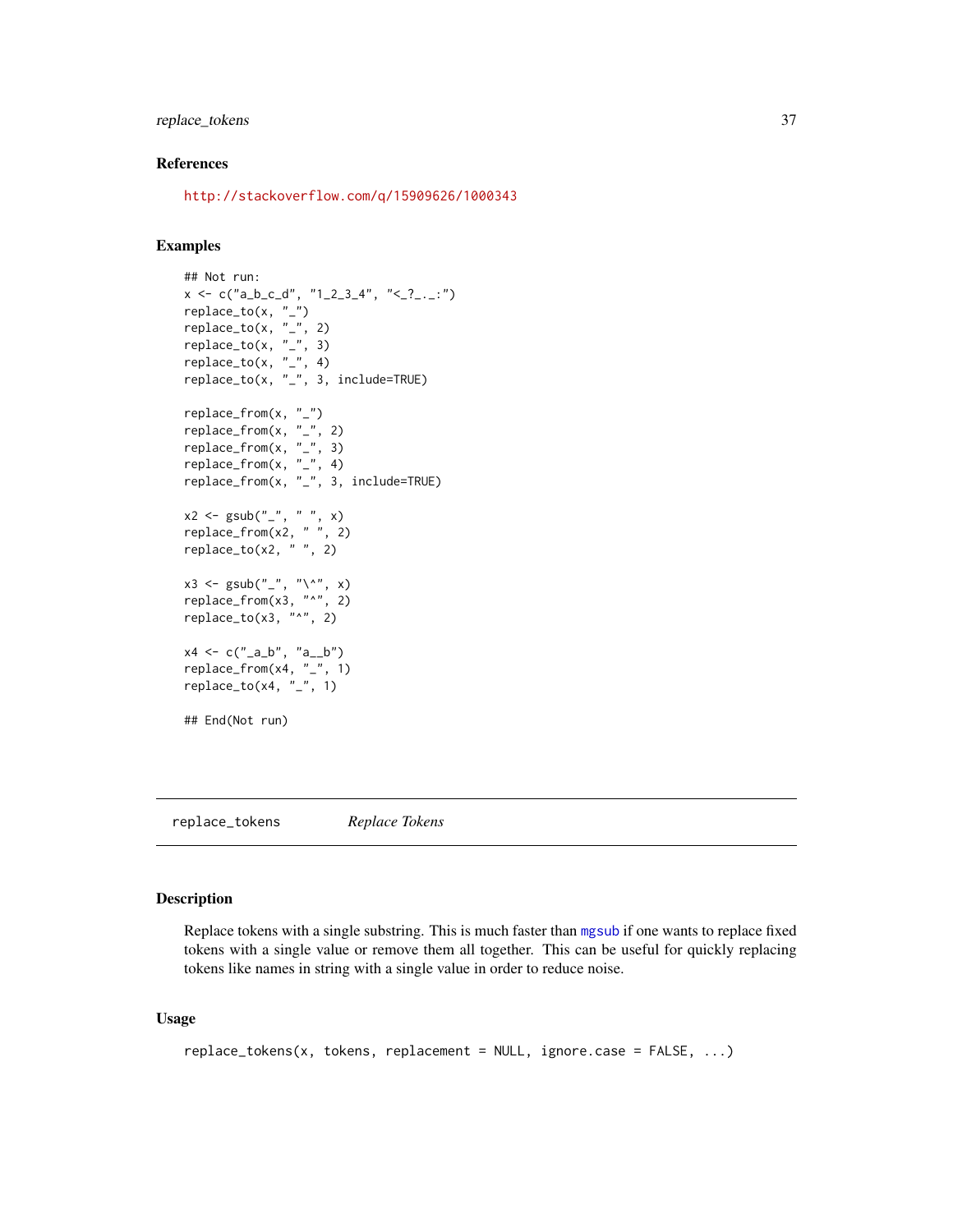#### Arguments

| X           | A character vector.                                                                                           |
|-------------|---------------------------------------------------------------------------------------------------------------|
| tokens      | A vector of token to be replaced.                                                                             |
| replacement | A single character string to replace the tokens with. The default, NULL, replaces<br>the tokens with nothing. |
| ignore.case | logical. If TRUE the case of the tokens will be ignored.                                                      |
| $\ddots$    | ignored.                                                                                                      |

# Value

Returns a vector of strings with tokens replaced.

# Note

The function splits the string apart into tokens for speed optimization. After the replacement occurs the strings are pasted back together. The strings are not guaranteed to retain exact spacing of the original.

#### See Also

[mgsub](#page-13-1), [match\\_tokens](#page-12-1)

```
replace_tokens(DATA$state, c('No', 'what', "it's"))
replace_tokens(DATA$state, c('No', 'what', "it's"), "<<TOKEN>>")
replace_tokens(
   DATA$state,
   c('No', 'what', "it's"),
    "<<TOKEN>>",
    ignore.case = TRUE
\lambda## Not run:
## Now let's see the speed
## Set up data
library(textshape)
data(hamlet)
set.seed(11)
tokens <- sample(unique(unlist(split_token(hamlet$dialogue))), 2000)
tic <- Sys.time()
head(replace_tokens(hamlet$dialogue, tokens))
(toc < - Sys.time() - tic)tic <- Sys.time()
head(mgsub(hamlet$dialogue, tokens, ""))
(toc \leq Sys.time() - tic)
```
<span id="page-37-0"></span>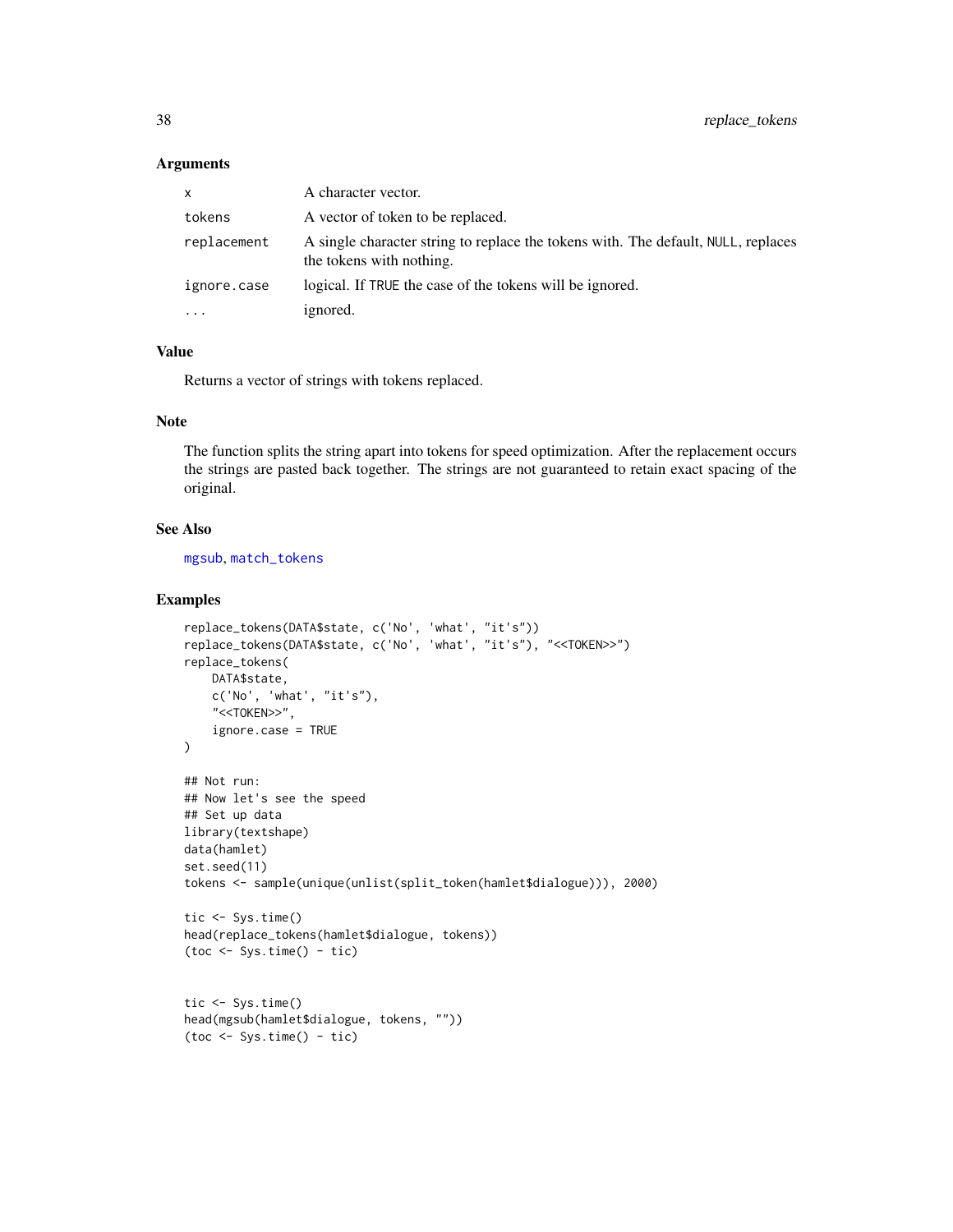# <span id="page-38-0"></span>replace\_url 39

```
## Amp it up 20x more data
tic <- Sys.time()
head(replace_tokens(rep(hamlet$dialogue, 20), tokens))
(toc \leq System) - tic)## Replace names example
library(lexicon)
library(textshape)
nms <- gsub("(^.)(.*)", "\\U\\1\\L\\2", common_names, perl = TRUE)
x <- split_portion(
    sample(c(sample(grady_augmented, 5000), sample(nms, 10000, TRUE))),
    n.words = 12\mathcal{L}x$text.var <- paste0(
    x$text.var,
    sample(c('.', '!', '?'), length(x$text.var), TRUE)
 \mathcal{L}replace_tokens(x$text.var, nms, 'NAME')
## End(Not run)
```
replace\_url *Replace URLs*

# Description

Replaces URLs.

#### Usage

```
replace_url(x, pattern = qdapRegex::grab("rm_url"), replacement = "", ...)
```
#### Arguments

| $\mathsf{x}$ | The text variable.                                                                                                      |
|--------------|-------------------------------------------------------------------------------------------------------------------------|
| pattern      | Character time regex string to be matched in the given character vector.                                                |
| replacement  | A function to operate on the extracted matches or a character string which is a<br>replacement for the matched pattern. |
| $\ddotsc$    | ignored.                                                                                                                |

# Value

Returns a vector with URLs replaced.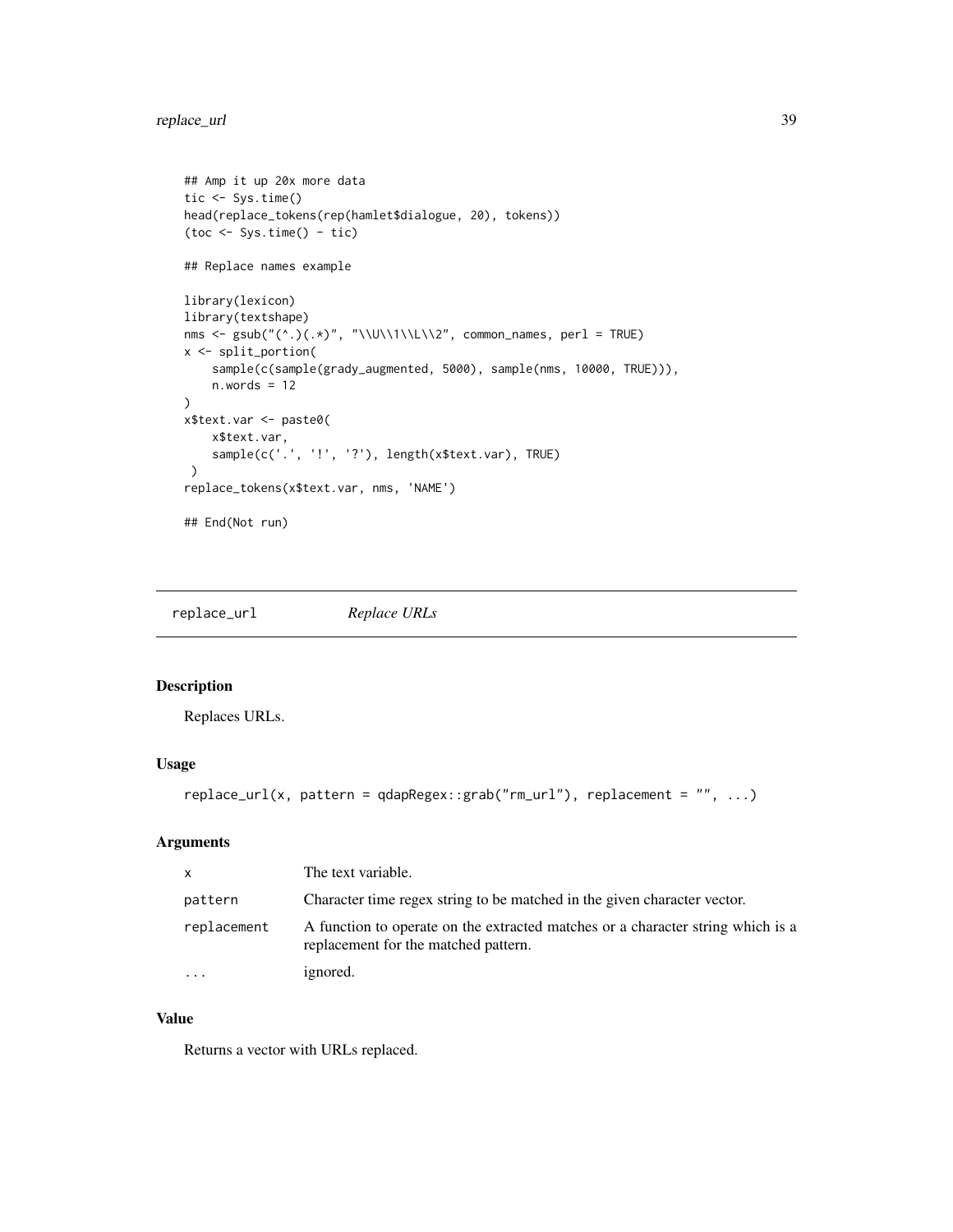#### Examples

```
x <- c("@hadley I like #rstats for #ggplot2 work. ftp://cran.r-project.org/incoming/",
   "Difference between #magrittr and #pipeR, both implement pipeline operators for #rstats:
      http://renkun.me/r/2014/07/26/difference-between-magrittr-and-pipeR.html @timelyportfolio",
   "Slides from great talk: @ramnath_vaidya: Interactive slides from Interactive Visualization
        presentation #user2014. https://ramnathv.github.io/user2014-rcharts/#1",
   NA
)
replace_url(x)
replace_url(x, replacement = '<<URL>>')
## Not run:
## Replacement with a function
library(urltools)
replace_url(x,
   replacent = function(x)sprintf('{{%s}}', urltools::url_parse(x)$domain)
   }
\mathcal{L}## End(Not run)
```
replace\_white *Remove Escaped Characters*

### Description

Pre-process data to replace one or more white space character with a single space.

# Usage

replace\_white(x, ...)

# Arguments

|   | The character vector. |
|---|-----------------------|
| . | <i>ignored.</i>       |

## Value

Returns a vector of character strings with escaped characters removed.

```
x \le - "I go \r
   to the \tnext line"
x
replace_white(x)
```
<span id="page-39-0"></span>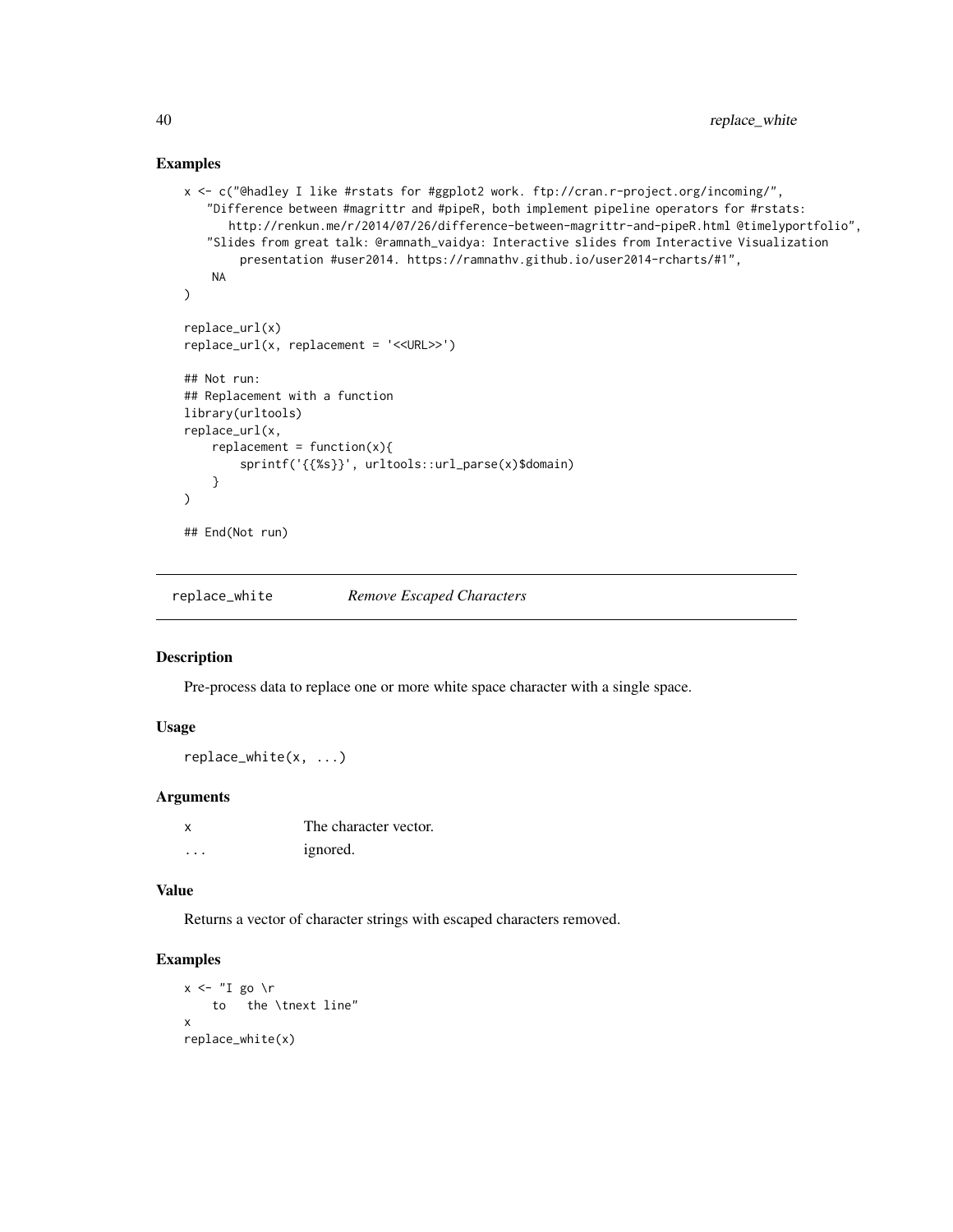<span id="page-40-0"></span>replace\_word\_elongation

*Replace Word Elongations*

#### Description

In informal writing people may use a form of text embellishment to emphasize or alter word meanings called elongation (a.k.a. "word lengthening"). For example, the use of "Whyyyyy" conveys frustration. Other times the usage may be to be more sexy (e.g., "Heyyyy there"). Other times it may be used for emphasis (e.g., "This is so gooood"). This function uses an augmented form of Armstrong & Fogarty's (2007) algorithm. The algorithm first attempts to replace the elongation with known semantic replacements (optional; default is FALSE). After this the algorithm locates all places were the same letter (case insensitive) appears 3 times consecutively. These elements are then further processed. The matches are replaced via fgsub by first taking the elongation to it's canonical form (drop all > 1 consecutive letters to a single letter) and then replacing with the most common word used in 2008 in Google's ngram data set that takes the canonical form. If the canonical form is not found in the Google data set then the canonical form is used as the replacement.

#### Usage

```
replace_word_elongation(x, impart.meaning = FALSE, ...)
```
# Arguments

| X        | The text variable.                                                                                                                                                                  |  |
|----------|-------------------------------------------------------------------------------------------------------------------------------------------------------------------------------------|--|
|          | impart meaning logical. If TRUE, known elongation semantics are used as replacements (see<br>textclean:::meaning_elongations for known elongation semantics and re-<br>placements). |  |
| $\cdots$ | ignored.                                                                                                                                                                            |  |

#### Value

Returns a vector with word elongations replaced.

#### References

Armstrong, D. B., Fogarty, G. J., & Dingsdag, D. (2007). Scales measuring characteristics of small business information systems. Proceedings of the 2011 Conference on Empirical Methods in Natural Language Processing (pp. 562-570). Edinburgh, Scotland. Retrieved from http://www.aclweb.org/anthology/D11- 1052

<http://storage.googleapis.com/books/ngrams/books/datasetsv2.html>

<https://www.theatlantic.com/magazine/archive/2013/03/dragging-it-out/309220>

<https://english.stackexchange.com/questions/189517/is-there-a-name-term-for-multiplied-vowels>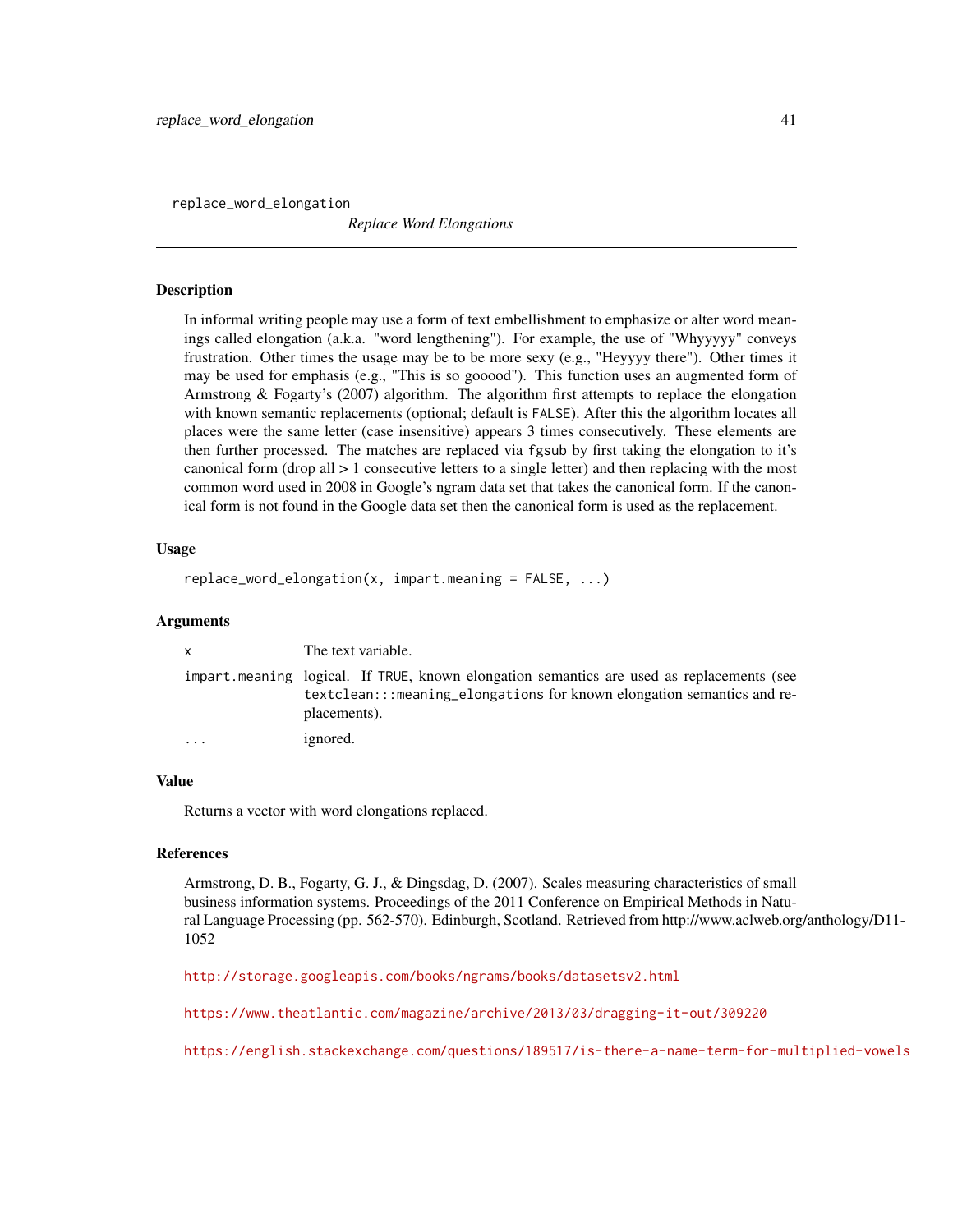#### <span id="page-41-0"></span>Examples

```
x <- c('look', 'noooooo!', 'real coooool!', "it's sooo goooood", 'fsdfds',
    'fdddf', 'as', "aaaahahahahaha", "aabbccxccbbaa", 'I said heyyy!',
    "I'm liiiike whyyyyy me?", "Wwwhhatttt!", NA)
replace_word_elongation(x)
replace_word_elongation(x, import.meaning = TRUE)
```

```
strip Strip Text
```
#### Description

Strip text of unwanted characters.

strip.character - factor method for strip.

strip.factor - factor method for strip.

strip.default - factor method for strip.

strip.list - factor method for strip.

#### Usage

```
strip(x, charkeep = "~"~", digit.remove = TRUE, apostrophe.remove = FALSE,lower.case = TRUE)
## S3 method for class 'character'
strip(x, char.keep = "~~~''~~, digit.remove = TRUE,
  apostrophe.remove = FALSE, lower.case = TRUE)
## S3 method for class 'factor'
strip(x, char.keep = "~~'', digit.remove = TRUE,
  apostrophe.remove = TRUE, lower.case = TRUE)
## Default S3 method:
strip(x, charkeep = "~"~", digit.remove = TRUE,
  apostrophe.remove = TRUE, lower.case = TRUE)
## S3 method for class 'list'
strip(x, charkeep = "~"~", digit.remove = TRUE,
  apostrophe.remove = TRUE, lower.case = TRUE)
```
# Arguments

x The text variable.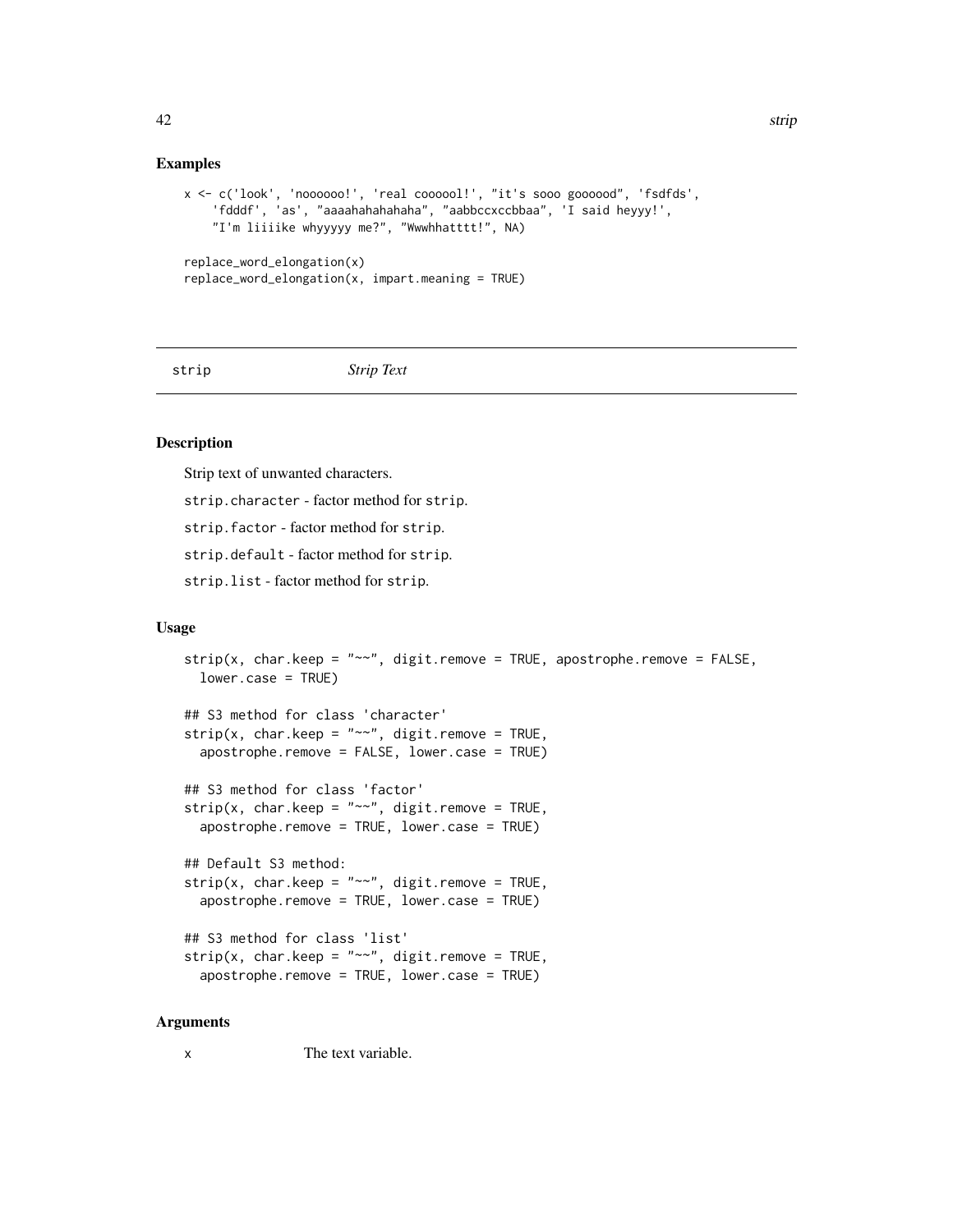# <span id="page-42-0"></span>sub\_holder 43

| char.keep         | A character vector of symbols (i.e., punctuation) that strip should keep. The                                        |
|-------------------|----------------------------------------------------------------------------------------------------------------------|
|                   | default is to strip every symbol except apostrophes and a double tilde "~~". The                                     |
|                   | double tilde " $\sim$ " is included for a convenient means of keeping word groups                                    |
|                   | together in functions that split text apart based on spaces. To remove double<br>tildes "~~" set char. keep to NULL. |
| digit.remove      | logical. If TRUE strips digits from the text.                                                                        |
| apostrophe.remove |                                                                                                                      |
|                   | logical. If TRUE removes apostrophes from the output.                                                                |
| lower.case        | logical. If TRUE forces all alpha characters to lower case.                                                          |

# Value

Returns a vector of text that has been stripped of unwanted characters.

# Examples

```
## Not run:
DATA$state #no strip applied
strip(DATA$state)
strip(DATA$state, apostrophe.remove=TRUE)
strip(DATA$state, char.keep = c("?", "."))
```
## End(Not run)

sub\_holder *Hold the Place of Characters Prior to Subbing*

## Description

This function holds the place for particular character values, allowing the user to manipulate the vector and then revert the place holders back to the original values.

#### Usage

```
sub_holder(x, pattern, alpha.type = TRUE, holder.prefix = "zzzplaceholder",
 holder.suffix = "zzz", ...
```
# Arguments

| $\times$      | A character vector.                                                                                                |
|---------------|--------------------------------------------------------------------------------------------------------------------|
| pattern       | Character string to be matched in the given character vector.                                                      |
| alpha.type    | logical. If TRUE alpha (lower case letters) are used for the key. If FALSE numbers<br>are used as the key.         |
| holder.prefix | The prefix to use before the alpha key in the palce holder when $alpha$ . type = TRUE;<br>this ensures uniqueness. |
| holder.suffix | The suffix to use after the alpha key in the palce holder when alpha. type $=$ TRUE;<br>this ensures uniqueness.   |
| $\cdot$       | Additional arguments passed to gsub.                                                                               |
|               |                                                                                                                    |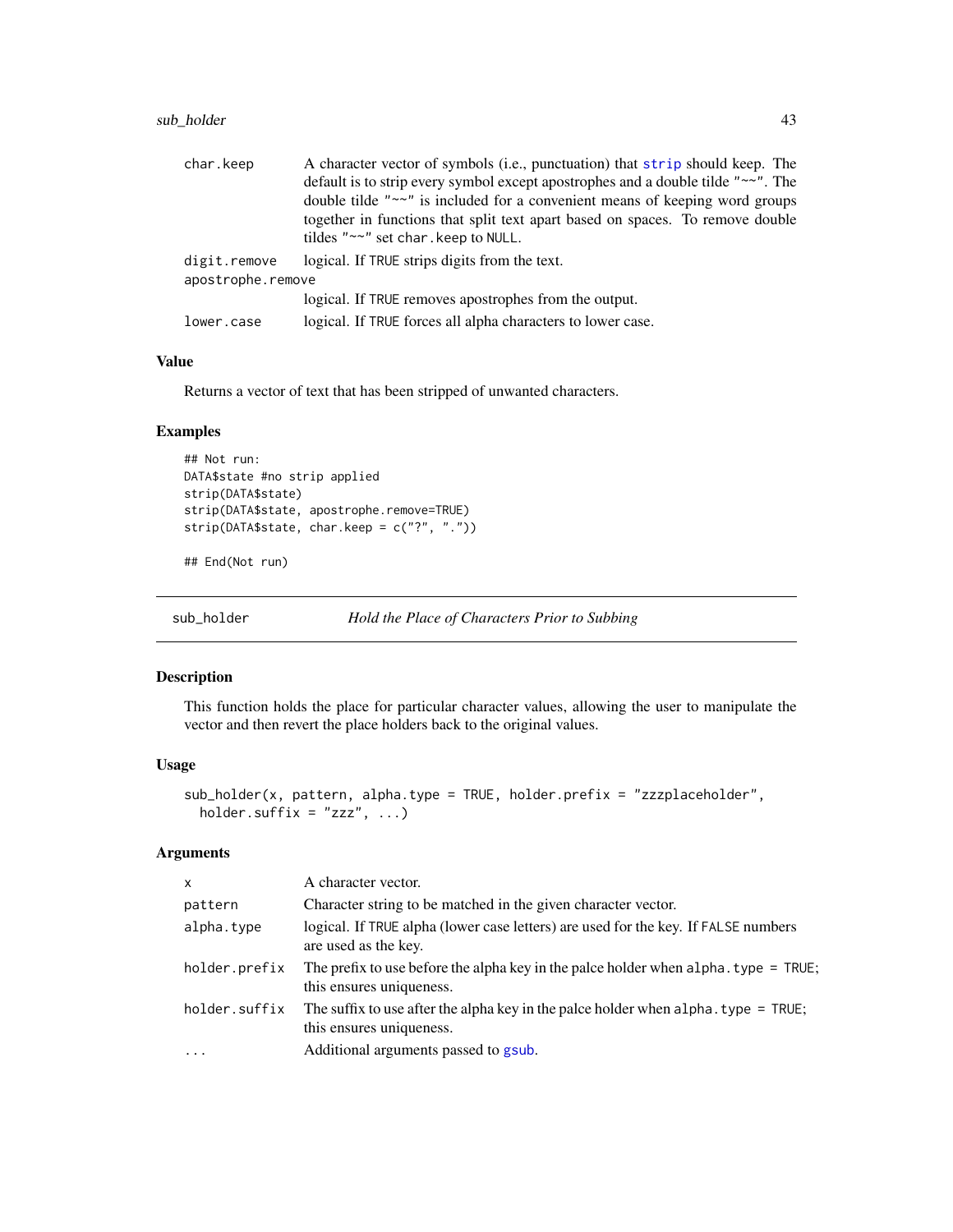44 swap

# Value

Returns a list with the following:

| output | keyed place holder character vector                   |
|--------|-------------------------------------------------------|
| unhold | A function used to revert back to the original values |

# Note

The unhold function for sub\_holder will only work on keys that have not been disturbed by subsequent alterations. The key follows the pattern of holder.prefix ('zzzplaceholder') followed by lower case letter keys followed by holder.suffix ('zzz') when alpha.type = TRUE, otherwise the holder is numeric.

# Examples

```
## `alpha.type` as TRUE
library(lexicon); library(textshape)
(fake_dat <- paste(hash_emoticons[1:11, 1, with=FALSE][[1]], DATA$state))
(m <- sub_holder(fake_dat, hash_emoticons[[1]]))
m$unhold(strip(m$output))
## `alpha.type` as FALSE (numeric keys)
vowels <- LETTERS[c(1, 5, 9, 15, 21)]
(m2 <- sub_holder(toupper(DATA$state), vowels, alpha.type = FALSE))
m2$unhold(gsub("[^0-9]", "", m2$output))
mtabulate(strsplit(m2$unhold(gsub("[^0-9]", "", m2$output)), ""))
```
swap *Swap Two Patterns Simultaneously*

# Description

Swap pattern x for pattern y and pattern y for pattern x in one fell swoop.

#### Usage

```
swap(x, pattern1, pattern2, ...)
```
#### Arguments

| $\times$ | A text variable.                                                                                      |
|----------|-------------------------------------------------------------------------------------------------------|
| pattern1 | Character string to be matched in the given character vector. This will be re-<br>placed by pattern2. |
| pattern2 | Character string to be matched in the given character vector. This will be re-<br>placed by pattern1. |
| $\cdots$ | ignored.                                                                                              |

<span id="page-43-0"></span>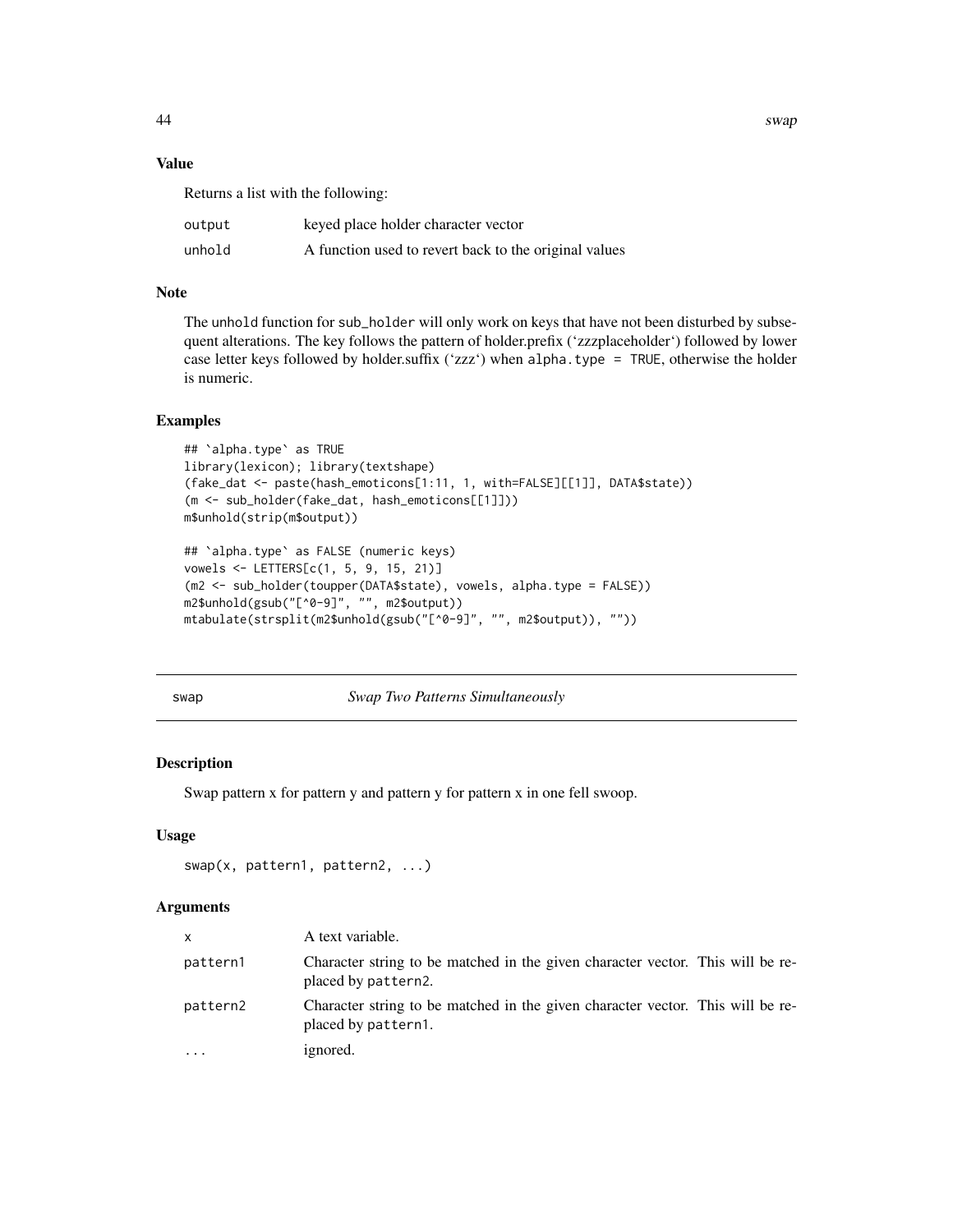#### <span id="page-44-0"></span>textclean 45

# Value

Returns a vector with patterns 1 & 2 swapped.

#### Examples

```
x <- c("hash_abbreviation", "hash_contractions", "hash_grade", "key_emoticons",
    "key_power", "key_sentiment", "key_sentiment_nrc", "key_strength",
    "key_syllable", "key_valence_shifters")
x
```

```
swap(x, 'hash_', 'key_')
```
textclean *Text Cleaning Tools*

# Description

Tools to clean and process text.

which\_are *Detect/Locate Potential Non-Normalized Text*

# Description

Detect/Locate potential issues with text data. This family of functions generates a list of detections/location functions that can be accessed via the dollar sign or square bracket operators. Accessible functions include:

#### Usage

which\_are()

 $is\_it()$ 

# Details

contraction Contains contractions

date Contains dates

digit Contains digits

email Contains email addresses

emoticon Contains emoticons

empty Contains just white space

escaped Contains escaped backslash character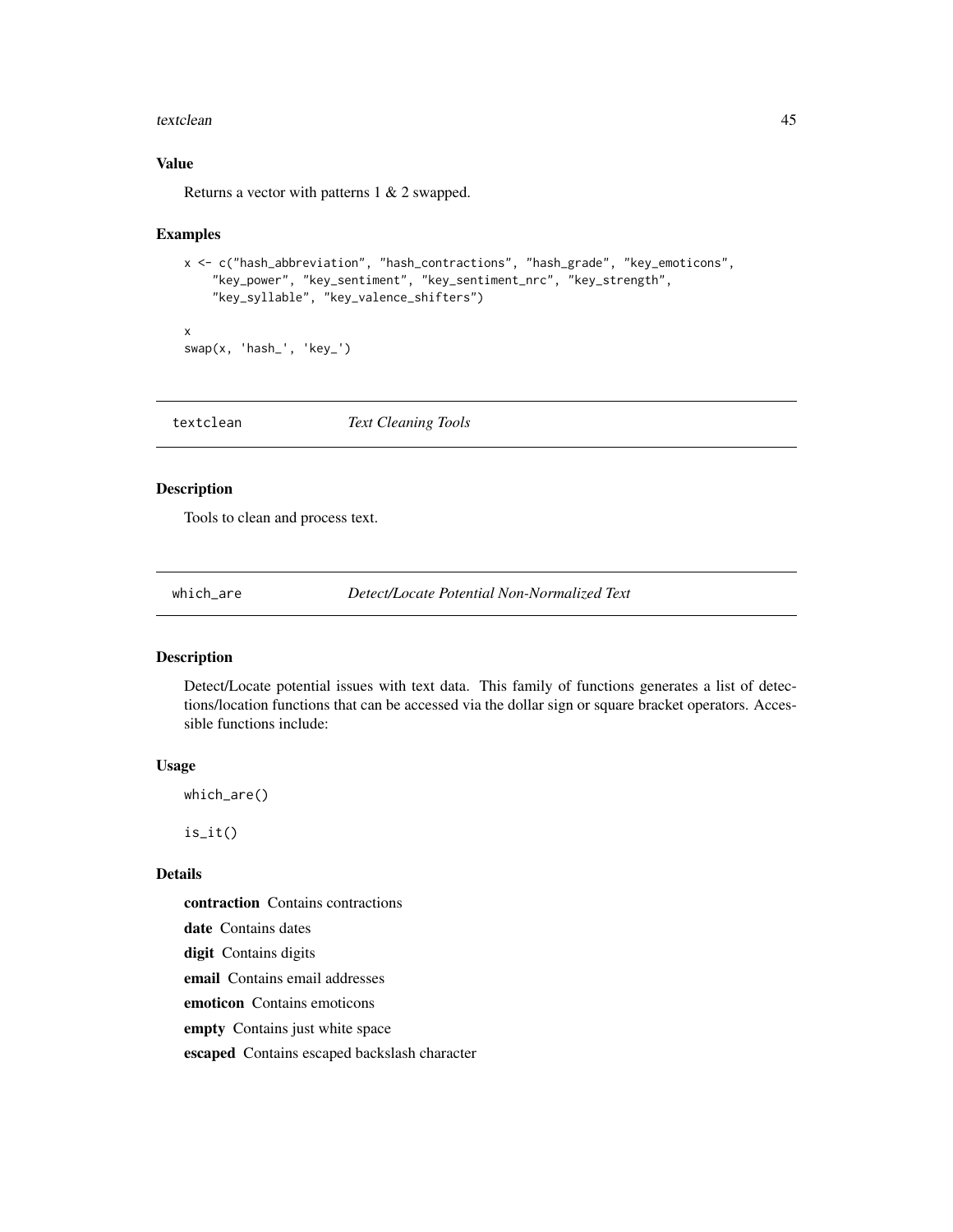hash Contains Twitter style hash tags html Contains html mark-up incomplete Contains incomplete sentences (e.g., ends with ...) kern Contains kerning (e.g. "The B O M B!") list\_column Is a list of atomic vectors (Not provided by which\_are)) misspelled Contains potentially misspelled words no endmark Contains a sentence with no ending punctuation no space after comma Contains commas with no space after them non ascii Contains non-ASCII characters non\_character Is a non-character vector (Not provided by which\_are)) non\_split\_sentence Contains non split sentences tag Contains a Twitter style handle used to tag others (use of the at symbol) time Contains a time stamp url Contains a URL The functions above that have a description starting with 'is' rather than 'contains' are meta func-

tions that describe the attribute of the column/vector being passed rather than attributes about the individual elements of the column/vector. The meta functions will return a logical of length one and are not available under which\_are.

#### Value

which\_are returns an environment of functions that can be used to locate and return the integer locations of the particular non-normalized text named by the function.

is\_it returns an environment of functions that can be used to detect and return a logical atomic vector of equal length to the input vector (except for meta functions) of the particular non-normalized text named by the function.

```
wa <- which_are()
it \leftarrow is\_it()wa$digit(c('The dog', "I like 2", NA))
it$digit(c('The dog', "I like 2", NA))
is_it()$list_column(c('the dog', 'ate the chicken'))
```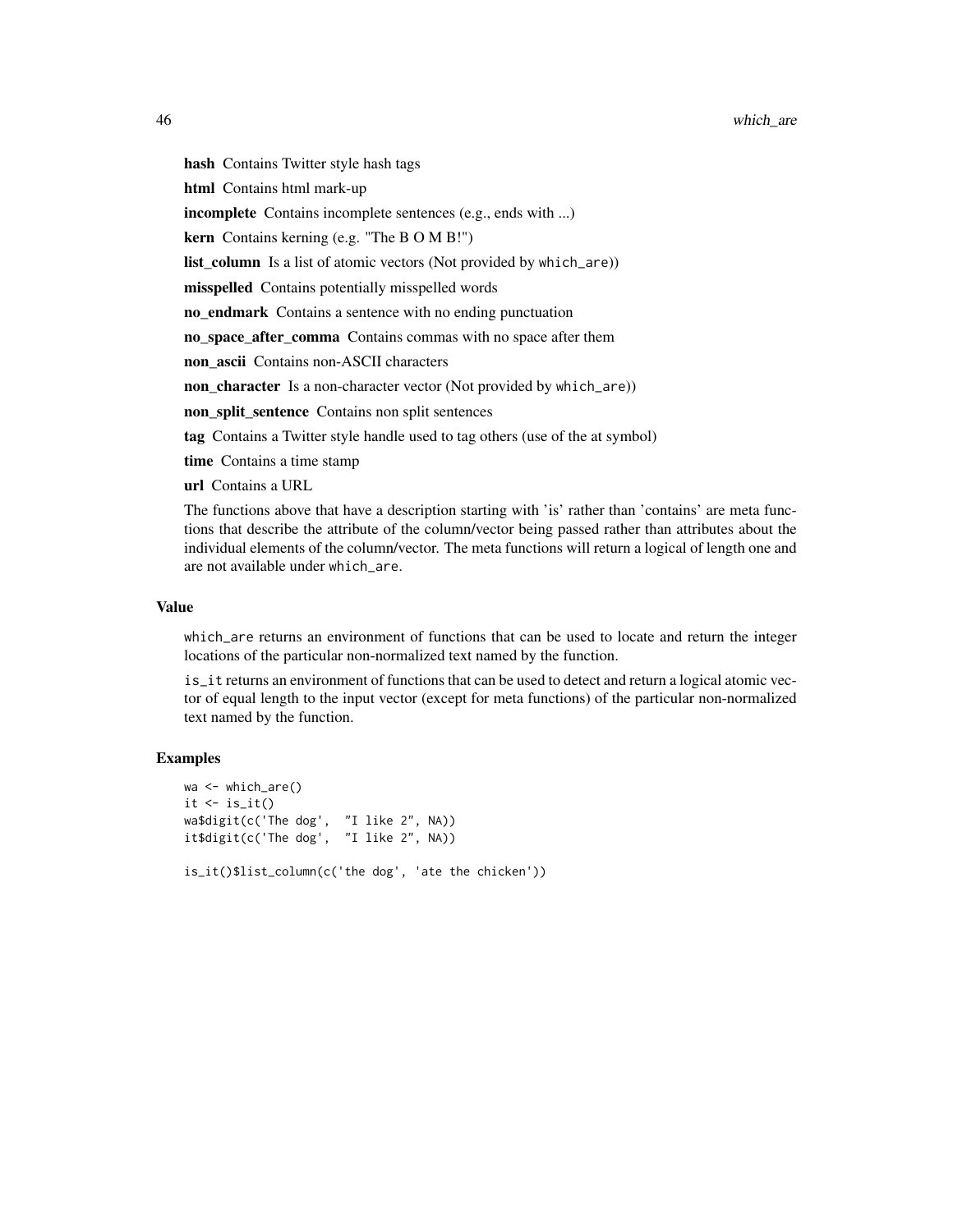# <span id="page-46-0"></span>**Index**

∗Topic ascii replace\_non\_ascii , [29](#page-28-0) ∗Topic character replace\_white , [40](#page-39-0) ∗Topic check check\_text , [4](#page-3-0) ∗Topic comma add\_comma\_space , [3](#page-2-0) ∗Topic contraction replace\_contraction , [17](#page-16-0) ∗Topic datasets DATA, [6](#page-5-0) ∗Topic emoji replace\_emoji , [20](#page-19-0) ∗Topic emoticon replace\_emoticon , [21](#page-20-0) ∗Topic escaped replace\_white , [40](#page-39-0) ∗Topic grade replace\_grade , [22](#page-21-0) ∗Topic html replace\_html , [23](#page-22-0) ∗Topic incomplete-sentence replace\_incomplete , [25](#page-24-0) ∗Topic incomplete has\_endmark , [12](#page-11-0) ∗Topic number-to-word replace\_number , [30](#page-29-0) ∗Topic ordinal-to-word replace\_ordinal , [31](#page-30-0) ∗Topic plural make\_plural, [13](#page-12-0) ∗Topic rating replace\_rating , [32](#page-31-0) ∗Topic space add\_comma\_space , [3](#page-2-0) ∗Topic spelling check\_text , [4](#page-3-0) ∗Topic symbol-replace

replace\_symbol , [33](#page-32-0) ∗Topic text check\_text , [4](#page-3-0) add\_comma\_space , [3](#page-2-0) add\_missing\_endmark , [4](#page-3-0) as.english , *[30](#page-29-0)* available\_checks *(*check\_text *)* , [4](#page-3-0) check\_text , [4](#page-3-0) DATA, [6](#page-5-0) drop\_element , [7](#page-6-0) drop\_element\_fixed *(*drop\_element *)* , [7](#page-6-0) drop\_element\_regex *(*drop\_element *)* , [7](#page-6-0) drop\_empty\_row *(*drop\_row *)* , [8](#page-7-0) drop\_NA *(*drop\_row *)* , [8](#page-7-0) drop\_row , [8](#page-7-0) fgsub , [9](#page-8-0) filter\_element , [10](#page-9-0) filter\_empty\_row *(*filter\_row *)* , [11](#page-10-0) filter\_NA *(*filter\_row *)* , [11](#page-10-0) filter\_row , [11](#page-10-0) grep , *[7](#page-6-0)* , *[10](#page-9-0)* grepl , *[8](#page-7-0)* , *[11](#page-10-0)* gsub , *[14](#page-13-0) , [15](#page-14-0)* , *[43](#page-42-0)* gsubfn , *[9](#page-8-0)* has\_endmark , *[4](#page-3-0)* , [12](#page-11-0) is\_it *(*which\_are *)* , [45](#page-44-0) keep\_element *(*drop\_element *)* , [7](#page-6-0) keep\_element\_fixed *(*drop\_element *)* , [7](#page-6-0) keep\_element\_regex *(*drop\_element *)* , [7](#page-6-0) keep\_row *(*drop\_row *)* , [8](#page-7-0) key\_contractions , *[17](#page-16-0)*

make\_plural , [13](#page-12-0)